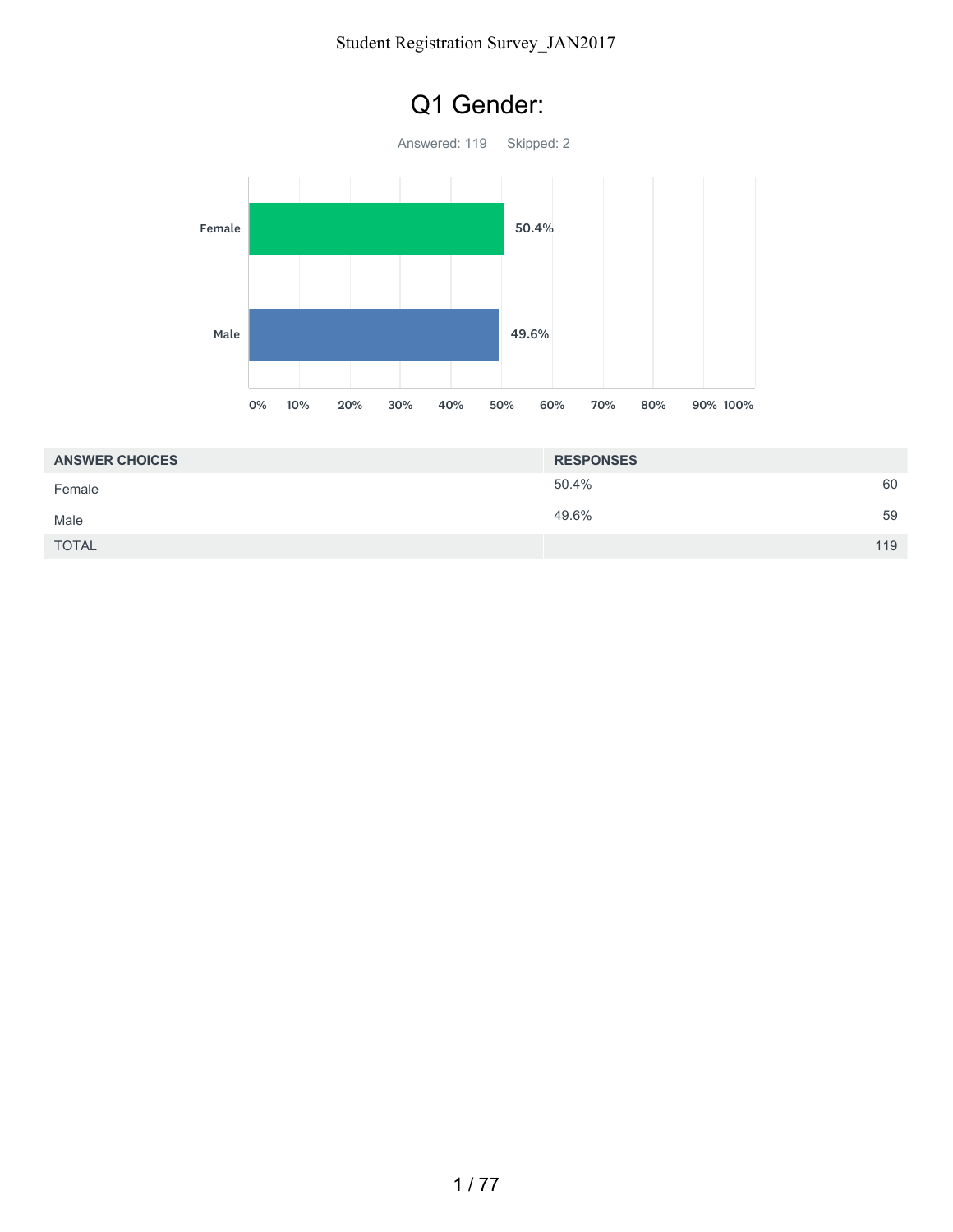

| <b>ANSWER CHOICES</b>  | <b>RESPONSES</b> |          |
|------------------------|------------------|----------|
| <b>Chuuk Campus</b>    | 1.7%             | 2        |
| Kosrae Campus          | $0.0\%$          | 0        |
| <b>National Campus</b> | 7.6%             | 9        |
| Pohnpei Campus         | 90.7%<br>107     |          |
| Yap Campus             | $0.0\%$          | $\Omega$ |
| <b>TOTAL</b>           |                  | 118      |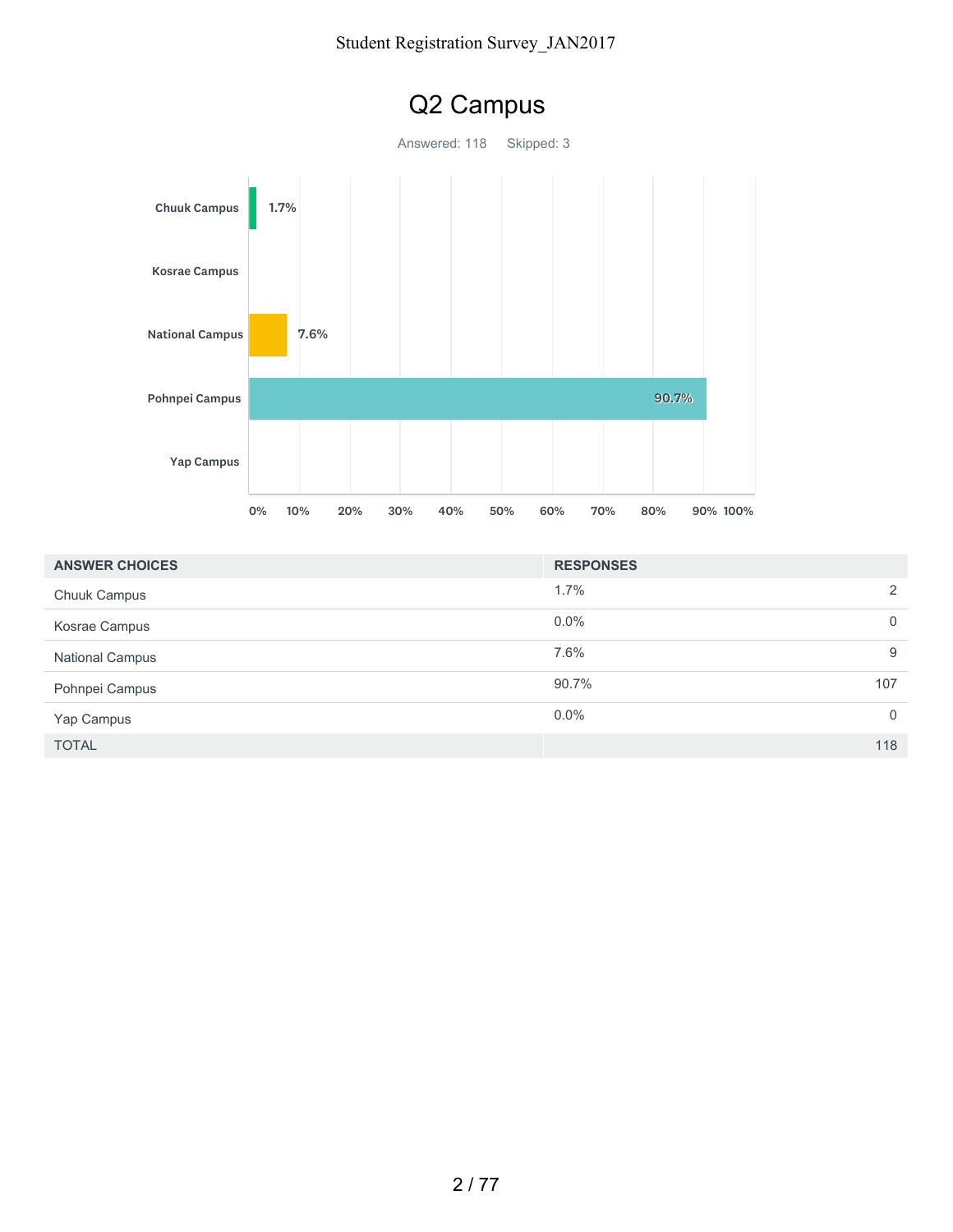

| <b>ANSWER CHOICES</b> | <b>RESPONSES</b>    |
|-----------------------|---------------------|
| Freshmen              | 67<br>57.8%         |
| Sophomore             | 45<br>38.8%         |
| 3rd Year              | 3.4%<br>4           |
| 4th Year              | $0.0\%$<br>$\Omega$ |
| <b>TOTAL</b>          | 116                 |

#### Q3 Classification: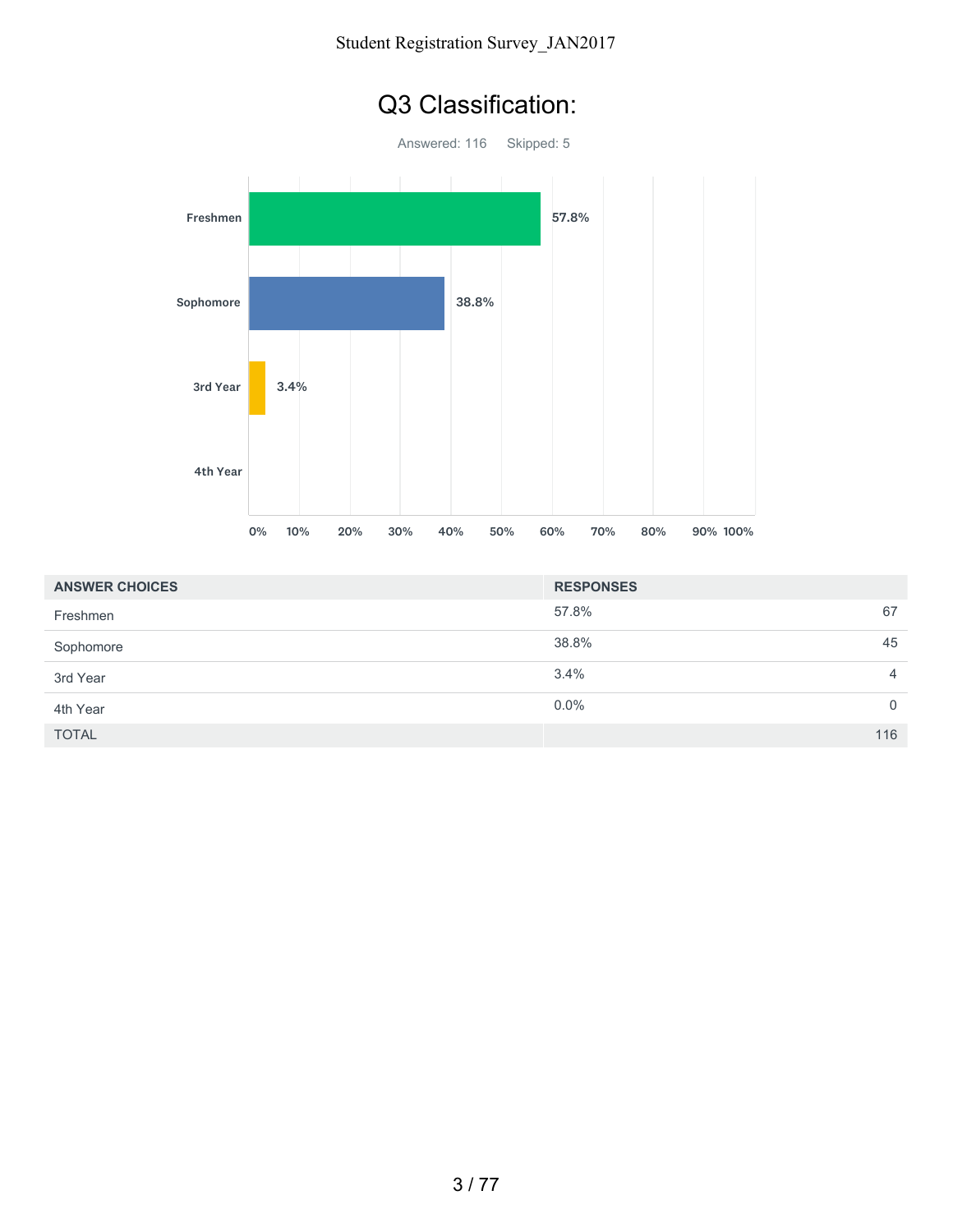

| <b>ANSWER CHOICES</b> | <b>RESPONSES</b> |                |
|-----------------------|------------------|----------------|
| <b>New</b>            | 37.9%            | 44             |
| Continuing            | 56.9%            | 66             |
| Transfer              | 1.7%             | 2              |
| Returning             | 3.4%             | $\overline{4}$ |
| <b>TOTAL</b>          |                  | 116            |

# Q4 Registration Status: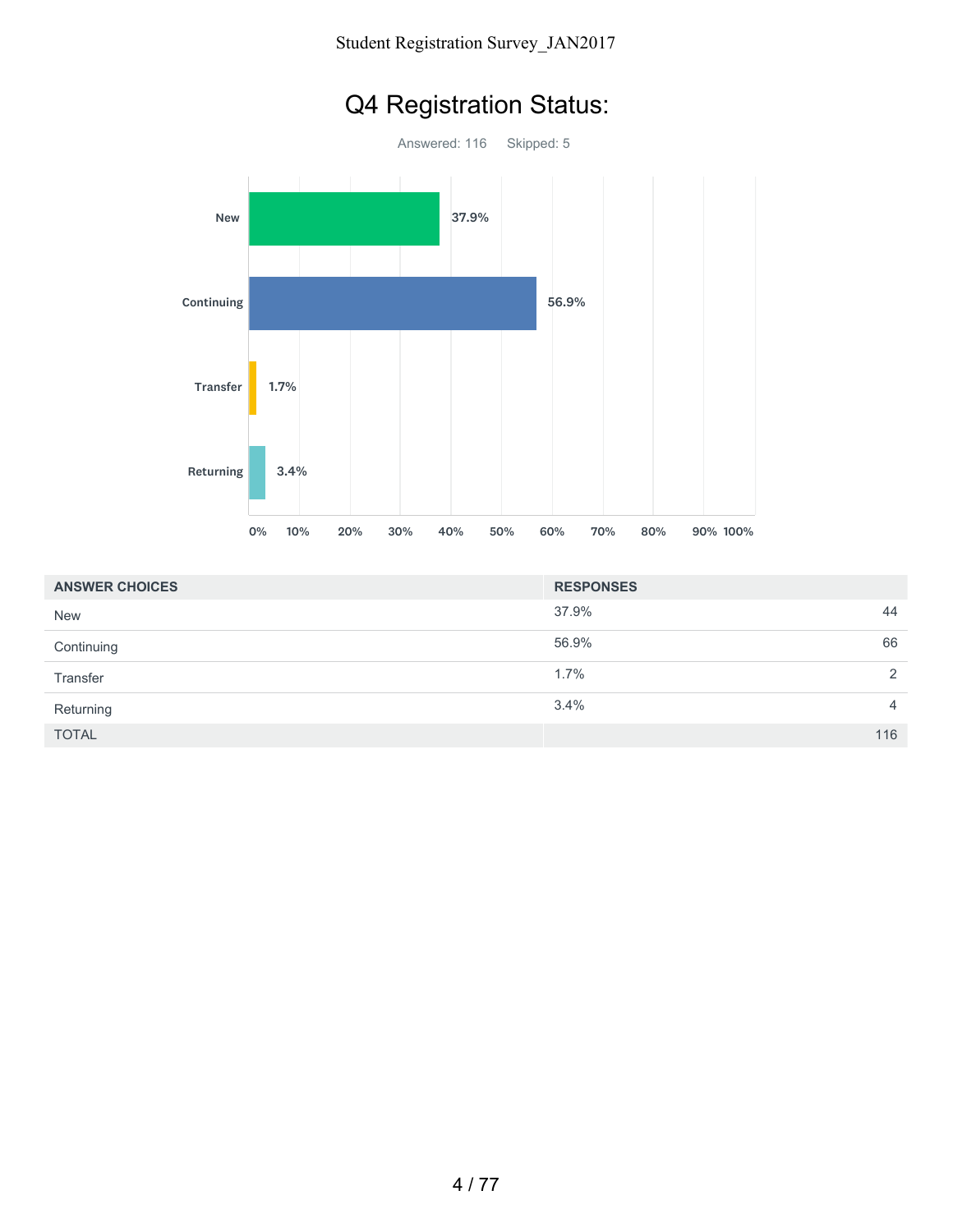

| <b>ANSWER CHOICES</b>  |                               | <b>RESPONSES</b> |                |
|------------------------|-------------------------------|------------------|----------------|
| Chuuk                  |                               | 2.7%             | 3              |
| Kosrae                 |                               | $0.0\%$          | $\mathbf 0$    |
| Pohnpei                |                               | 91.1%            | 102            |
| Yap                    |                               | 6.3%             | $\overline{7}$ |
| Other (please specify) |                               | 0.0%             | $\mathbf{0}$   |
| <b>TOTAL</b>           |                               |                  | 112            |
|                        |                               |                  |                |
| $\#$                   | <b>OTHER (PLEASE SPECIFY)</b> |                  | <b>DATE</b>    |
|                        | There are no responses.       |                  |                |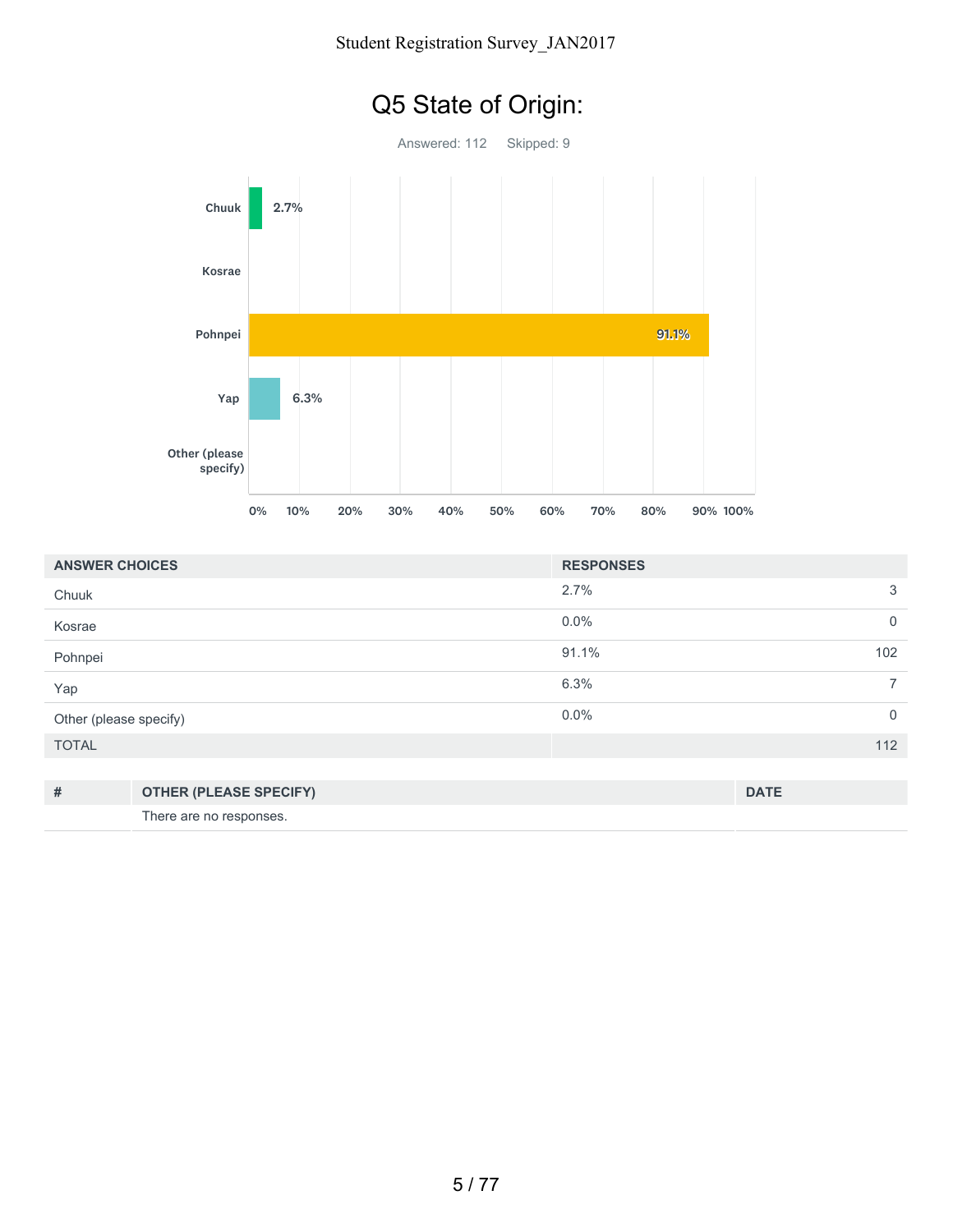

### Q6 Please indicate your residential status:

| <b>ANSWER CHOICES</b>                         | <b>RESPONSES</b> |          |
|-----------------------------------------------|------------------|----------|
| Staying with family/relative(s)/guardian(s)   | 100.0%           | 111      |
| Staying in the Residence Hall (COM-FSM Dorms) | $0.0\%$          | 0        |
| Staying in a rented house/apartment           | $0.0\%$          | $\Omega$ |
| <b>TOTAL</b>                                  |                  | 111      |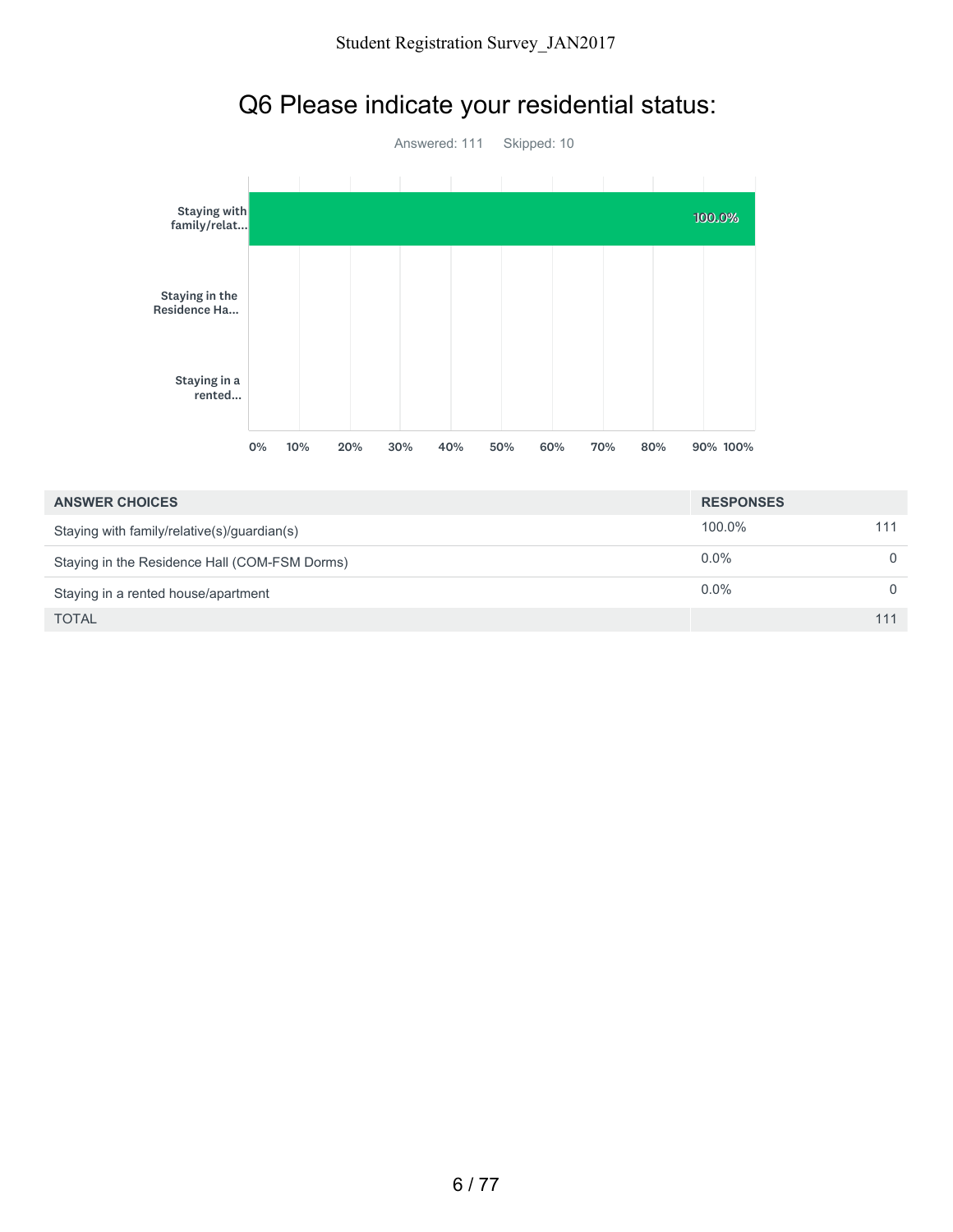

### Q7 Please indicate your degree type:

| <b>ANSWER CHOICES</b>                       |                                    | <b>RESPONSES</b> |              |
|---------------------------------------------|------------------------------------|------------------|--------------|
| Associate of Arts (AA)                      |                                    | 16.7%            | 19           |
|                                             | Associate of Science (AS)          | 27.2%            | 31           |
|                                             | Associate of Applied Science (AAS) | 16.7%            | 19           |
| Certificate of Achievement (CA)             |                                    | 38.6%            | 44           |
| Third Year Certificate of Achievement (TYC) |                                    | $0.0\%$          | $\Omega$     |
| Undecided                                   |                                    | 0.9%             | 1            |
| Other (please specify)                      |                                    | $0.0\%$          | $\mathbf{0}$ |
| <b>TOTAL</b>                                |                                    |                  | 114          |
|                                             |                                    |                  |              |
| #                                           | <b>OTHER (PLEASE SPECIFY)</b>      |                  | <b>DATE</b>  |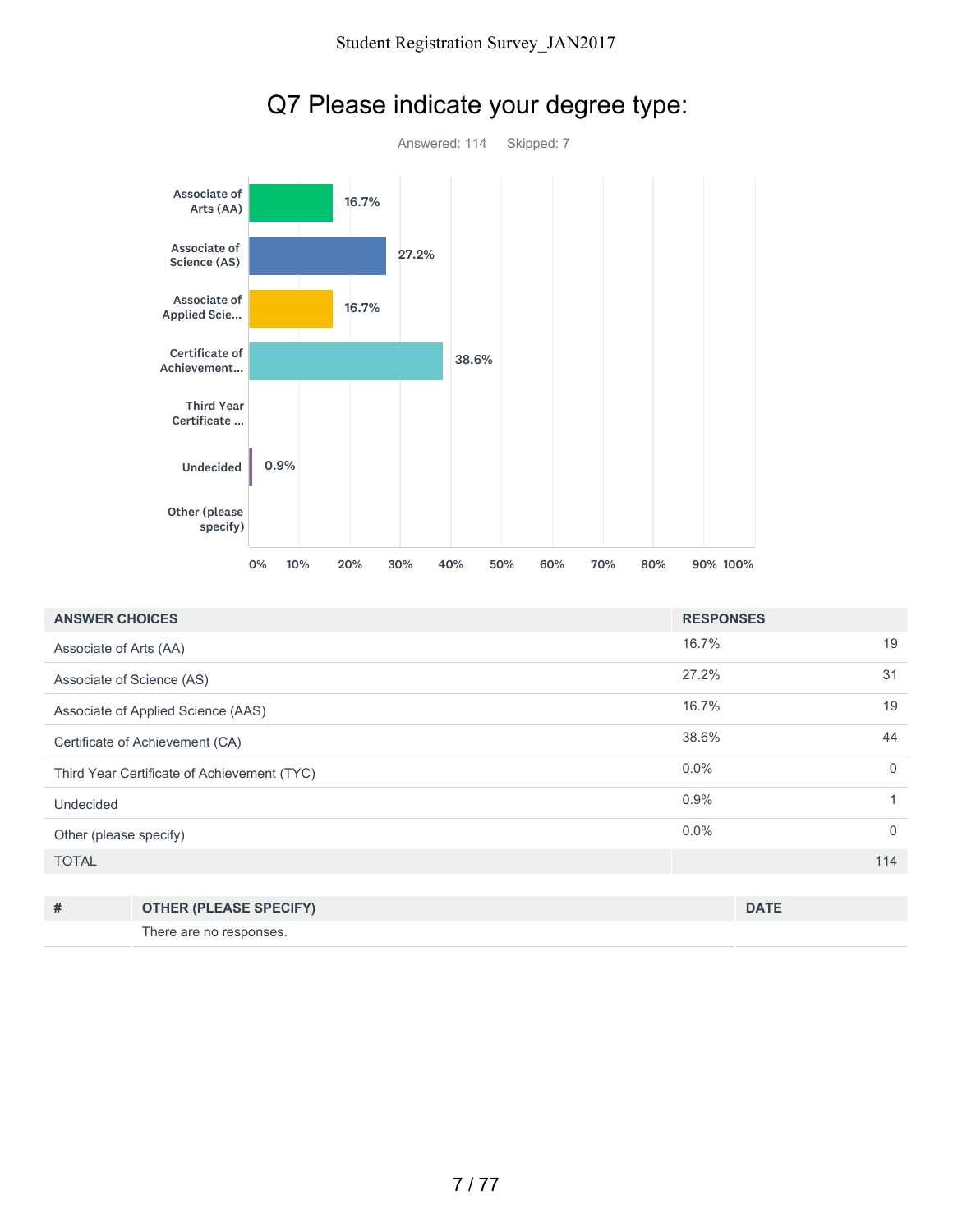

|  |  | Q8 Please indicate your major: |  |  |
|--|--|--------------------------------|--|--|
|--|--|--------------------------------|--|--|

| <b>ANSWER CHOICES</b>                                    |                               | <b>RESPONSES</b>  |                |
|----------------------------------------------------------|-------------------------------|-------------------|----------------|
| <b>Liberal Arts</b>                                      |                               | 40.0%             | 6              |
| Liberal Arts/Health Career Opportunity Program (LA/HCOP) |                               | 13.3%             | 2              |
| Health Career Opportunity Program (HCOP)                 |                               | 20.0%             | 3              |
| Pre-Teacher Preparation                                  |                               | 26.7%             | $\overline{4}$ |
| <b>Micronesian Studies</b>                               |                               | $0.0\%$           | $\Omega$       |
| <b>TOTAL</b>                                             |                               |                   | 15             |
|                                                          |                               |                   |                |
| #                                                        | <b>OTHER (PLEASE SPECIFY)</b> | <b>DATE</b>       |                |
| $\overline{A}$                                           | Micronopian Ctudion           | C10010017744.44.1 |                |

| # | <b>OTHER (PLEASE SPECIFY)</b>     | <b>DATE</b>        |
|---|-----------------------------------|--------------------|
|   | Micronesian Studies               | 6/29/2017 11:44 AM |
|   | Agriculture and Natural Reseourse | 6/28/2017 11:04 AM |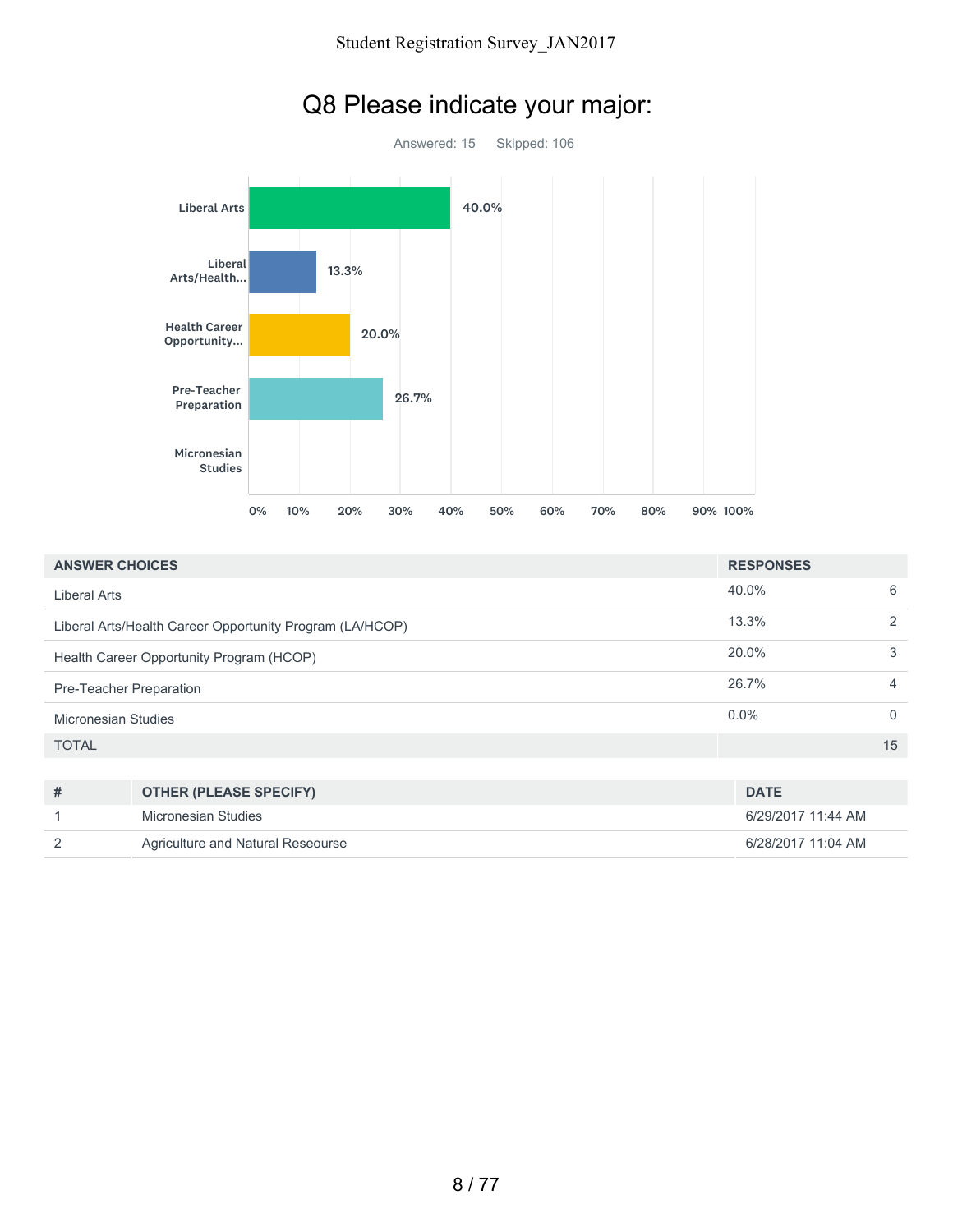

# Q9 Please indicate your major:

| <b>ANSWER CHOICES</b>                    |                                                     | <b>RESPONSES</b> |                |
|------------------------------------------|-----------------------------------------------------|------------------|----------------|
|                                          | Agriculture and Natural Resources Management (ANRM) | 10.3%            | 3              |
| <b>Business Administration</b>           |                                                     | 24.1%            | $\overline{7}$ |
| Computer Information System (CIS)        |                                                     | 3.4%             | 1              |
| Hospitality and Tourism Management (HTM) |                                                     | 44.8%            | 13             |
| Marine Science                           |                                                     | 3.4%             | 1              |
| Public Health                            |                                                     | 3.4%             | 1              |
| Nursing                                  |                                                     | 10.3%            | 3              |
| <b>TOTAL</b>                             |                                                     |                  | 29             |
|                                          |                                                     |                  |                |
| #                                        | <b>OTHER (PLEASE SPECIFY)</b>                       | <b>DATE</b>      |                |

There are no responses.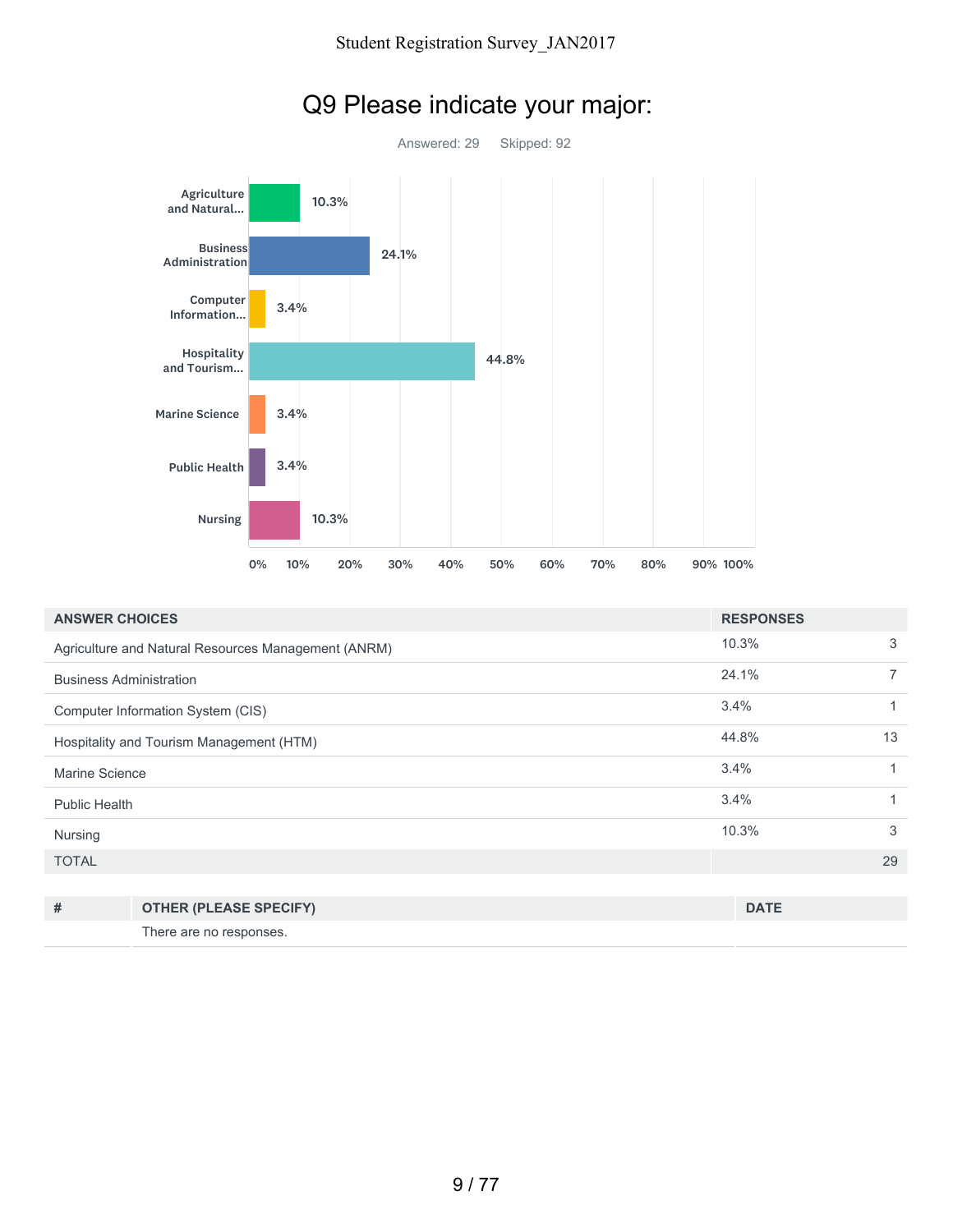

### Q10 Please indicate your major:

| <b>ANSWER CHOICES</b>                | <b>RESPONSES</b> |    |
|--------------------------------------|------------------|----|
| <b>Building Technology</b>           | 23.5%            | 4  |
| Electronic Technology                | 29.4%            | 5  |
| <b>Telecommunications Technology</b> | 47.1%            | 8  |
| <b>TOTAL</b>                         |                  | 17 |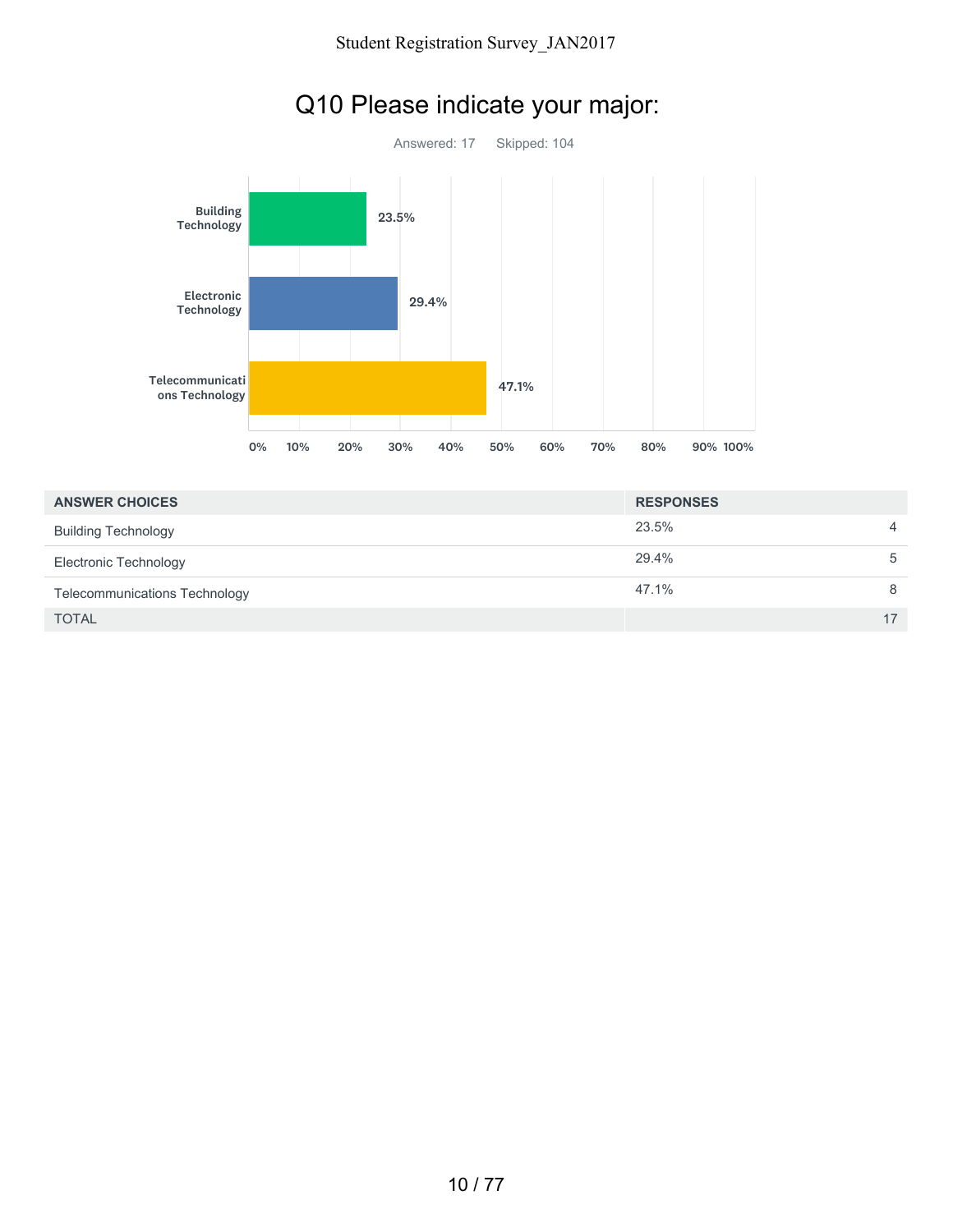

#### Q11 Please indicate your major:

| <b>ANSWER CHOICES</b>                 | <b>RESPONSES</b> |               |
|---------------------------------------|------------------|---------------|
| Agriculture and Food Technology (AFT) | 19.5%            | 8             |
| Bookkeeping                           | 29.3%            | 12            |
| <b>Building Maintenance</b>           | 0.0%             | $\Omega$      |
| Cabinet/Furniture Making              | 4.9%             | $\mathcal{P}$ |
| Carpentry                             | 2.4%             | 1.            |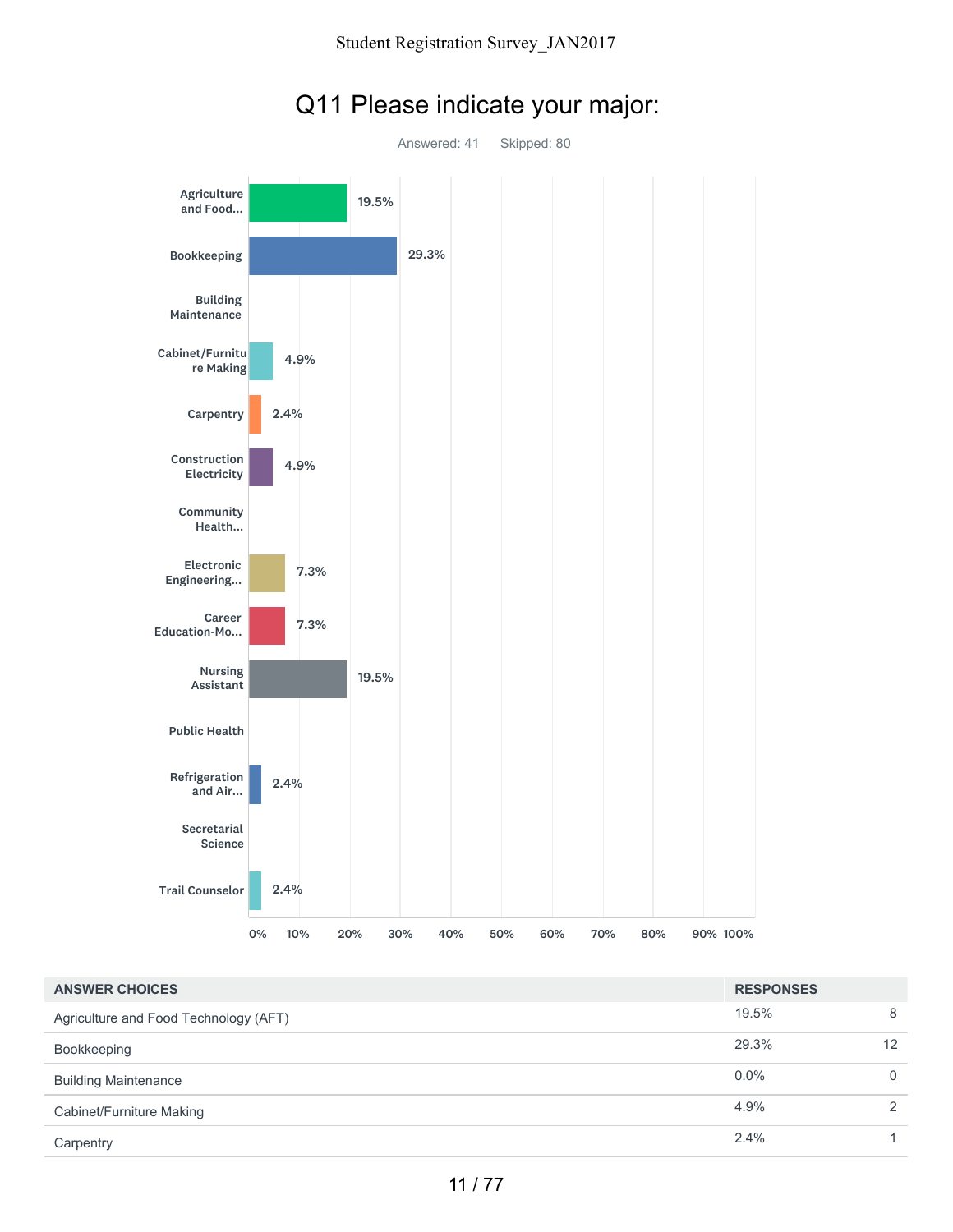| <b>Construction Electricity</b>                            | 4.9%    | $\mathcal{P}$ |
|------------------------------------------------------------|---------|---------------|
| Community Health Science-Health Assistant Training Program | $0.0\%$ | 0             |
| <b>Electronic Engineering Technology</b>                   | 7.3%    | 3             |
| Career Education-Motor Vehicle Maintenance                 | 7.3%    | 3             |
| <b>Nursing Assistant</b>                                   | 19.5%   | 8             |
| <b>Public Health</b>                                       | $0.0\%$ | $\Omega$      |
| Refrigeration and Air Conditioning                         | 2.4%    |               |
| Secretarial Science                                        | $0.0\%$ | $\Omega$      |
| <b>Trail Counselor</b>                                     | 2.4%    |               |
| <b>TOTAL</b>                                               |         | 41            |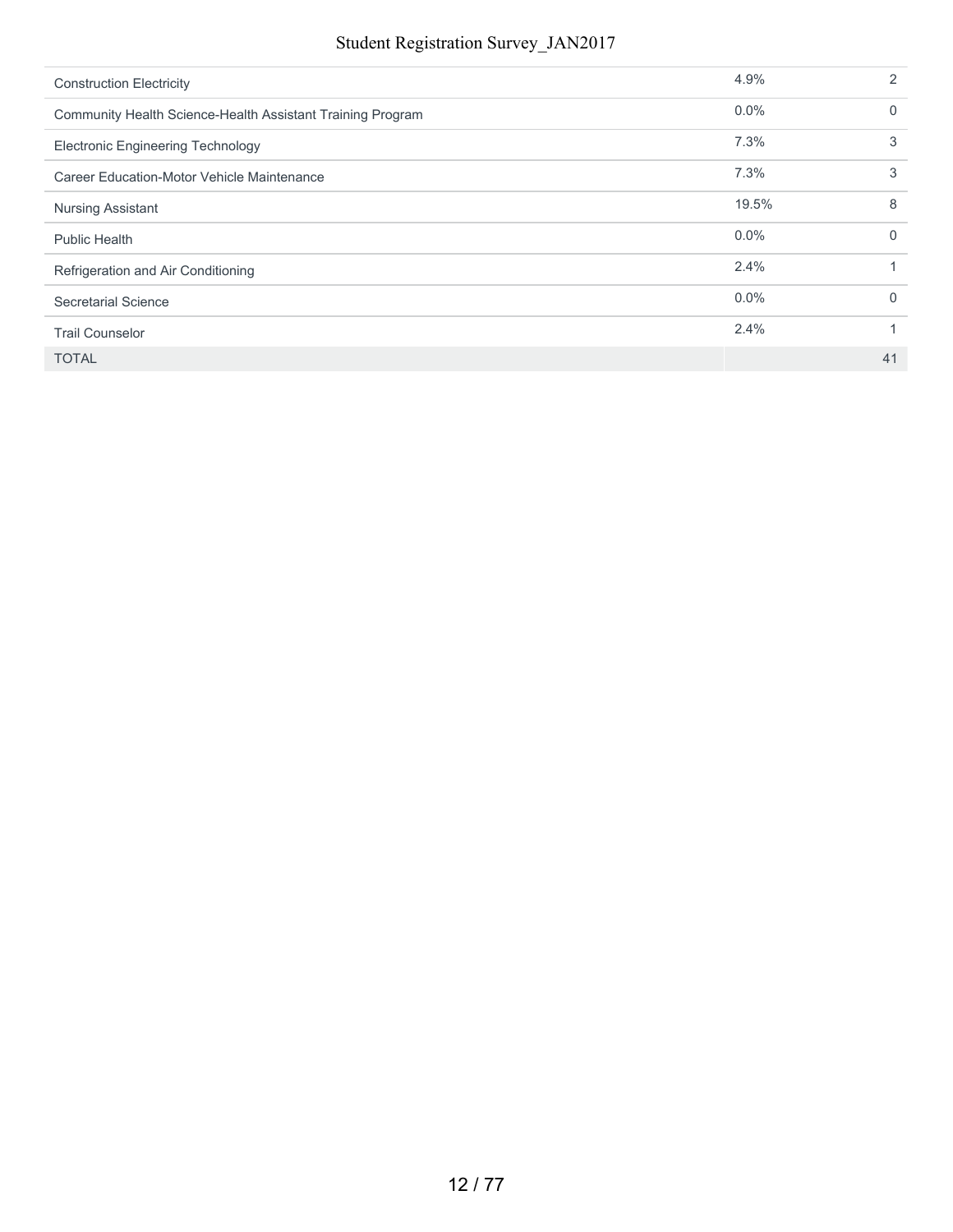### Q12 Please indicate your major:

Answered: 0 Skipped: 121

#### A No matching responses.

| <b>ANSWER CHOICES</b>                 |                               | <b>RESPONSES</b> |             |                |
|---------------------------------------|-------------------------------|------------------|-------------|----------------|
| Accounting                            |                               | $0.0\%$          |             | $\mathbf 0$    |
| <b>General Business</b>               |                               | $0.0\%$          |             | $\mathbf 0$    |
| Specialist in Public Health           |                               | $0.0\%$          |             | $\overline{0}$ |
| <b>Teacher Preparation-Elementary</b> |                               | 0.0%             |             | $\overline{0}$ |
| <b>TOTAL</b>                          |                               |                  |             | $\overline{0}$ |
|                                       |                               |                  |             |                |
| #                                     | <b>OTHER (PLEASE SPECIFY)</b> |                  | <b>DATE</b> |                |
|                                       | There are no responses.       |                  |             |                |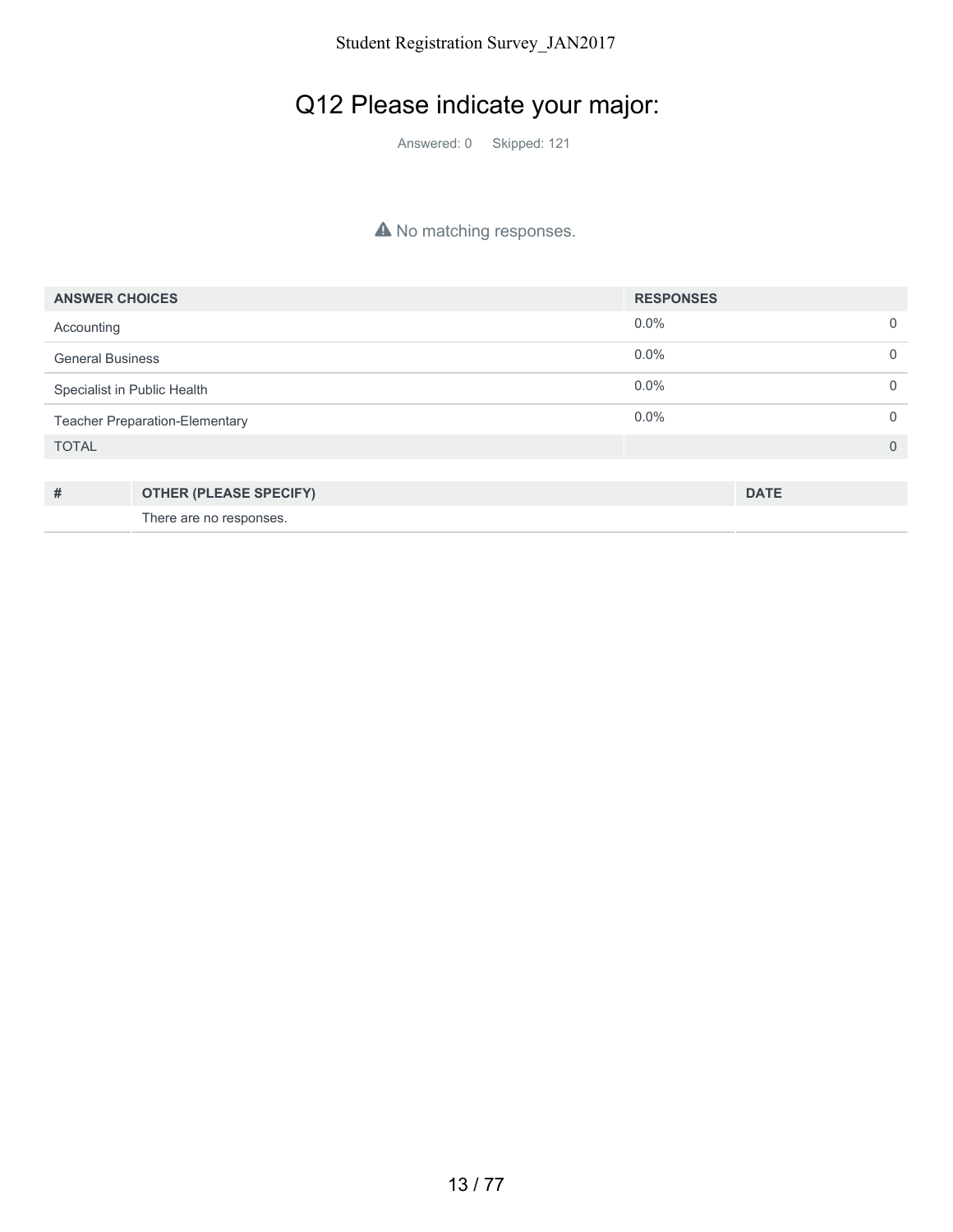## Q13 Hours set for the registration.



| <b>ANSWER CHOICES</b>  | <b>AVERAGE NUMBER</b> | <b>TOTAL NUMBER</b> | <b>RESPONSES</b> |
|------------------------|-----------------------|---------------------|------------------|
|                        |                       | 802                 |                  |
| Total Respondents: 107 |                       |                     |                  |

| #              |                | <b>DATE</b>        |
|----------------|----------------|--------------------|
|                |                |                    |
| 1              | 5              | 7/20/2017 11:00 AM |
| 2              | 10             | 7/11/2017 10:09 AM |
| 3              | 10             | 7/11/2017 10:08 AM |
| 4              | $\mathbf{1}$   | 7/11/2017 10:06 AM |
| 5              | $\mathbf{1}$   | 7/11/2017 10:03 AM |
| 6              | 5              | 7/11/2017 10:01 AM |
| $\overline{7}$ | 10             | 7/11/2017 9:57 AM  |
| 8              | $\overline{7}$ | 7/11/2017 9:55 AM  |
| 9              | $\overline{4}$ | 7/11/2017 9:50 AM  |
| 10             | 5              | 7/11/2017 9:46 AM  |
| 11             | 5              | 7/11/2017 9:43 AM  |
| 12             | $\overline{4}$ | 7/11/2017 9:26 AM  |
| 13             | 6              | 7/11/2017 9:23 AM  |
| 14             | 10             | 7/11/2017 9:21 AM  |
| 15             | 5              | 7/11/2017 9:18 AM  |
| 16             | 10             | 7/11/2017 9:13 AM  |
| 17             | 10             | 7/11/2017 9:11 AM  |
| 18             | 10             | 7/11/2017 9:02 AM  |
| 19             | 10             | 7/11/2017 8:59 AM  |
| 20             | 10             | 7/10/2017 3:27 PM  |
| 21             | $\mathbf 0$    | 7/10/2017 3:22 PM  |
| 22             | 8              | 7/10/2017 3:15 PM  |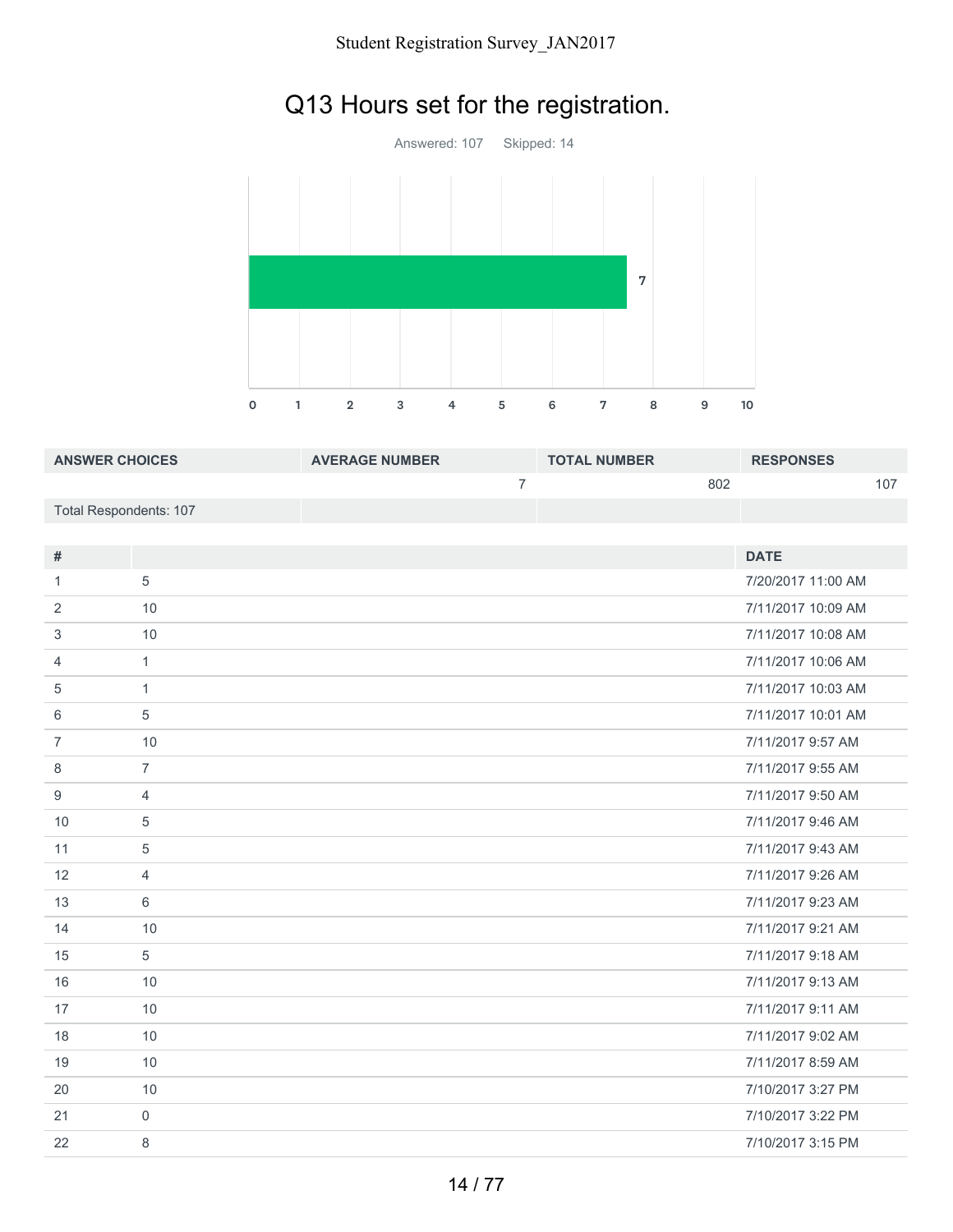| 23 | 10             | 7/10/2017 3:10 PM  |
|----|----------------|--------------------|
| 24 | $\mathbf{1}$   | 7/10/2017 3:01 PM  |
| 25 | 10             | 7/10/2017 2:54 PM  |
| 26 | 5              | 7/10/2017 2:40 PM  |
| 27 | 5              | 7/10/2017 2:38 PM  |
| 28 | 10             | 7/10/2017 11:37 AM |
| 29 | 10             | 7/10/2017 11:26 AM |
| 30 | 4              | 7/10/2017 11:20 AM |
| 31 | $\overline{4}$ | 7/10/2017 11:05 AM |
| 32 | $\overline{2}$ | 7/10/2017 10:42 AM |
| 33 | $\overline{2}$ | 7/10/2017 10:22 AM |
| 34 | 10             | 7/10/2017 10:15 AM |
| 35 | 9              | 7/7/2017 10:37 AM  |
| 36 | 10             | 7/7/2017 9:55 AM   |
| 37 | 10             | 7/7/2017 9:50 AM   |
| 38 | 10             | 7/7/2017 9:35 AM   |
| 39 | 10             | 7/7/2017 9:24 AM   |
| 40 | $\overline{5}$ | 7/7/2017 9:18 AM   |
| 41 | $\,$ 5 $\,$    | 7/6/2017 4:25 PM   |
| 42 | 2              | 7/6/2017 3:13 PM   |
| 43 | $\mathbf 0$    | 7/6/2017 3:05 PM   |
| 44 | $\overline{7}$ | 6/30/2017 8:32 AM  |
| 45 | 10             | 6/30/2017 8:21 AM  |
| 46 | 6              | 6/30/2017 8:18 AM  |
| 47 | $\overline{5}$ | 6/30/2017 8:16 AM  |
| 48 | 10             | 6/30/2017 8:13 AM  |
| 49 | 5              | 6/30/2017 8:10 AM  |
| 50 | 10             | 6/30/2017 8:07 AM  |
| 51 | 9              | 6/30/2017 8:02 AM  |
| 52 | 6              | 6/29/2017 2:26 PM  |
| 53 | 10             | 6/29/2017 2:16 PM  |
| 54 | 10             | 6/29/2017 2:12 PM  |
| 55 | 10             | 6/29/2017 1:47 PM  |
| 56 | 10             | 6/29/2017 1:44 PM  |
| 57 | 10             | 6/29/2017 1:34 PM  |
| 58 | 10             | 6/29/2017 1:29 PM  |
| 59 | 10             | 6/29/2017 12:13 PM |
| 60 | 6              | 6/29/2017 12:01 PM |
| 61 | 10             | 6/29/2017 11:49 AM |
| 62 | $\overline{5}$ | 6/29/2017 11:40 AM |
| 63 | 9              | 6/29/2017 11:38 AM |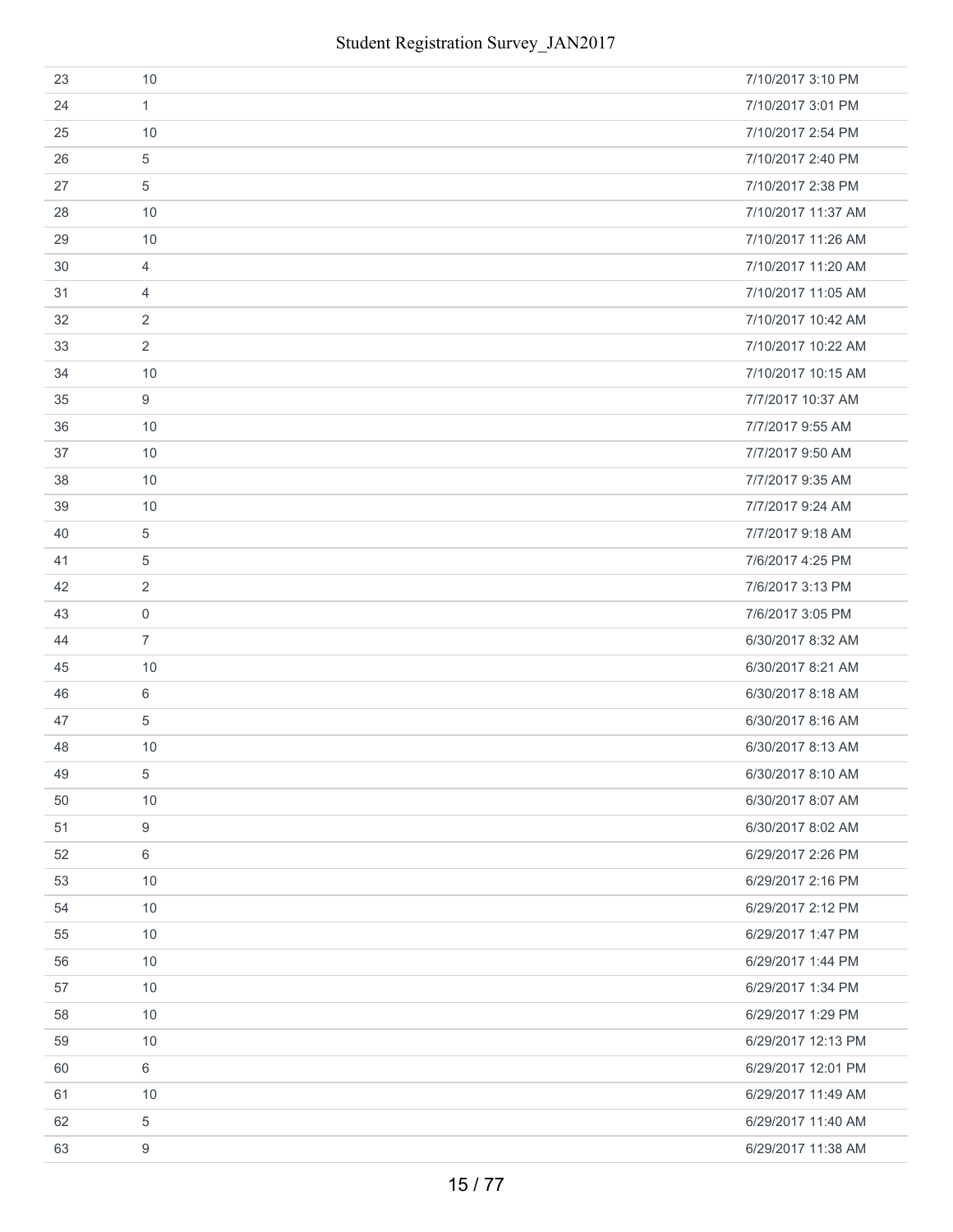| 64  | 10             | 6/29/2017 11:35 AM |
|-----|----------------|--------------------|
| 65  | 5              | 6/29/2017 11:33 AM |
| 66  | 10             | 6/29/2017 11:32 AM |
| 67  | 10             | 6/29/2017 11:28 AM |
| 68  | 10             | 6/29/2017 11:26 AM |
| 69  | 10             | 6/29/2017 11:25 AM |
| 70  | 10             | 6/29/2017 11:22 AM |
| 71  | $\mathbf{1}$   | 6/29/2017 11:19 AM |
| 72  | $\mathbf{1}$   | 6/29/2017 11:16 AM |
| 73  | 10             | 6/29/2017 11:03 AM |
| 74  | 10             | 6/29/2017 10:40 AM |
| 75  | 10             | 6/29/2017 10:38 AM |
| 76  | 10             | 6/29/2017 10:28 AM |
| 77  | 10             | 6/29/2017 10:12 AM |
| 78  | 10             | 6/29/2017 10:07 AM |
| 79  | 5              | 6/28/2017 1:28 PM  |
| 80  | 10             | 6/28/2017 1:23 PM  |
| 81  | 9              | 6/28/2017 12:52 PM |
| 82  | $\overline{7}$ | 6/28/2017 12:36 PM |
| 83  | $\overline{5}$ | 6/28/2017 12:15 PM |
| 84  | $\overline{4}$ | 6/28/2017 12:04 PM |
| 85  | 5              | 6/28/2017 11:38 AM |
| 86  | 10             | 6/28/2017 11:19 AM |
| 87  | 10             | 6/28/2017 11:11 AM |
| 88  | $\overline{5}$ | 6/28/2017 11:06 AM |
| 89  | 10             | 6/28/2017 10:56 AM |
| 90  | 8              | 6/28/2017 10:52 AM |
| 91  | 10             | 6/28/2017 10:49 AM |
| 92  | 10             | 6/28/2017 10:47 AM |
| 93  | 10             | 6/28/2017 10:41 AM |
| 94  | 9              | 6/28/2017 10:33 AM |
| 95  | 10             | 6/28/2017 10:25 AM |
| 96  | $\mathbf 0$    | 6/28/2017 10:12 AM |
| 97  | 5              | 6/28/2017 10:02 AM |
| 98  | 10             | 6/27/2017 3:42 PM  |
| 99  | $\overline{5}$ | 6/27/2017 3:12 PM  |
| 100 | 10             | 6/27/2017 2:45 PM  |
| 101 | 10             | 6/27/2017 1:29 PM  |
| 102 | $\mathbf 0$    | 6/27/2017 1:16 PM  |
| 103 | 10             | 6/27/2017 12:24 PM |
| 104 | 10             | 6/27/2017 12:19 PM |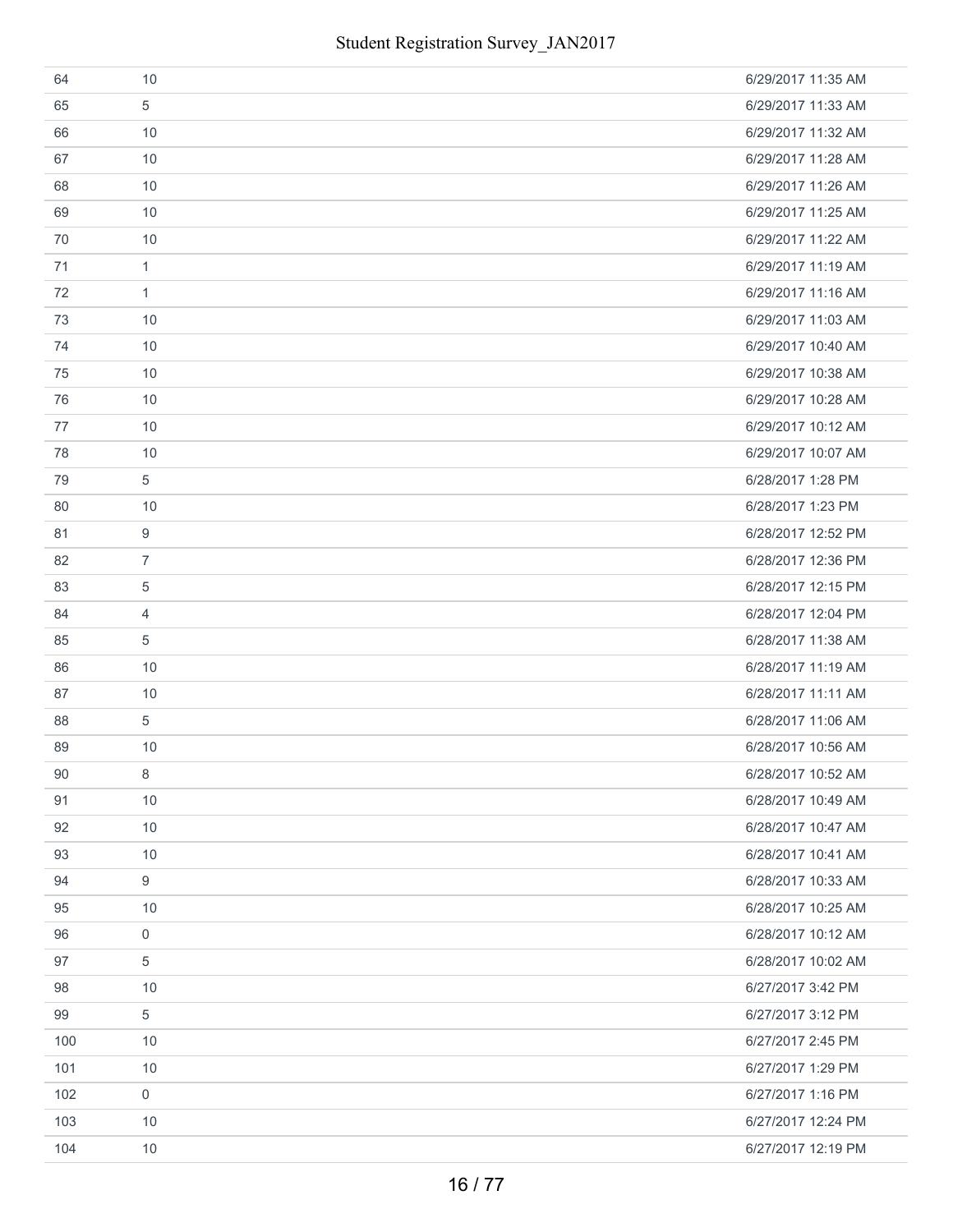| 105 | 6/27/2017 12:11 PM |
|-----|--------------------|
| 106 | 6/27/2017 10:57 AM |
| 107 | 6/27/2017 10:52 AM |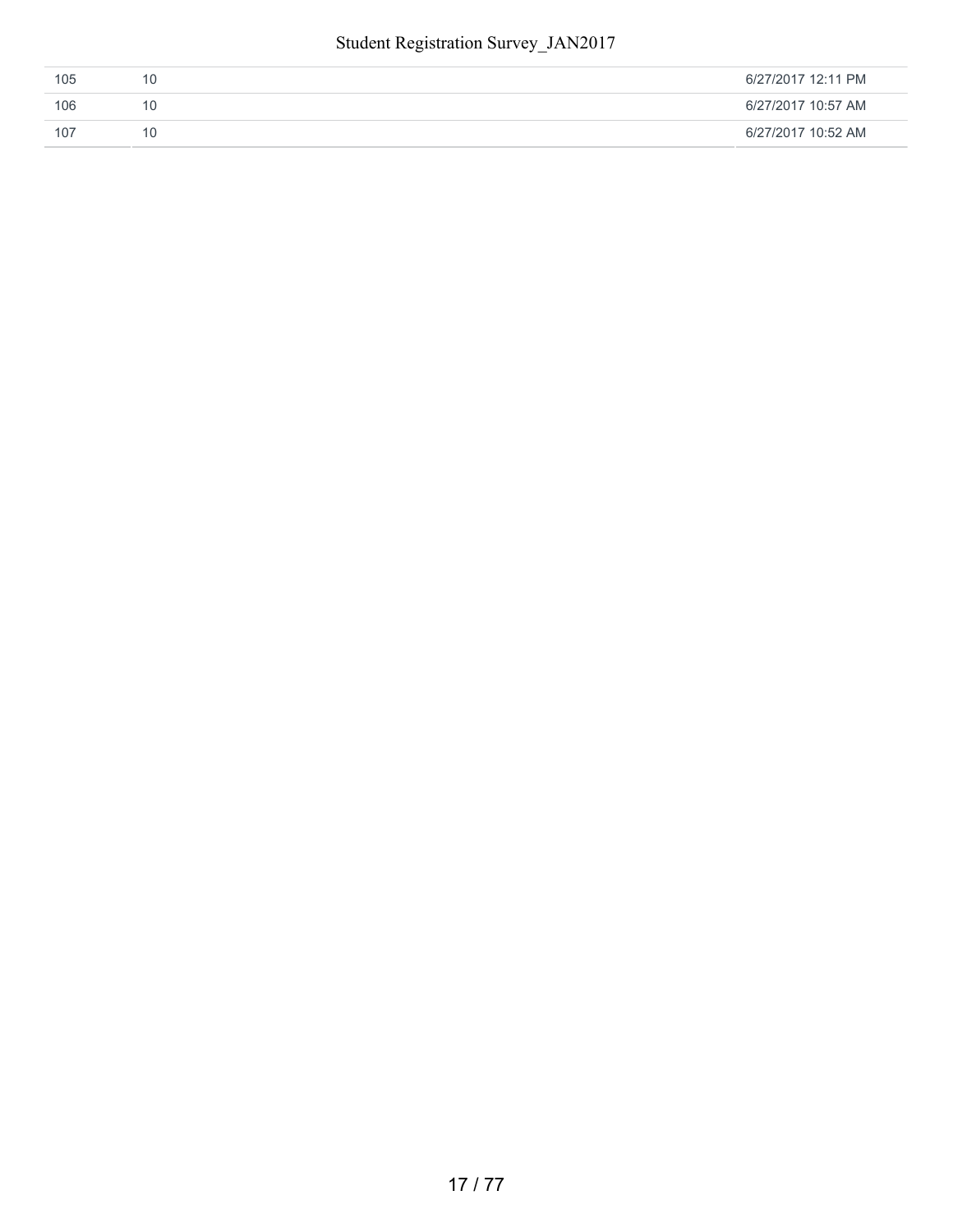# Q14 Forms used for registration

Answered: 107 Skipped: 14 1 2 3 4 5 6 7 8 9 10 

| <b>ANSWER CHOICES</b>  | <b>AVERAGE NUMBER</b> | <b>TOTAL NUMBER</b> | <b>RESPONSES</b> |
|------------------------|-----------------------|---------------------|------------------|
|                        |                       | 860                 | 107              |
| Total Respondents: 107 |                       |                     |                  |

| $\#$           |                | <b>DATE</b>        |
|----------------|----------------|--------------------|
| 1              | 10             | 7/20/2017 11:00 AM |
|                |                |                    |
| 2              | 10             | 7/11/2017 10:09 AM |
| 3              | 10             | 7/11/2017 10:08 AM |
| $\overline{4}$ | 10             | 7/11/2017 10:06 AM |
| 5              | $\overline{4}$ | 7/11/2017 10:03 AM |
| 6              | $\overline{7}$ | 7/11/2017 10:01 AM |
| $\overline{7}$ | 10             | 7/11/2017 9:57 AM  |
| 8              | 10             | 7/11/2017 9:55 AM  |
| 9              | 5              | 7/11/2017 9:50 AM  |
| 10             | $\overline{7}$ | 7/11/2017 9:46 AM  |
| 11             | $\overline{7}$ | 7/11/2017 9:43 AM  |
| 12             | 5              | 7/11/2017 9:26 AM  |
| 13             | 6              | 7/11/2017 9:23 AM  |
| 14             | 10             | 7/11/2017 9:21 AM  |
| 15             | 6              | 7/11/2017 9:18 AM  |
| 16             | 10             | 7/11/2017 9:13 AM  |
| 17             | 6              | 7/11/2017 9:11 AM  |
| 18             | 9              | 7/11/2017 9:02 AM  |
| 19             | 9              | 7/11/2017 8:59 AM  |
| 20             | 10             | 7/10/2017 3:27 PM  |
| 21             | $\mathbf{1}$   | 7/10/2017 3:22 PM  |
| 22             | 8              | 7/10/2017 3:15 PM  |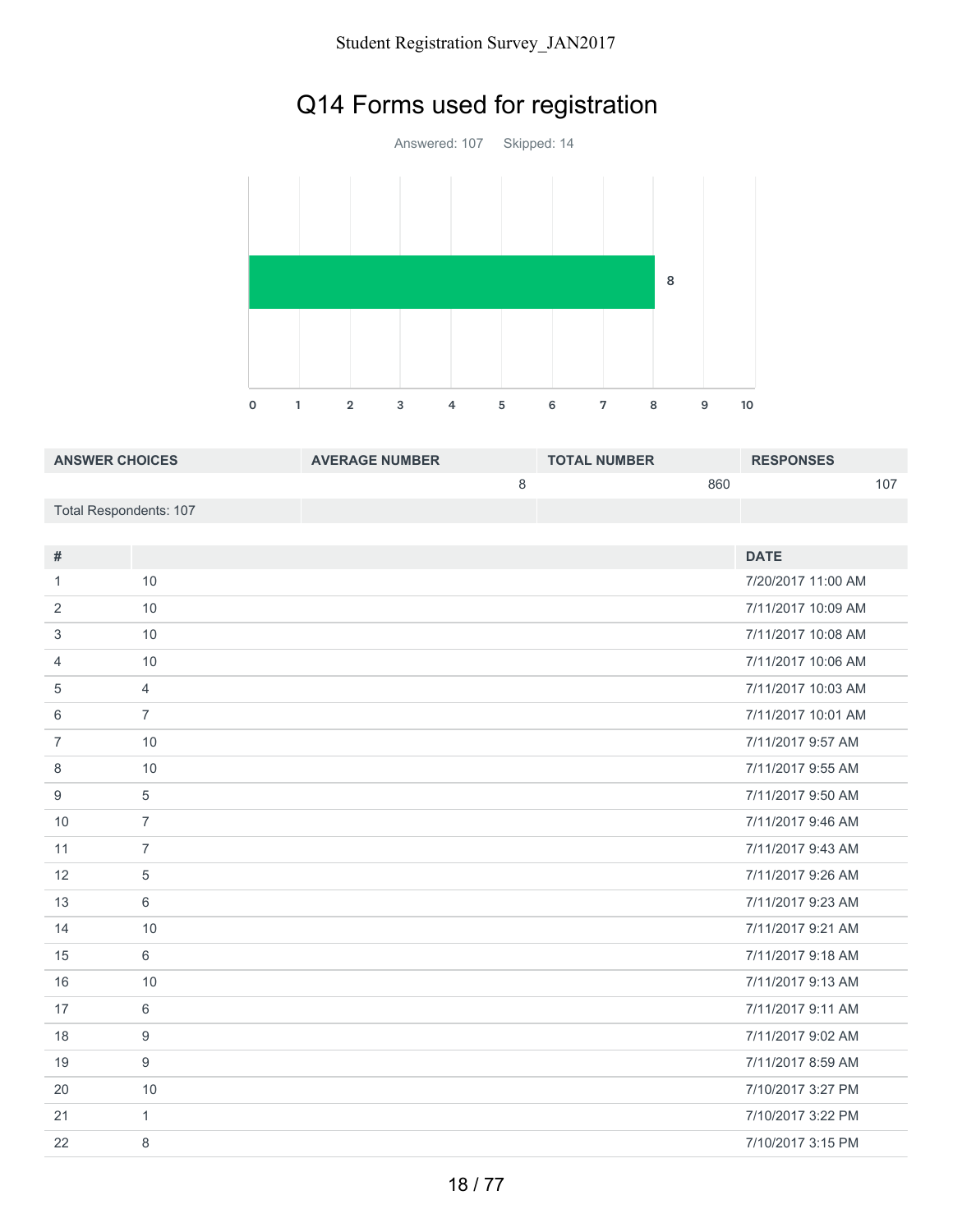| 23 | 10               | 7/10/2017 3:10 PM  |
|----|------------------|--------------------|
| 24 | 5                | 7/10/2017 3:01 PM  |
| 25 | 10               | 7/10/2017 2:54 PM  |
| 26 | 5                | 7/10/2017 2:40 PM  |
| 27 | 6                | 7/10/2017 2:38 PM  |
| 28 | 10               | 7/10/2017 11:37 AM |
| 29 | 10               | 7/10/2017 11:26 AM |
| 30 | 2                | 7/10/2017 11:20 AM |
| 31 | 9                | 7/10/2017 11:05 AM |
| 32 | 3                | 7/10/2017 10:42 AM |
| 33 | 3                | 7/10/2017 10:22 AM |
| 34 | 10               | 7/10/2017 10:15 AM |
| 35 | 8                | 7/7/2017 10:37 AM  |
| 36 | 10               | 7/7/2017 9:55 AM   |
| 37 | 10               | 7/7/2017 9:50 AM   |
| 38 | 10               | 7/7/2017 9:35 AM   |
| 39 | 10               | 7/7/2017 9:24 AM   |
| 40 | 5                | 7/7/2017 9:18 AM   |
| 41 | $\overline{5}$   | 7/6/2017 4:25 PM   |
| 42 | $\overline{4}$   | 7/6/2017 3:13 PM   |
| 43 | $\boldsymbol{0}$ | 7/6/2017 3:05 PM   |
| 44 | 9                | 6/30/2017 8:32 AM  |
| 45 | 8                | 6/30/2017 8:21 AM  |
| 46 | 8                | 6/30/2017 8:18 AM  |
| 47 | 10               | 6/30/2017 8:16 AM  |
| 48 | 10               | 6/30/2017 8:13 AM  |
| 49 | 5                | 6/30/2017 8:10 AM  |
| 50 | 10               | 6/30/2017 8:07 AM  |
| 51 | 9                | 6/30/2017 8:02 AM  |
| 52 | $\,6\,$          | 6/29/2017 2:26 PM  |
| 53 | 5                | 6/29/2017 2:16 PM  |
| 54 | 10               | 6/29/2017 2:12 PM  |
| 55 | 10               | 6/29/2017 1:47 PM  |
| 56 | 10               | 6/29/2017 1:44 PM  |
| 57 | 10               | 6/29/2017 1:34 PM  |
| 58 | 10               | 6/29/2017 1:29 PM  |
| 59 | 10               | 6/29/2017 12:13 PM |
| 60 | 10               | 6/29/2017 12:01 PM |
| 61 | 10               | 6/29/2017 11:49 AM |
| 62 | 10               | 6/29/2017 11:40 AM |
| 63 | 10               | 6/29/2017 11:38 AM |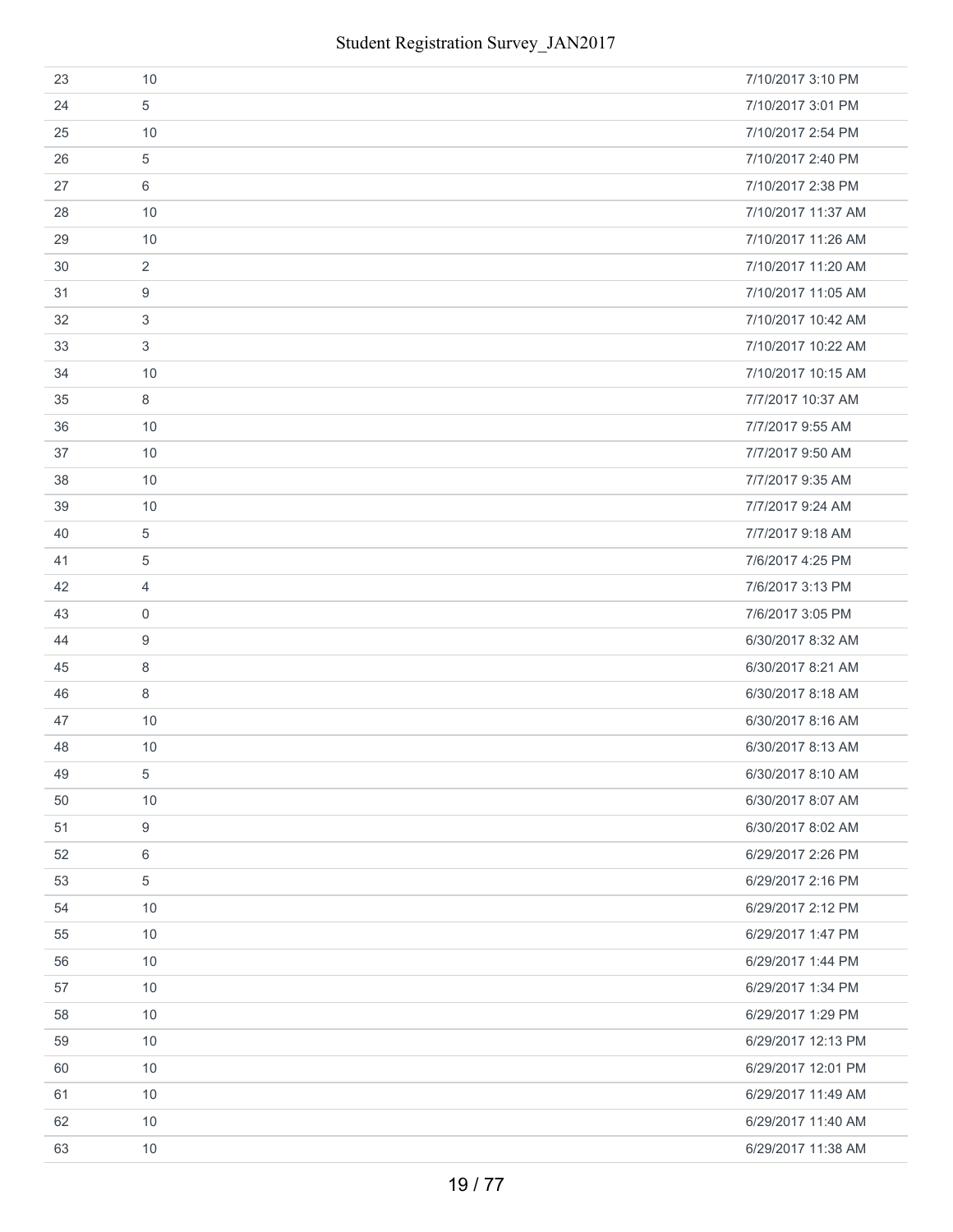| 64  | 10             | 6/29/2017 11:35 AM |
|-----|----------------|--------------------|
| 65  | 6              | 6/29/2017 11:33 AM |
| 66  | 10             | 6/29/2017 11:32 AM |
| 67  | 10             | 6/29/2017 11:28 AM |
| 68  | 10             | 6/29/2017 11:26 AM |
| 69  | 10             | 6/29/2017 11:25 AM |
| 70  | 6              | 6/29/2017 11:22 AM |
| 71  | 1              | 6/29/2017 11:19 AM |
| 72  | $\mathbf{1}$   | 6/29/2017 11:16 AM |
| 73  | 10             | 6/29/2017 11:03 AM |
| 74  | 10             | 6/29/2017 10:40 AM |
| 75  | 10             | 6/29/2017 10:38 AM |
| 76  | 10             | 6/29/2017 10:28 AM |
| 77  | 10             | 6/29/2017 10:12 AM |
| 78  | 9              | 6/29/2017 10:07 AM |
| 79  | 5              | 6/28/2017 1:28 PM  |
| 80  | 10             | 6/28/2017 1:23 PM  |
| 81  | 10             | 6/28/2017 12:52 PM |
| 82  | 10             | 6/28/2017 12:36 PM |
| 83  | $\,$ 5 $\,$    | 6/28/2017 12:15 PM |
| 84  | 3              | 6/28/2017 12:04 PM |
| 85  | 5              | 6/28/2017 11:38 AM |
| 86  | 10             | 6/28/2017 11:19 AM |
| 87  | 10             | 6/28/2017 11:11 AM |
| 88  | $\overline{5}$ | 6/28/2017 11:06 AM |
| 89  | 10             | 6/28/2017 10:56 AM |
| 90  | 10             | 6/28/2017 10:52 AM |
| 91  | 10             | 6/28/2017 10:49 AM |
| 92  | 10             | 6/28/2017 10:47 AM |
| 93  | 10             | 6/28/2017 10:41 AM |
| 94  | 9              | 6/28/2017 10:33 AM |
| 95  | 10             | 6/28/2017 10:25 AM |
| 96  | $\sqrt{5}$     | 6/28/2017 10:12 AM |
| 97  | 10             | 6/28/2017 10:02 AM |
| 98  | 10             | 6/27/2017 3:42 PM  |
| 99  | 5              | 6/27/2017 3:12 PM  |
| 100 | 10             | 6/27/2017 2:45 PM  |
| 101 | 10             | 6/27/2017 1:29 PM  |
| 102 | $\mathbf 0$    | 6/27/2017 1:16 PM  |
| 103 | 10             | 6/27/2017 12:24 PM |
| 104 | 10             | 6/27/2017 12:19 PM |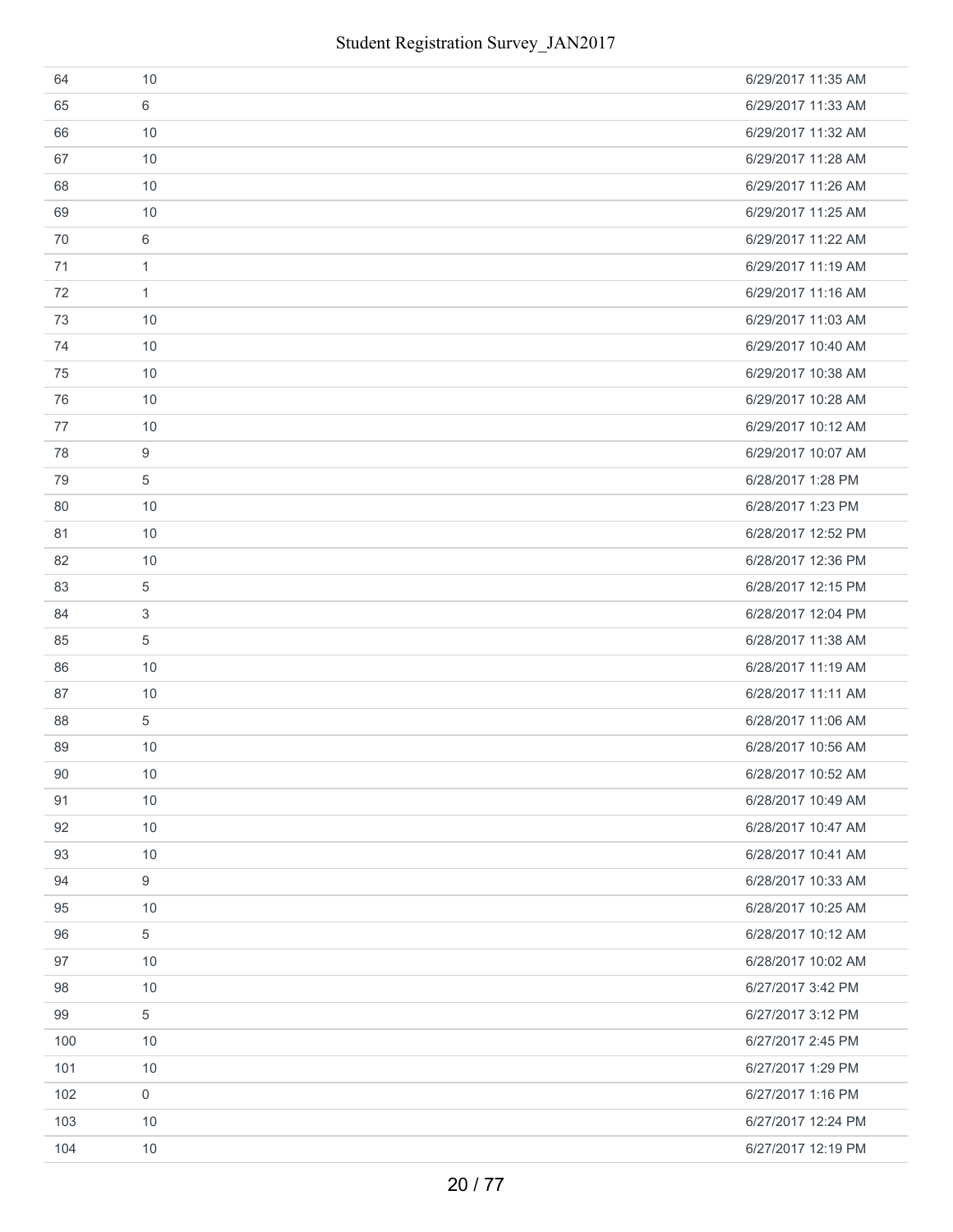| 105 | 6/27/2017 12:11 PM |
|-----|--------------------|
| 106 | 6/27/2017 10:57 AM |
| 107 | 6/27/2017 10:52 AM |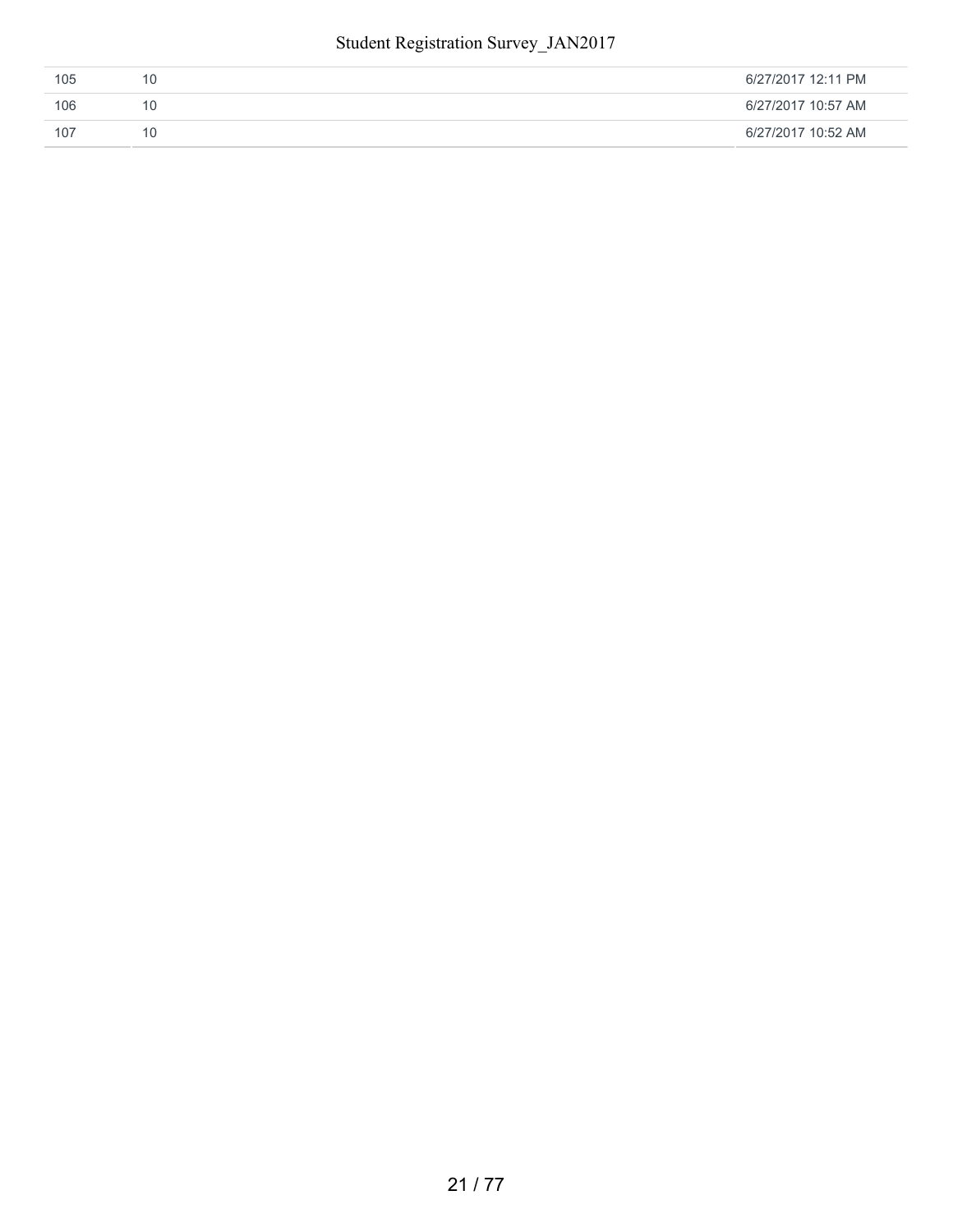## Q15 Location used for registration

Answered: 106 Skipped: 15 1 2 3 4 5 6 7 8 9 10 

| <b>ANSWER CHOICES</b>  | <b>AVERAGE NUMBER</b> | <b>TOTAL NUMBER</b> | <b>RESPONSES</b> |
|------------------------|-----------------------|---------------------|------------------|
|                        |                       | 862                 | 106              |
| Total Respondents: 106 |                       |                     |                  |

| $\#$           |                | <b>DATE</b>        |
|----------------|----------------|--------------------|
| 1              | 10             | 7/20/2017 11:00 AM |
| 2              | 10             | 7/11/2017 10:09 AM |
| 3              | 10             | 7/11/2017 10:08 AM |
| $\overline{4}$ | $\overline{4}$ | 7/11/2017 10:06 AM |
| 5              | $\mathbf{1}$   | 7/11/2017 10:03 AM |
| 6              | 6              | 7/11/2017 10:01 AM |
| $\overline{7}$ | 10             | 7/11/2017 9:57 AM  |
| 8              | 10             | 7/11/2017 9:55 AM  |
| 9              | 5              | 7/11/2017 9:50 AM  |
| 10             | 8              | 7/11/2017 9:46 AM  |
| 11             | 8              | 7/11/2017 9:43 AM  |
| 12             | 5              | 7/11/2017 9:26 AM  |
| 13             | 6              | 7/11/2017 9:23 AM  |
| 14             | 10             | 7/11/2017 9:21 AM  |
| 15             | 10             | 7/11/2017 9:18 AM  |
| 16             | 10             | 7/11/2017 9:13 AM  |
| 17             | 8              | 7/11/2017 9:11 AM  |
| 18             | 10             | 7/11/2017 9:02 AM  |
| 19             | 10             | 7/11/2017 8:59 AM  |
| 20             | 10             | 7/10/2017 3:27 PM  |
| 21             | 2              | 7/10/2017 3:22 PM  |
| 22             | 8              | 7/10/2017 3:15 PM  |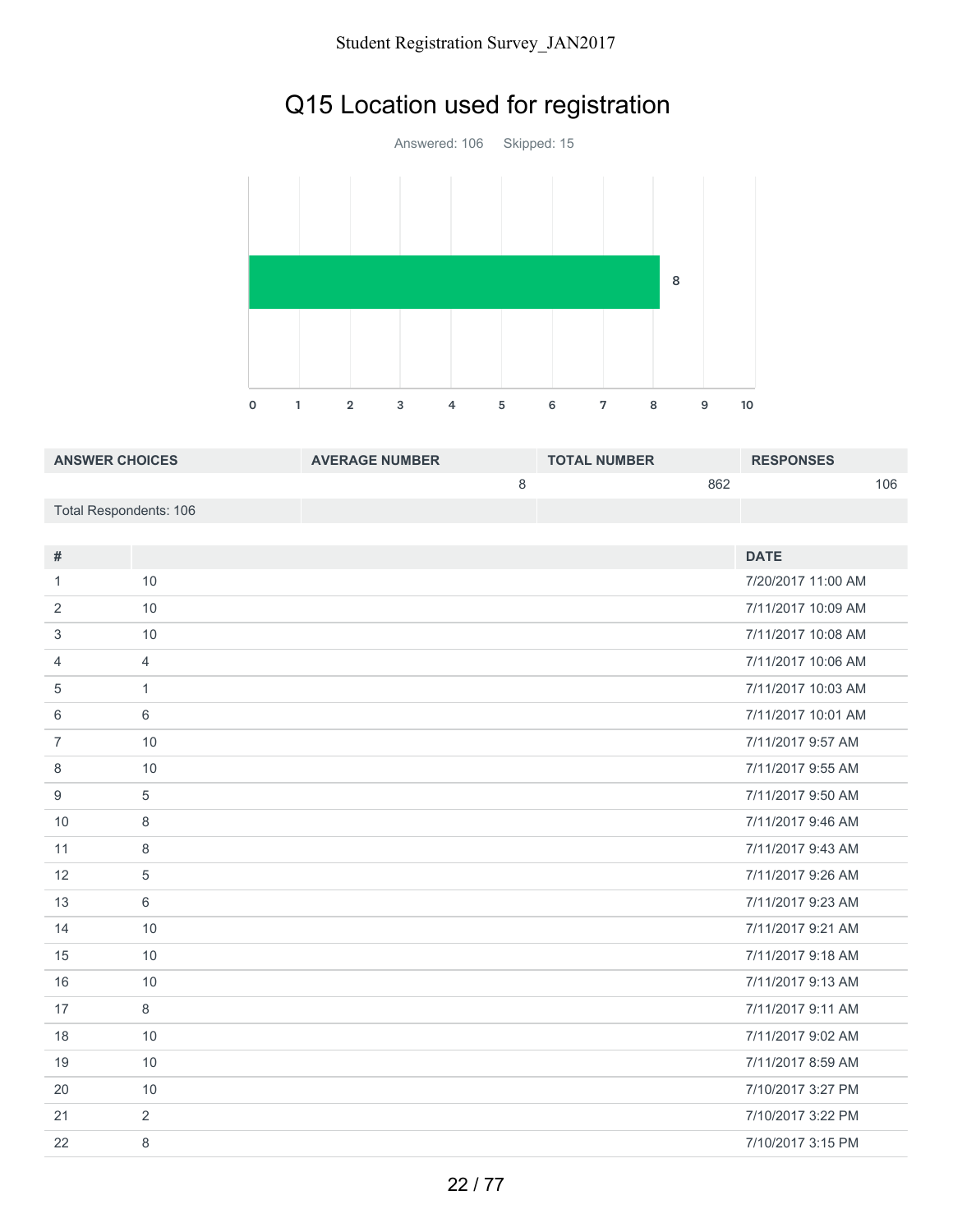| 23 | 10               | 7/10/2017 3:10 PM  |
|----|------------------|--------------------|
| 24 | 10               | 7/10/2017 3:01 PM  |
| 25 | 10               | 7/10/2017 2:54 PM  |
| 26 | 5                | 7/10/2017 2:40 PM  |
| 27 | $\overline{7}$   | 7/10/2017 2:38 PM  |
| 28 | 10               | 7/10/2017 11:37 AM |
| 29 | 10               | 7/10/2017 11:26 AM |
| 30 | 3                | 7/10/2017 11:20 AM |
| 31 | 9                | 7/10/2017 11:05 AM |
| 32 | $\overline{4}$   | 7/10/2017 10:42 AM |
| 33 | $\overline{4}$   | 7/10/2017 10:22 AM |
| 34 | 10               | 7/10/2017 10:15 AM |
| 35 | 10               | 7/7/2017 10:37 AM  |
| 36 | 10               | 7/7/2017 9:55 AM   |
| 37 | 10               | 7/7/2017 9:50 AM   |
| 38 | 9                | 7/7/2017 9:35 AM   |
| 39 | 9                | 7/7/2017 9:24 AM   |
| 40 | 5                | 7/7/2017 9:18 AM   |
| 41 | $\overline{5}$   | 7/6/2017 4:25 PM   |
| 42 | 2                | 7/6/2017 3:13 PM   |
| 43 | 10               | 7/6/2017 3:05 PM   |
| 44 | 9                | 6/30/2017 8:32 AM  |
| 45 | 8                | 6/30/2017 8:21 AM  |
| 46 | 10               | 6/30/2017 8:18 AM  |
| 47 | 10               | 6/30/2017 8:16 AM  |
| 48 | 8                | 6/30/2017 8:13 AM  |
| 49 | 5                | 6/30/2017 8:10 AM  |
| 50 | 10               | 6/30/2017 8:07 AM  |
| 51 | $\boldsymbol{9}$ | 6/30/2017 8:02 AM  |
| 52 | $\overline{7}$   | 6/29/2017 2:26 PM  |
| 53 | 5                | 6/29/2017 2:16 PM  |
| 54 | 10               | 6/29/2017 2:12 PM  |
| 55 | 10               | 6/29/2017 1:47 PM  |
| 56 | 10               | 6/29/2017 1:34 PM  |
| 57 | 10               | 6/29/2017 1:29 PM  |
| 58 | 10               | 6/29/2017 12:13 PM |
| 59 | 10               | 6/29/2017 12:01 PM |
| 60 | 10               | 6/29/2017 11:49 AM |
| 61 | $\boldsymbol{9}$ | 6/29/2017 11:40 AM |
| 62 | 10               | 6/29/2017 11:38 AM |
| 63 | 10               | 6/29/2017 11:35 AM |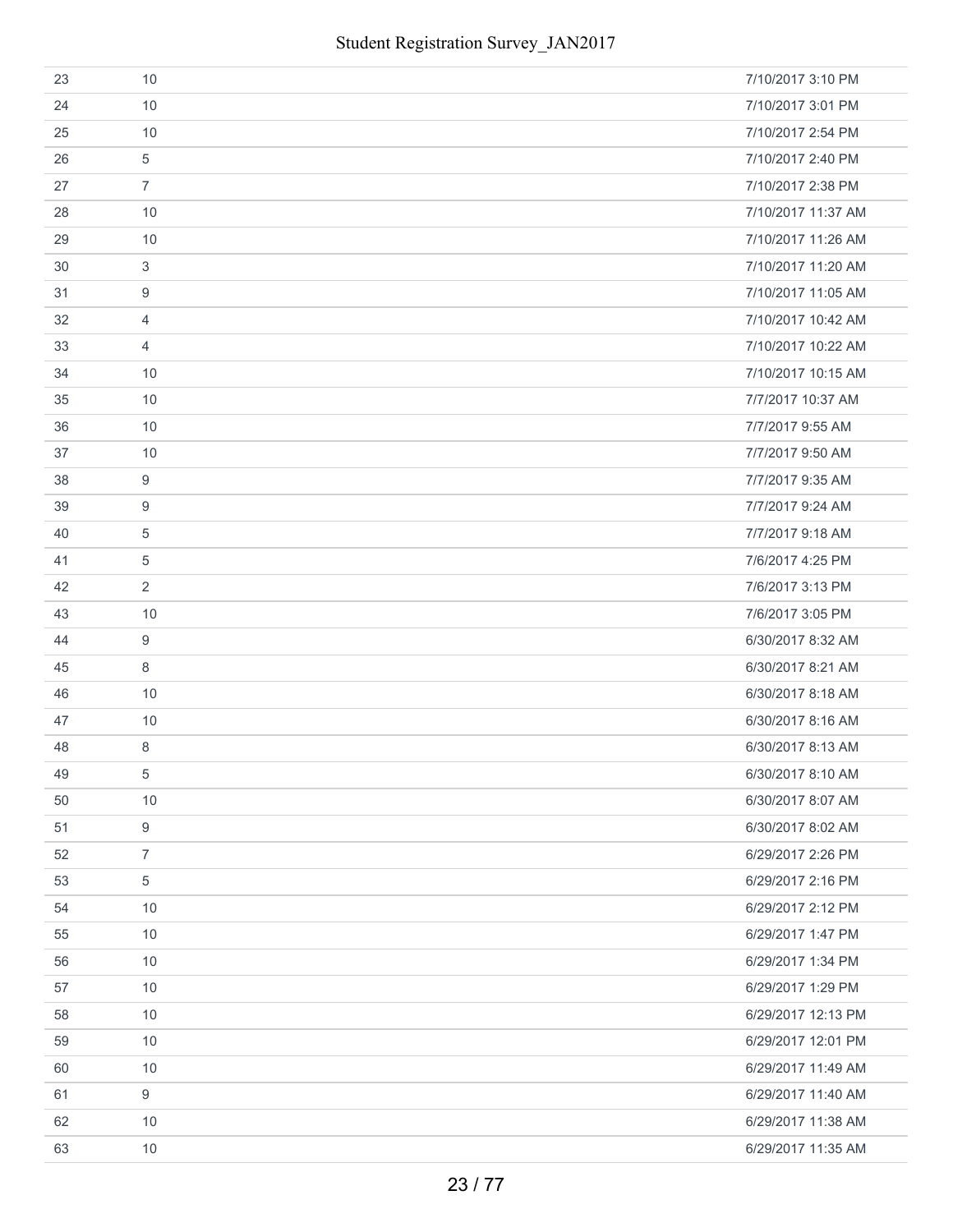| 64  | 8                   | 6/29/2017 11:33 AM |
|-----|---------------------|--------------------|
| 65  | 10                  | 6/29/2017 11:32 AM |
| 66  | 10                  | 6/29/2017 11:28 AM |
| 67  | 10                  | 6/29/2017 11:26 AM |
| 68  | 10                  | 6/29/2017 11:25 AM |
| 69  | 3                   | 6/29/2017 11:22 AM |
| 70  | $\mathbf 0$         | 6/29/2017 11:19 AM |
| 71  | $\mathbf 0$         | 6/29/2017 11:16 AM |
| 72  | 10                  | 6/29/2017 11:03 AM |
| 73  | 10                  | 6/29/2017 10:40 AM |
| 74  | 10                  | 6/29/2017 10:38 AM |
| 75  | 10                  | 6/29/2017 10:28 AM |
| 76  | 10                  | 6/29/2017 10:12 AM |
| 77  | 8                   | 6/29/2017 10:07 AM |
| 78  | 5                   | 6/28/2017 1:28 PM  |
| 79  | 9                   | 6/28/2017 1:23 PM  |
| 80  | 9                   | 6/28/2017 12:52 PM |
| 81  | 10                  | 6/28/2017 12:36 PM |
| 82  | 5                   | 6/28/2017 12:15 PM |
| 83  | $\mathbf 0$         | 6/28/2017 12:04 PM |
| 84  | 5                   | 6/28/2017 11:38 AM |
| 85  | 10                  | 6/28/2017 11:19 AM |
| 86  | 10                  | 6/28/2017 11:11 AM |
| 87  | 5                   | 6/28/2017 11:06 AM |
| 88  | 10                  | 6/28/2017 10:56 AM |
| 89  | 8                   | 6/28/2017 10:52 AM |
| 90  | $10$                | 6/28/2017 10:49 AM |
| 91  | 10                  | 6/28/2017 10:47 AM |
| 92  | 10                  | 6/28/2017 10:41 AM |
| 93  | 9                   | 6/28/2017 10:33 AM |
| 94  | 10                  | 6/28/2017 10:25 AM |
| 95  | 10                  | 6/28/2017 10:12 AM |
| 96  | 10                  | 6/28/2017 10:02 AM |
| 97  | 10                  | 6/27/2017 3:42 PM  |
| 98  | 5                   | 6/27/2017 3:12 PM  |
| 99  | 10                  | 6/27/2017 2:45 PM  |
| 100 | 10                  | 6/27/2017 1:29 PM  |
| 101 | $\mathsf{O}\xspace$ | 6/27/2017 1:16 PM  |
| 102 | 10                  | 6/27/2017 12:24 PM |
| 103 | 10                  | 6/27/2017 12:19 PM |
| 104 | 10                  | 6/27/2017 12:11 PM |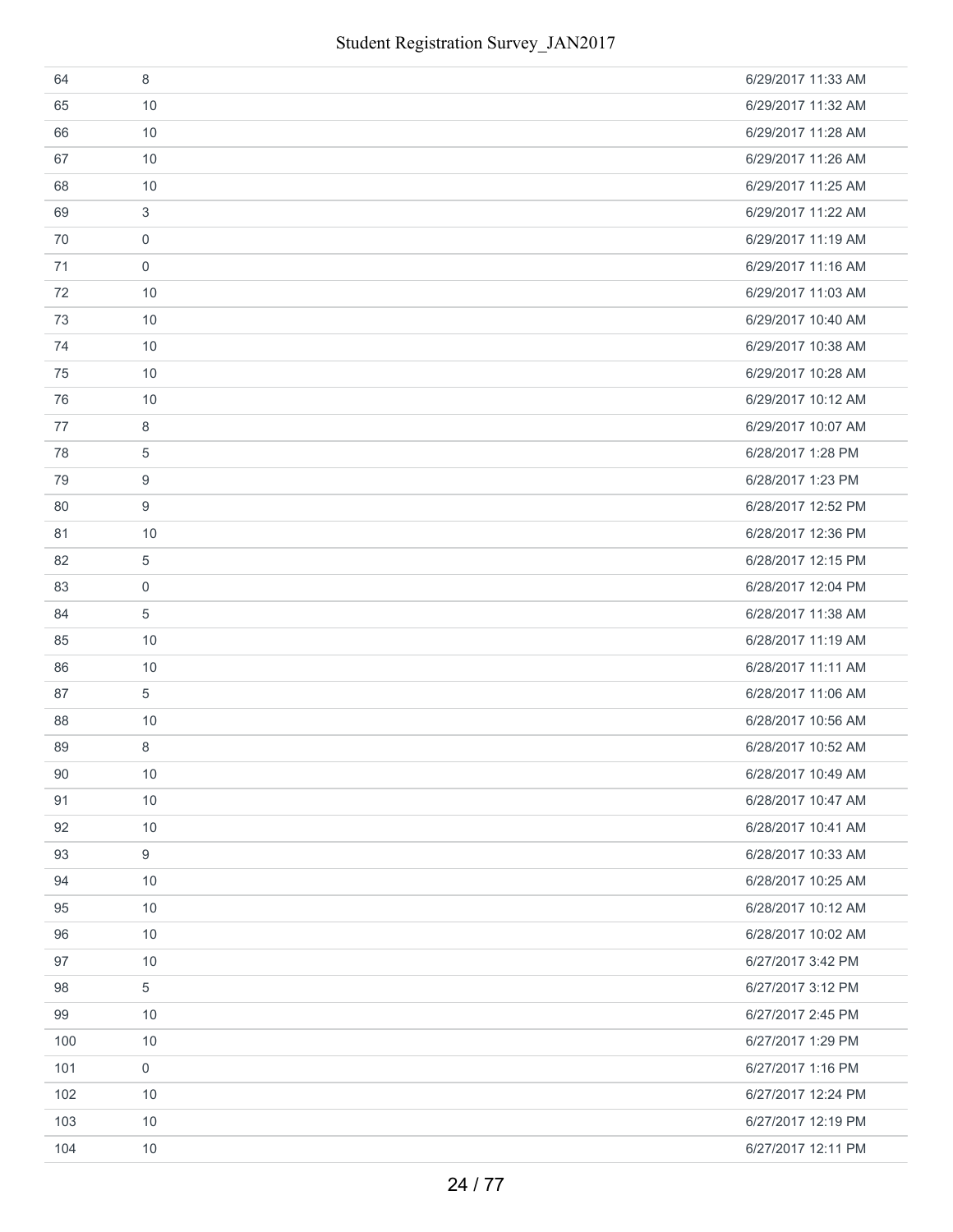| 105 | 6/27/2017 10:57 AM |
|-----|--------------------|
| 106 | 6/27/2017 10:52 AM |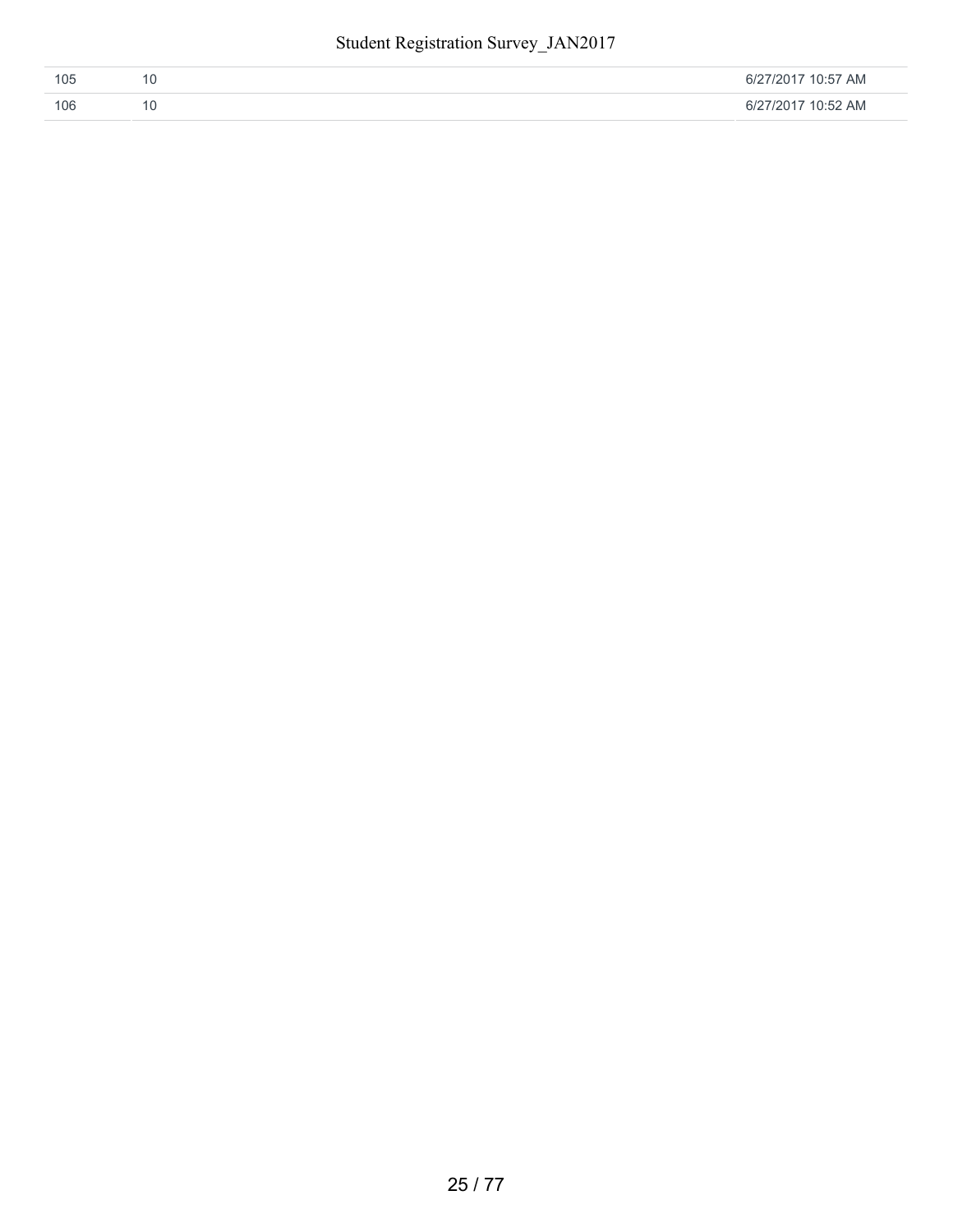## Q16 Lay-out (set-up) used for registration.



| <b>ANSWER CHOICES</b>  | <b>AVERAGE NUMBER</b> | <b>TOTAL NUMBER</b> | <b>RESPONSES</b> |
|------------------------|-----------------------|---------------------|------------------|
|                        |                       | 846                 | 106              |
| Total Respondents: 106 |                       |                     |                  |

| #              |                | <b>DATE</b>        |
|----------------|----------------|--------------------|
|                |                |                    |
| 1              | 5              | 7/20/2017 11:00 AM |
| 2              | 10             | 7/11/2017 10:09 AM |
| 3              | 10             | 7/11/2017 10:08 AM |
| 4              | 5              | 7/11/2017 10:06 AM |
| 5              | $\mathbf{1}$   | 7/11/2017 10:03 AM |
| 6              | $\overline{7}$ | 7/11/2017 10:01 AM |
| $\overline{7}$ | 10             | 7/11/2017 9:57 AM  |
| 8              | 10             | 7/11/2017 9:55 AM  |
| 9              | 6              | 7/11/2017 9:50 AM  |
| 10             | 2              | 7/11/2017 9:46 AM  |
| 11             | 2              | 7/11/2017 9:43 AM  |
| 12             | 5              | 7/11/2017 9:26 AM  |
| 13             | 6              | 7/11/2017 9:23 AM  |
| 14             | 10             | 7/11/2017 9:21 AM  |
| 15             | 8              | 7/11/2017 9:18 AM  |
| 16             | 10             | 7/11/2017 9:13 AM  |
| 17             | 8              | 7/11/2017 9:11 AM  |
| 18             | 8              | 7/11/2017 9:02 AM  |
| 19             | 10             | 7/11/2017 8:59 AM  |
| 20             | 10             | 7/10/2017 3:27 PM  |
| 21             | 3              | 7/10/2017 3:22 PM  |
| 22             | 8              | 7/10/2017 3:15 PM  |
|                |                |                    |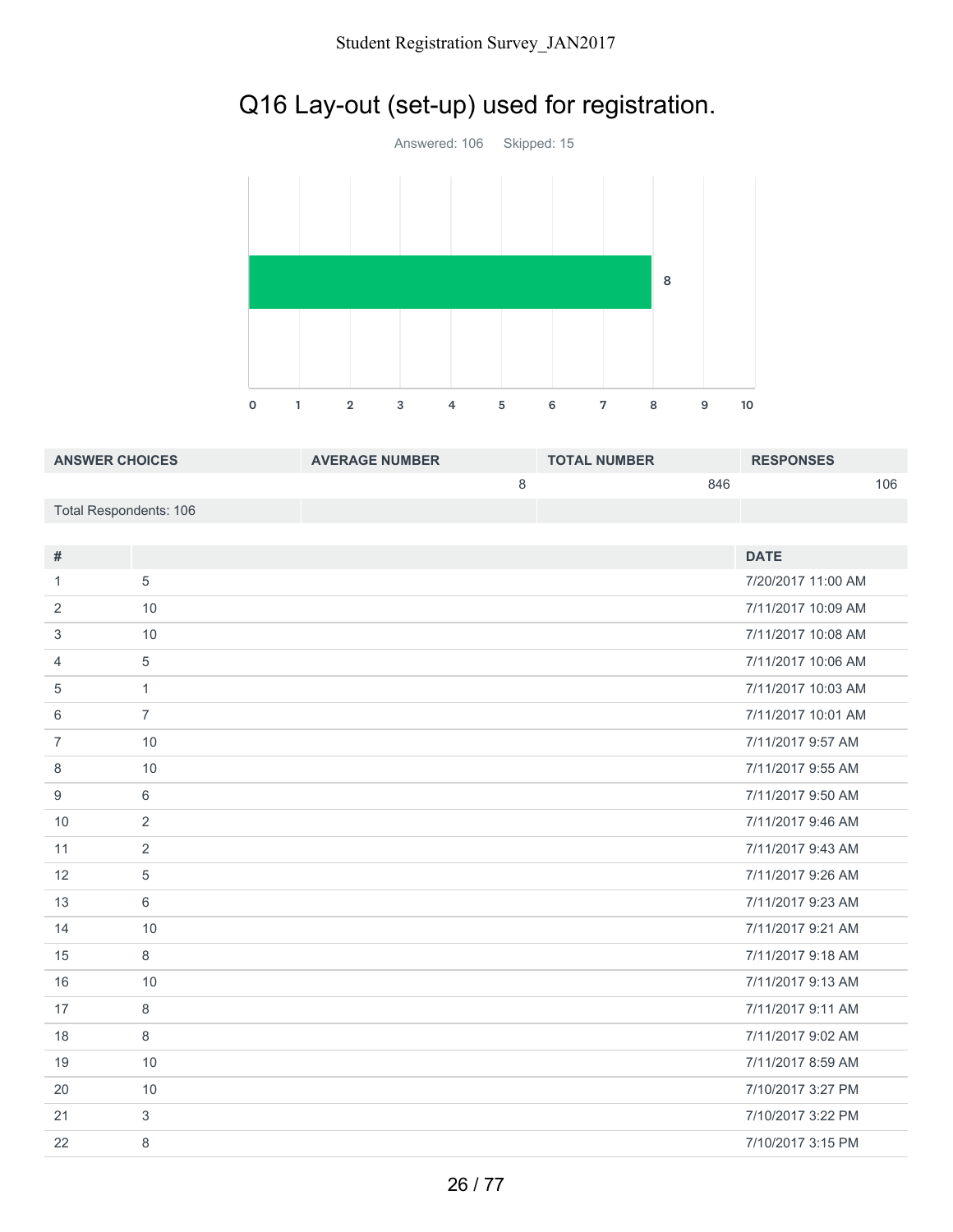| 23 | 10             | 7/10/2017 3:10 PM  |
|----|----------------|--------------------|
| 24 | 3              | 7/10/2017 3:01 PM  |
| 25 | 10             | 7/10/2017 2:54 PM  |
| 26 | 5              | 7/10/2017 2:40 PM  |
| 27 | 8              | 7/10/2017 2:38 PM  |
| 28 | 10             | 7/10/2017 11:37 AM |
| 29 | 10             | 7/10/2017 11:26 AM |
| 30 | 3              | 7/10/2017 11:20 AM |
| 31 | $\overline{7}$ | 7/10/2017 11:05 AM |
| 32 | 6              | 7/10/2017 10:42 AM |
| 33 | 6              | 7/10/2017 10:22 AM |
| 34 | 9              | 7/10/2017 10:15 AM |
| 35 | 10             | 7/7/2017 10:37 AM  |
| 36 | 10             | 7/7/2017 9:55 AM   |
| 37 | 10             | 7/7/2017 9:50 AM   |
| 38 | 9              | 7/7/2017 9:35 AM   |
| 39 | 9              | 7/7/2017 9:24 AM   |
| 40 | 5              | 7/7/2017 9:18 AM   |
| 41 | $\overline{5}$ | 7/6/2017 4:25 PM   |
| 42 | 5              | 7/6/2017 3:13 PM   |
| 43 | $\mathbf 0$    | 7/6/2017 3:05 PM   |
| 44 | 9              | 6/30/2017 8:32 AM  |
| 45 | 8              | 6/30/2017 8:21 AM  |
| 46 | 10             | 6/30/2017 8:18 AM  |
| 47 | 10             | 6/30/2017 8:16 AM  |
| 48 | 8              | 6/30/2017 8:13 AM  |
| 49 | 5              | 6/30/2017 8:10 AM  |
| 50 | 10             | 6/30/2017 8:07 AM  |
| 51 | 9              | 6/30/2017 8:02 AM  |
| 52 | $\overline{7}$ | 6/29/2017 2:26 PM  |
| 53 | $\overline{5}$ | 6/29/2017 2:16 PM  |
| 54 | 10             | 6/29/2017 2:12 PM  |
| 55 | 10             | 6/29/2017 1:47 PM  |
| 56 | 10             | 6/29/2017 1:44 PM  |
| 57 | 10             | 6/29/2017 1:34 PM  |
| 58 | 10             | 6/29/2017 1:29 PM  |
| 59 | 10             | 6/29/2017 12:13 PM |
| 60 | 10             | 6/29/2017 12:01 PM |
| 61 | 10             | 6/29/2017 11:49 AM |
| 62 | 9              | 6/29/2017 11:40 AM |
| 63 | 10             | 6/29/2017 11:38 AM |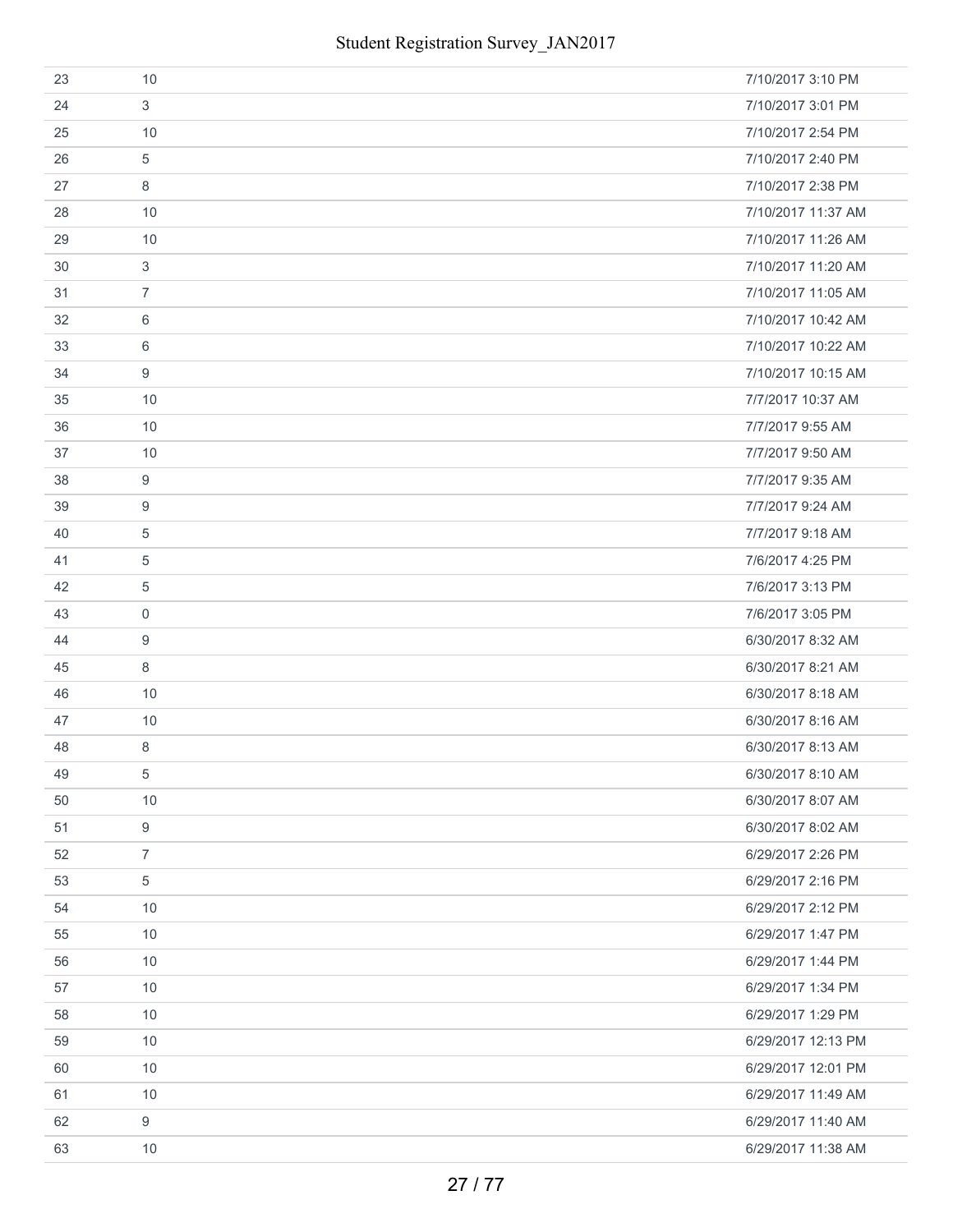| 64  | 10             | 6/29/2017 11:35 AM |
|-----|----------------|--------------------|
| 65  | 5              | 6/29/2017 11:33 AM |
| 66  | 10             | 6/29/2017 11:32 AM |
| 67  | 10             | 6/29/2017 11:28 AM |
| 68  | 10             | 6/29/2017 11:26 AM |
| 69  | 10             | 6/29/2017 11:25 AM |
| 70  | 3              | 6/29/2017 11:22 AM |
| 71  | $\mathbf 0$    | 6/29/2017 11:19 AM |
| 72  | $\mathbf{1}$   | 6/29/2017 11:16 AM |
| 73  | 10             | 6/29/2017 11:03 AM |
| 74  | 10             | 6/29/2017 10:40 AM |
| 75  | 10             | 6/29/2017 10:38 AM |
| 76  | 10             | 6/29/2017 10:28 AM |
| 77  | 10             | 6/29/2017 10:12 AM |
| 78  | 10             | 6/29/2017 10:07 AM |
| 79  | 5              | 6/28/2017 1:28 PM  |
| 80  | 9              | 6/28/2017 1:23 PM  |
| 81  | 10             | 6/28/2017 12:52 PM |
| 82  | 10             | 6/28/2017 12:36 PM |
| 83  | $\overline{5}$ | 6/28/2017 12:15 PM |
| 84  | $\overline{5}$ | 6/28/2017 11:38 AM |
| 85  | 10             | 6/28/2017 11:19 AM |
| 86  | 10             | 6/28/2017 11:11 AM |
| 87  | 10             | 6/28/2017 11:06 AM |
| 88  | 10             | 6/28/2017 10:56 AM |
| 89  | 10             | 6/28/2017 10:52 AM |
| 90  | 10             | 6/28/2017 10:49 AM |
| 91  | 10             | 6/28/2017 10:47 AM |
| 92  | 10             | 6/28/2017 10:41 AM |
| 93  | 9              | 6/28/2017 10:33 AM |
| 94  | 5              | 6/28/2017 10:25 AM |
| 95  | 10             | 6/28/2017 10:12 AM |
| 96  | 10             | 6/28/2017 10:02 AM |
| 97  | 10             | 6/27/2017 3:42 PM  |
| 98  | 5              | 6/27/2017 3:12 PM  |
| 99  | 10             | 6/27/2017 2:45 PM  |
| 100 | 10             | 6/27/2017 1:29 PM  |
| 101 | $\mathbf 0$    | 6/27/2017 1:16 PM  |
| 102 | 10             | 6/27/2017 12:24 PM |
| 103 | 10             | 6/27/2017 12:19 PM |
| 104 | 10             | 6/27/2017 12:11 PM |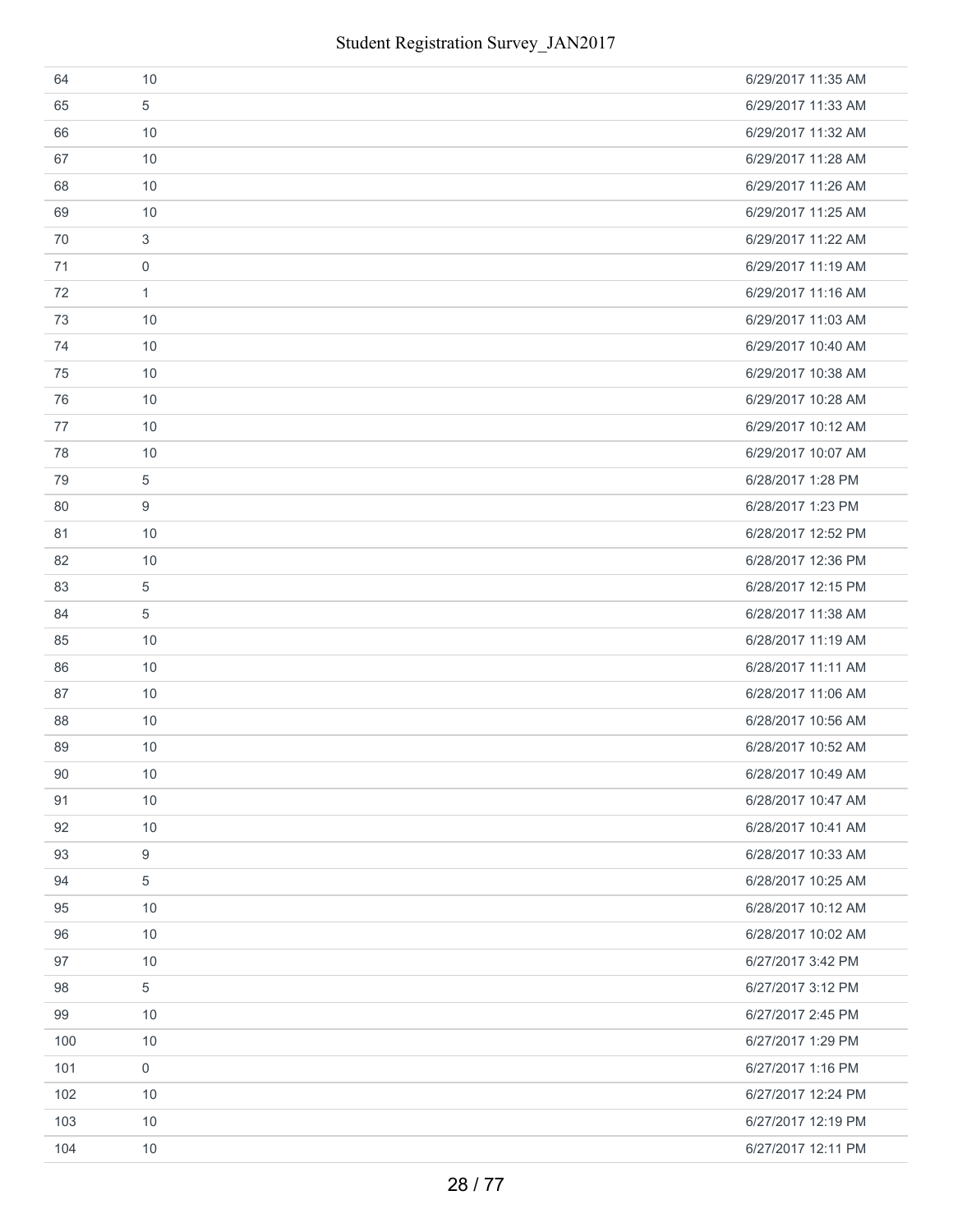| 105 | 6/27/2017 10:57 AM |
|-----|--------------------|
| 106 | 6/27/2017 10:52 AM |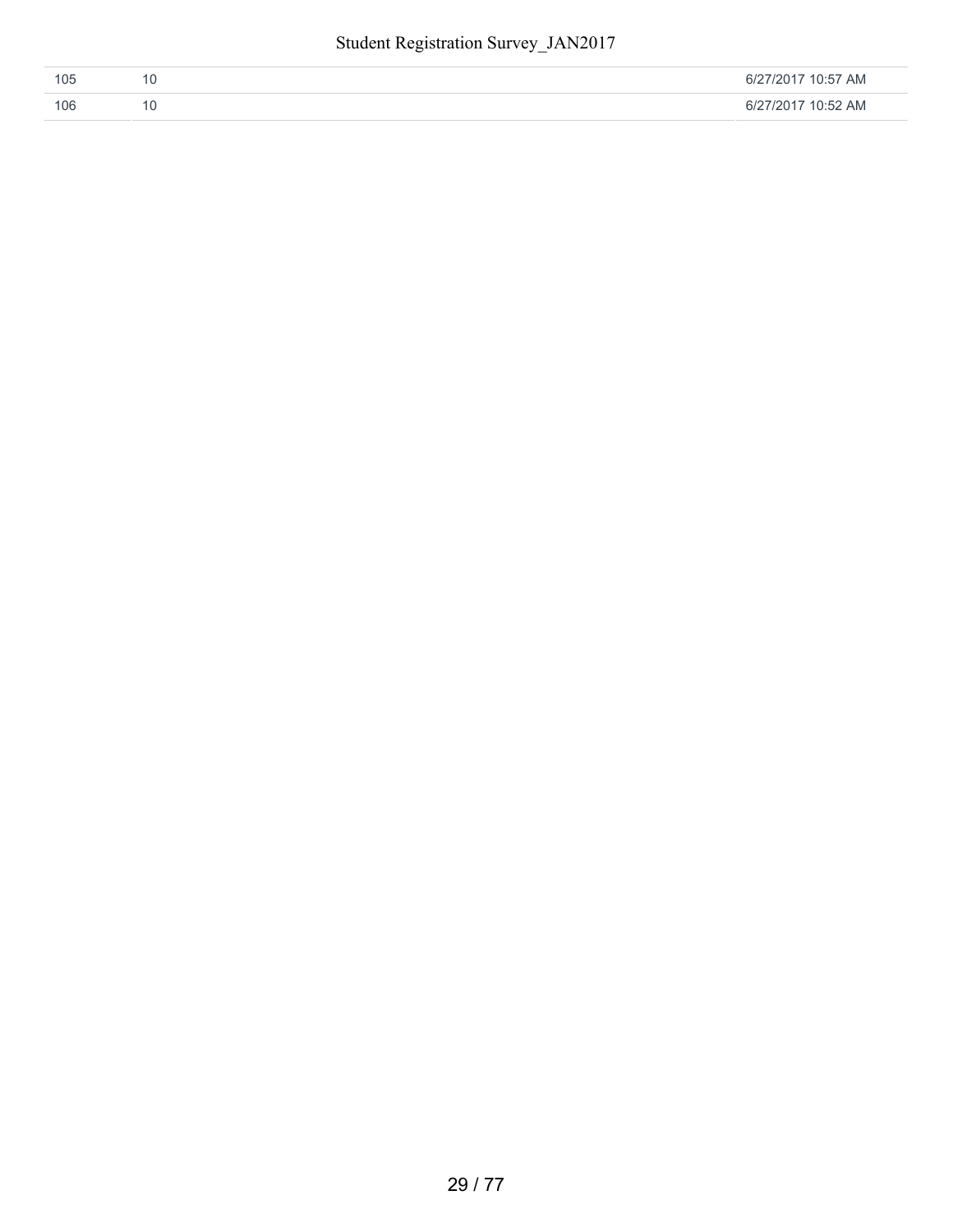## Q17 Helpfulness of Admission & Records Staff



| <b>ANSWER CHOICES</b>  | <b>AVERAGE NUMBER</b> | <b>TOTAL NUMBER</b> | <b>RESPONSES</b> |
|------------------------|-----------------------|---------------------|------------------|
|                        |                       | 866                 | 106              |
| Total Respondents: 106 |                       |                     |                  |

| #              |                | <b>DATE</b>        |
|----------------|----------------|--------------------|
| 1              | 10             | 7/20/2017 11:00 AM |
| 2              | 10             | 7/11/2017 10:09 AM |
| 3              | 10             | 7/11/2017 10:08 AM |
| 4              | $\mathbf{1}$   | 7/11/2017 10:06 AM |
| 5              | $\mathbf{1}$   | 7/11/2017 10:03 AM |
| 6              | 8              | 7/11/2017 10:01 AM |
| $\overline{7}$ | 10             | 7/11/2017 9:57 AM  |
| 8              | 10             | 7/11/2017 9:55 AM  |
| 9              | 6              | 7/11/2017 9:50 AM  |
| 10             | 9              | 7/11/2017 9:46 AM  |
| 11             | 9              | 7/11/2017 9:43 AM  |
| 12             | 6              | 7/11/2017 9:26 AM  |
| 13             | 8              | 7/11/2017 9:23 AM  |
| 14             | 10             | 7/11/2017 9:21 AM  |
| 15             | 9              | 7/11/2017 9:18 AM  |
| 16             | 10             | 7/11/2017 9:13 AM  |
| 17             | 8              | 7/11/2017 9:11 AM  |
| 18             | 6              | 7/11/2017 9:02 AM  |
| 19             | 10             | 7/11/2017 8:59 AM  |
| 20             | 10             | 7/10/2017 3:27 PM  |
| 21             | $\overline{4}$ | 7/10/2017 3:22 PM  |
| 22             | 8              | 7/10/2017 3:15 PM  |
|                |                |                    |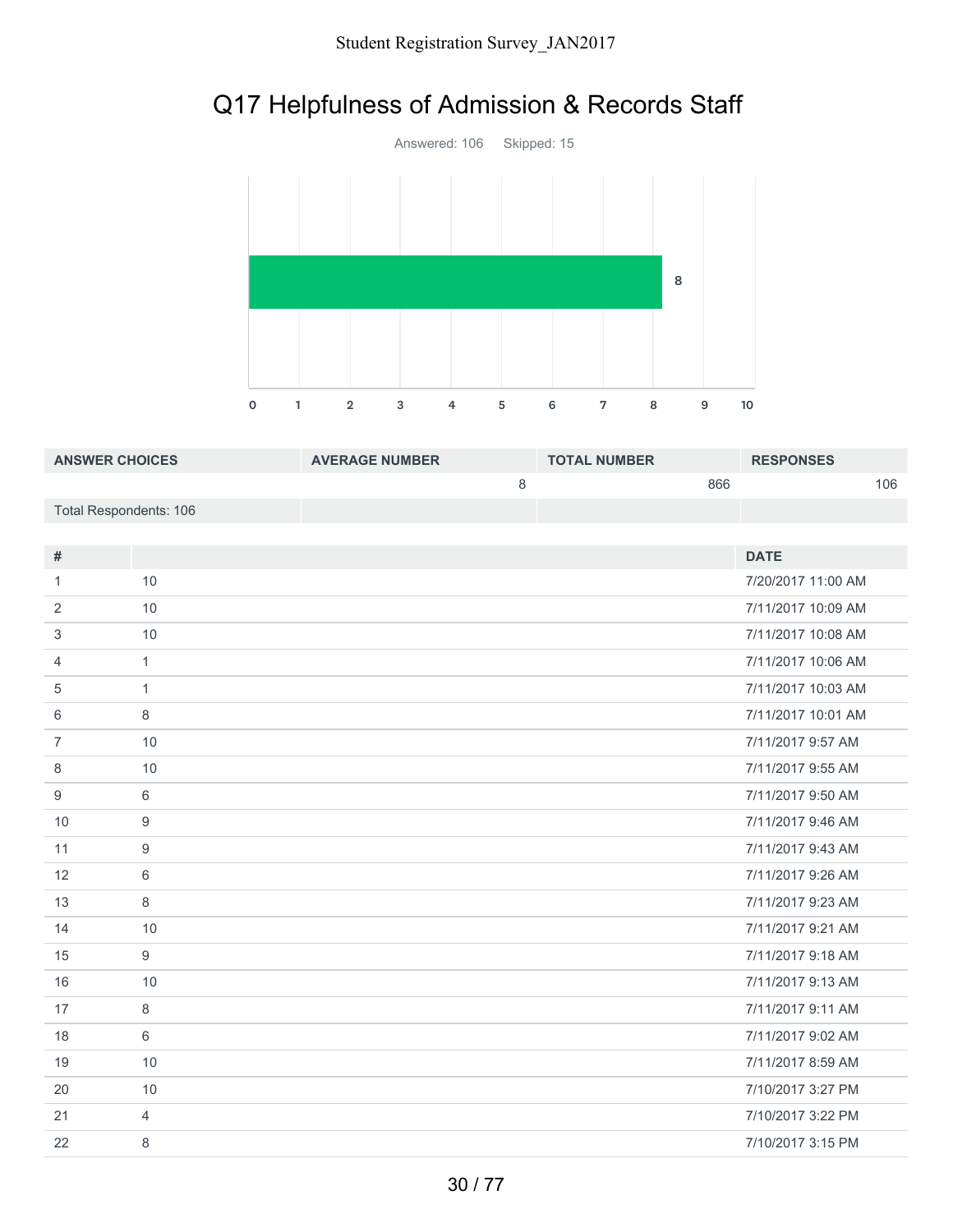| 23 | 10             | 7/10/2017 3:10 PM  |
|----|----------------|--------------------|
| 24 | 3              | 7/10/2017 3:01 PM  |
| 25 | 10             | 7/10/2017 2:54 PM  |
| 26 | 5              | 7/10/2017 2:40 PM  |
| 27 | 9              | 7/10/2017 2:38 PM  |
| 28 | 10             | 7/10/2017 11:37 AM |
| 29 | 10             | 7/10/2017 11:26 AM |
| 30 | 3              | 7/10/2017 11:20 AM |
| 31 | 10             | 7/10/2017 11:05 AM |
| 32 | $\overline{4}$ | 7/10/2017 10:42 AM |
| 33 | $\overline{4}$ | 7/10/2017 10:22 AM |
| 34 | 9              | 7/10/2017 10:15 AM |
| 35 | 10             | 7/7/2017 10:37 AM  |
| 36 | 9              | 7/7/2017 9:55 AM   |
| 37 | 9              | 7/7/2017 9:50 AM   |
| 38 | 10             | 7/7/2017 9:35 AM   |
| 39 | 10             | 7/7/2017 9:24 AM   |
| 40 | 5              | 7/7/2017 9:18 AM   |
| 41 | $\overline{5}$ | 7/6/2017 4:25 PM   |
| 42 | 5              | 7/6/2017 3:13 PM   |
| 43 | 10             | 7/6/2017 3:05 PM   |
| 44 | 10             | 6/30/2017 8:32 AM  |
| 45 | 8              | 6/30/2017 8:21 AM  |
| 46 | 10             | 6/30/2017 8:18 AM  |
| 47 | 9              | 6/30/2017 8:16 AM  |
| 48 | 10             | 6/30/2017 8:13 AM  |
| 49 | 5              | 6/30/2017 8:10 AM  |
| 50 | 9              | 6/30/2017 8:07 AM  |
| 51 | 9              | 6/30/2017 8:02 AM  |
| 52 | 5              | 6/29/2017 2:16 PM  |
| 53 | 10             | 6/29/2017 2:12 PM  |
| 54 | 10             | 6/29/2017 1:47 PM  |
| 55 | 10             | 6/29/2017 1:44 PM  |
| 56 | 10             | 6/29/2017 1:34 PM  |
| 57 | 10             | 6/29/2017 1:29 PM  |
| 58 | 10             | 6/29/2017 12:13 PM |
| 59 | 9              | 6/29/2017 12:01 PM |
| 60 | 10             | 6/29/2017 11:49 AM |
| 61 | 8              | 6/29/2017 11:40 AM |
| 62 | 8              | 6/29/2017 11:38 AM |
| 63 | 10             | 6/29/2017 11:35 AM |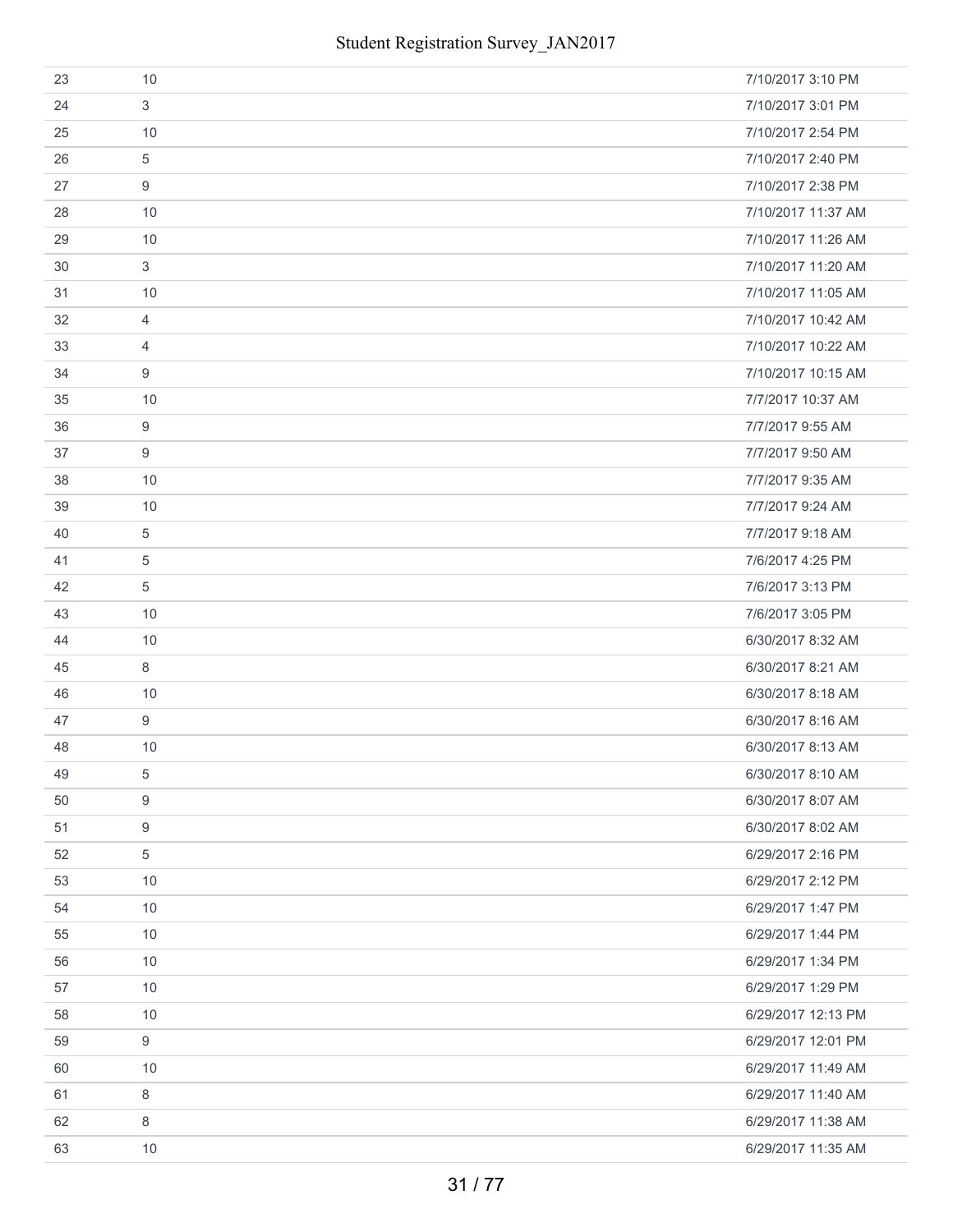| 64  | 6              | 6/29/2017 11:33 AM |
|-----|----------------|--------------------|
| 65  | 10             | 6/29/2017 11:32 AM |
| 66  | 10             | 6/29/2017 11:28 AM |
| 67  | 10             | 6/29/2017 11:26 AM |
| 68  | 10             | 6/29/2017 11:25 AM |
| 69  | 4              | 6/29/2017 11:22 AM |
| 70  | $\mathbf 0$    | 6/29/2017 11:19 AM |
| 71  | $\mathbf{1}$   | 6/29/2017 11:16 AM |
| 72  | 10             | 6/29/2017 11:03 AM |
| 73  | 10             | 6/29/2017 10:40 AM |
| 74  | 10             | 6/29/2017 10:38 AM |
| 75  | 10             | 6/29/2017 10:28 AM |
| 76  | 10             | 6/29/2017 10:12 AM |
| 77  | 9              | 6/29/2017 10:07 AM |
| 78  | 5              | 6/28/2017 1:28 PM  |
| 79  | 9              | 6/28/2017 1:23 PM  |
| 80  | 10             | 6/28/2017 12:52 PM |
| 81  | 10             | 6/28/2017 12:36 PM |
| 82  | 5              | 6/28/2017 12:15 PM |
| 83  | $\mathbf 0$    | 6/28/2017 12:04 PM |
| 84  | 5              | 6/28/2017 11:38 AM |
| 85  | 10             | 6/28/2017 11:19 AM |
| 86  | 10             | 6/28/2017 11:11 AM |
| 87  | 5              | 6/28/2017 11:06 AM |
| 88  | 10             | 6/28/2017 10:56 AM |
| 89  | 9              | 6/28/2017 10:52 AM |
| 90  | 10             | 6/28/2017 10:49 AM |
| 91  | 10             | 6/28/2017 10:47 AM |
| 92  | 10             | 6/28/2017 10:41 AM |
| 93  | 9              | 6/28/2017 10:33 AM |
| 94  | 10             | 6/28/2017 10:25 AM |
| 95  | 10             | 6/28/2017 10:12 AM |
| 96  | 10             | 6/28/2017 10:02 AM |
| 97  | 10             | 6/27/2017 3:42 PM  |
| 98  | 5              | 6/27/2017 3:12 PM  |
| 99  | 10             | 6/27/2017 2:45 PM  |
| 100 | 10             | 6/27/2017 1:29 PM  |
| 101 | $\overline{2}$ | 6/27/2017 1:16 PM  |
| 102 | 10             | 6/27/2017 12:24 PM |
| 103 | 10             | 6/27/2017 12:19 PM |
| 104 | 10             | 6/27/2017 12:11 PM |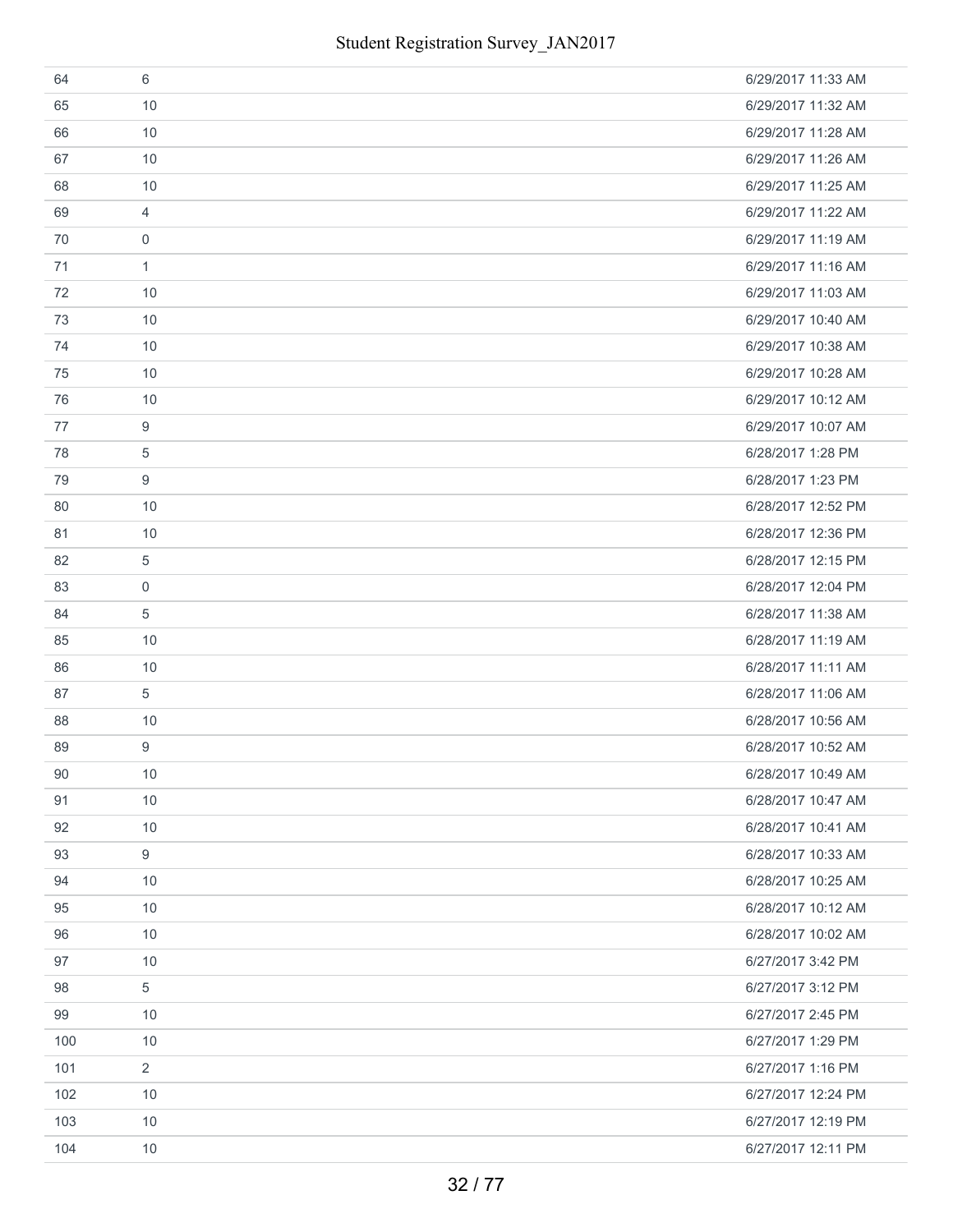| 105 | 6/27/2017 10:57 AM |
|-----|--------------------|
| 106 | 6/27/2017 10:52 AM |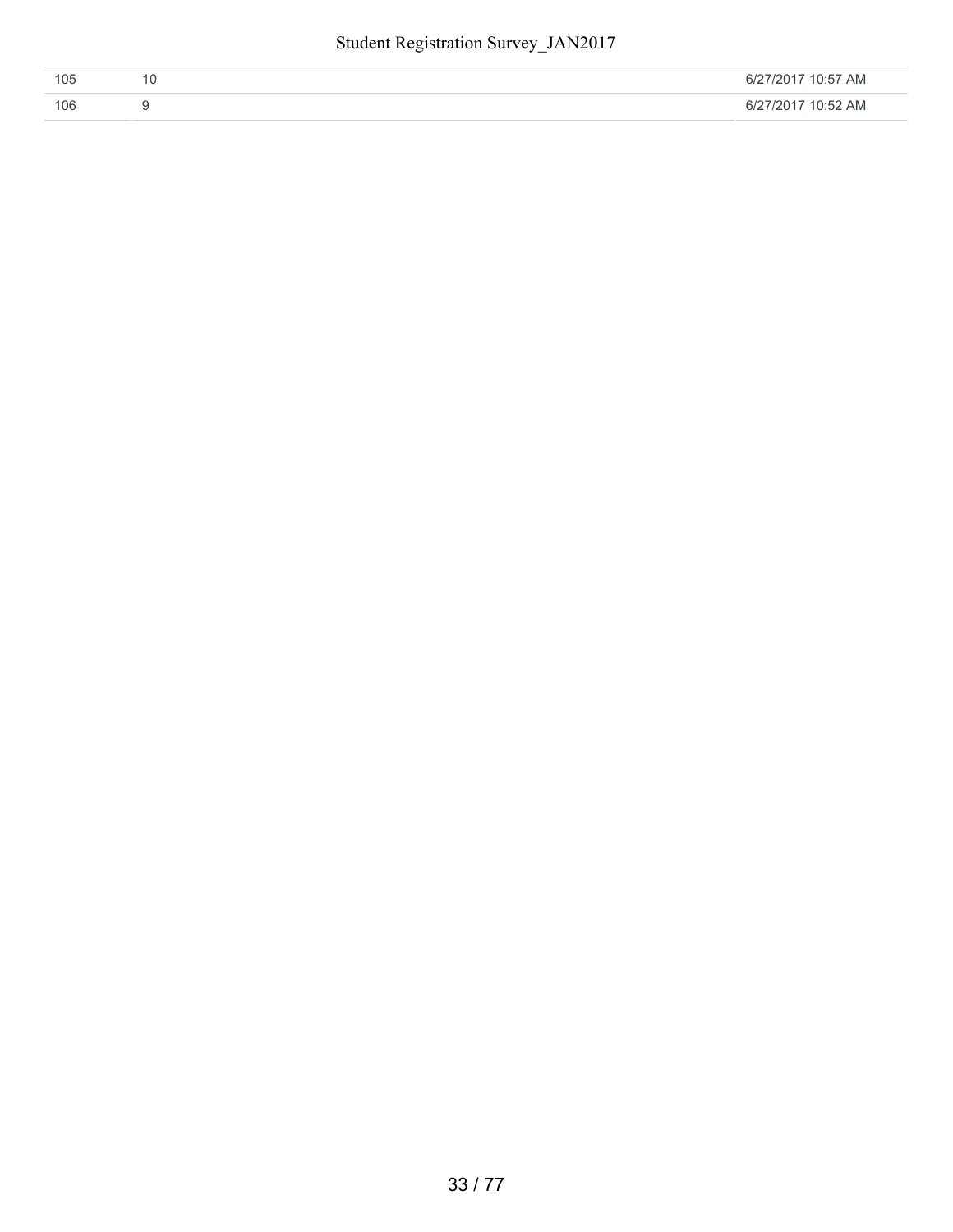## Q18 Helpfulness of Financial Aid Office.



| <b>ANSWER CHOICES</b>  | <b>AVERAGE NUMBER</b> | <b>TOTAL NUMBER</b> | <b>RESPONSES</b> |
|------------------------|-----------------------|---------------------|------------------|
|                        |                       | 896                 |                  |
| Total Respondents: 107 |                       |                     |                  |

| #              |                | <b>DATE</b>        |
|----------------|----------------|--------------------|
|                |                |                    |
| 1              | 10             | 7/20/2017 11:00 AM |
| 2              | 10             | 7/11/2017 10:09 AM |
| 3              | 10             | 7/11/2017 10:08 AM |
| 4              | 3              | 7/11/2017 10:06 AM |
| 5              | $\mathbf{1}$   | 7/11/2017 10:03 AM |
| 6              | 9              | 7/11/2017 10:01 AM |
| $\overline{7}$ | 10             | 7/11/2017 9:57 AM  |
| 8              | 10             | 7/11/2017 9:55 AM  |
| 9              | 6              | 7/11/2017 9:50 AM  |
| 10             | 10             | 7/11/2017 9:46 AM  |
| 11             | 10             | 7/11/2017 9:43 AM  |
| 12             | 5              | 7/11/2017 9:26 AM  |
| 13             | 8              | 7/11/2017 9:23 AM  |
| 14             | 10             | 7/11/2017 9:21 AM  |
| 15             | 9              | 7/11/2017 9:18 AM  |
| 16             | 10             | 7/11/2017 9:13 AM  |
| 17             | $\overline{7}$ | 7/11/2017 9:11 AM  |
| 18             | 8              | 7/11/2017 9:02 AM  |
| 19             | 8              | 7/11/2017 8:59 AM  |
| 20             | 10             | 7/10/2017 3:27 PM  |
| 21             | 5              | 7/10/2017 3:22 PM  |
| 22             | 8              | 7/10/2017 3:15 PM  |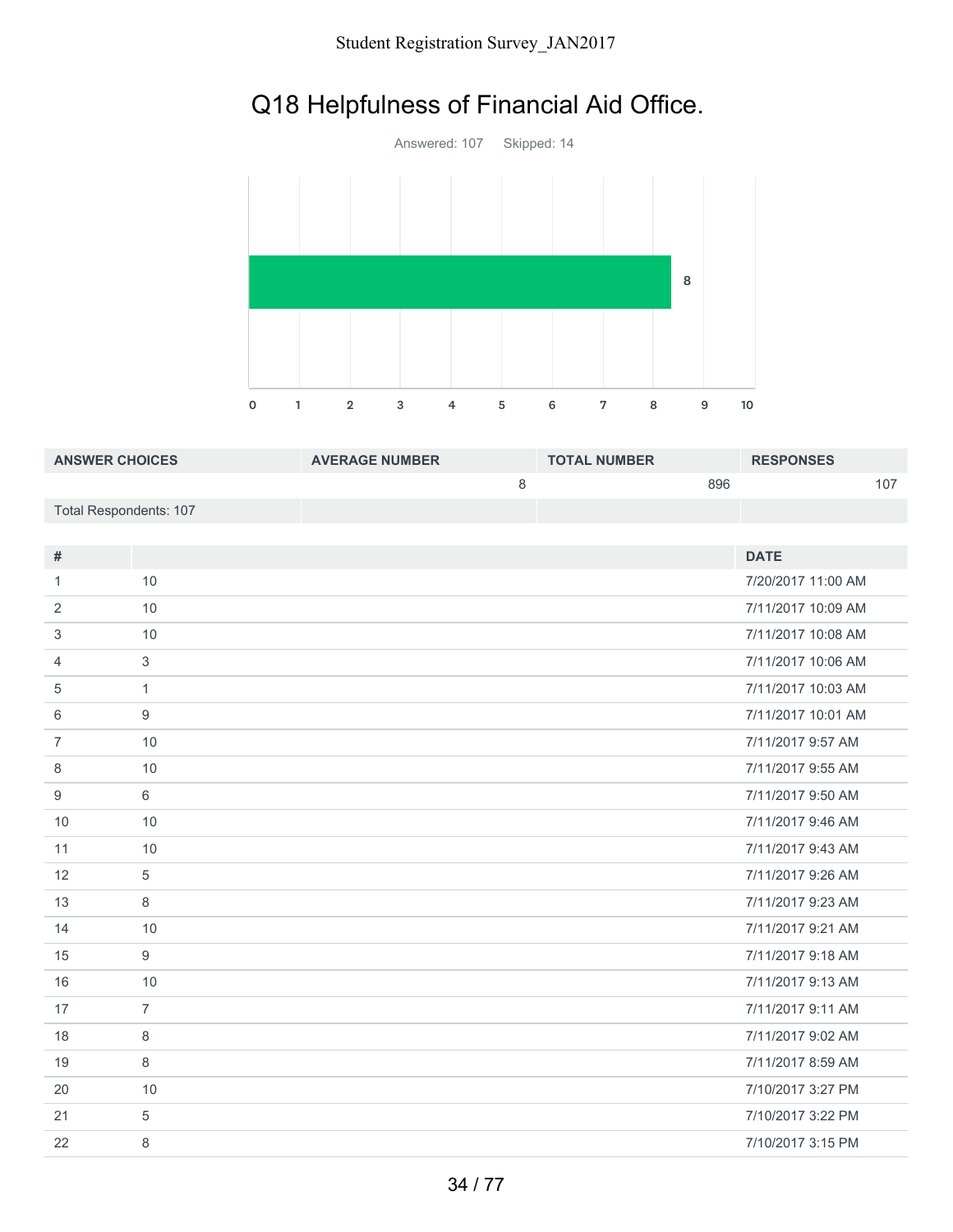| 23 | 10               | 7/10/2017 3:10 PM  |
|----|------------------|--------------------|
| 24 | 10               | 7/10/2017 3:01 PM  |
| 25 | 10               | 7/10/2017 2:54 PM  |
| 26 | 5                | 7/10/2017 2:40 PM  |
| 27 | 10               | 7/10/2017 2:38 PM  |
| 28 | 10               | 7/10/2017 11:37 AM |
| 29 | 10               | 7/10/2017 11:26 AM |
| 30 | $\overline{4}$   | 7/10/2017 11:20 AM |
| 31 | 10               | 7/10/2017 11:05 AM |
| 32 | 10               | 7/10/2017 10:42 AM |
| 33 | 10               | 7/10/2017 10:22 AM |
| 34 | $\boldsymbol{9}$ | 7/10/2017 10:15 AM |
| 35 | $\boldsymbol{9}$ | 7/7/2017 10:37 AM  |
| 36 | 9                | 7/7/2017 9:55 AM   |
| 37 | $9\,$            | 7/7/2017 9:50 AM   |
| 38 | 10               | 7/7/2017 9:35 AM   |
| 39 | 10               | 7/7/2017 9:24 AM   |
| 40 | $\sqrt{5}$       | 7/7/2017 9:18 AM   |
| 41 | $\mathfrak{S}$   | 7/6/2017 4:25 PM   |
| 42 | $\sqrt{5}$       | 7/6/2017 3:13 PM   |
| 43 | 10               | 7/6/2017 3:05 PM   |
| 44 | 9                | 6/30/2017 8:32 AM  |
| 45 | $\,8\,$          | 6/30/2017 8:21 AM  |
| 46 | 10               | 6/30/2017 8:18 AM  |
| 47 | 8                | 6/30/2017 8:16 AM  |
| 48 | 10               | 6/30/2017 8:13 AM  |
| 49 | 5                | 6/30/2017 8:10 AM  |
| 50 | 10               | 6/30/2017 8:07 AM  |
| 51 | $9\,$            | 6/30/2017 8:02 AM  |
| 52 | $\overline{4}$   | 6/29/2017 2:26 PM  |
| 53 | $\sqrt{5}$       | 6/29/2017 2:16 PM  |
| 54 | 10               | 6/29/2017 2:12 PM  |
| 55 | 10               | 6/29/2017 1:47 PM  |
| 56 | 10               | 6/29/2017 1:44 PM  |
| 57 | 10               | 6/29/2017 1:34 PM  |
| 58 | 10               | 6/29/2017 1:29 PM  |
| 59 | 10               | 6/29/2017 12:13 PM |
| 60 | 10               | 6/29/2017 12:01 PM |
| 61 | 10               | 6/29/2017 11:49 AM |
| 62 | 10               | 6/29/2017 11:40 AM |
| 63 | $10$             | 6/29/2017 11:38 AM |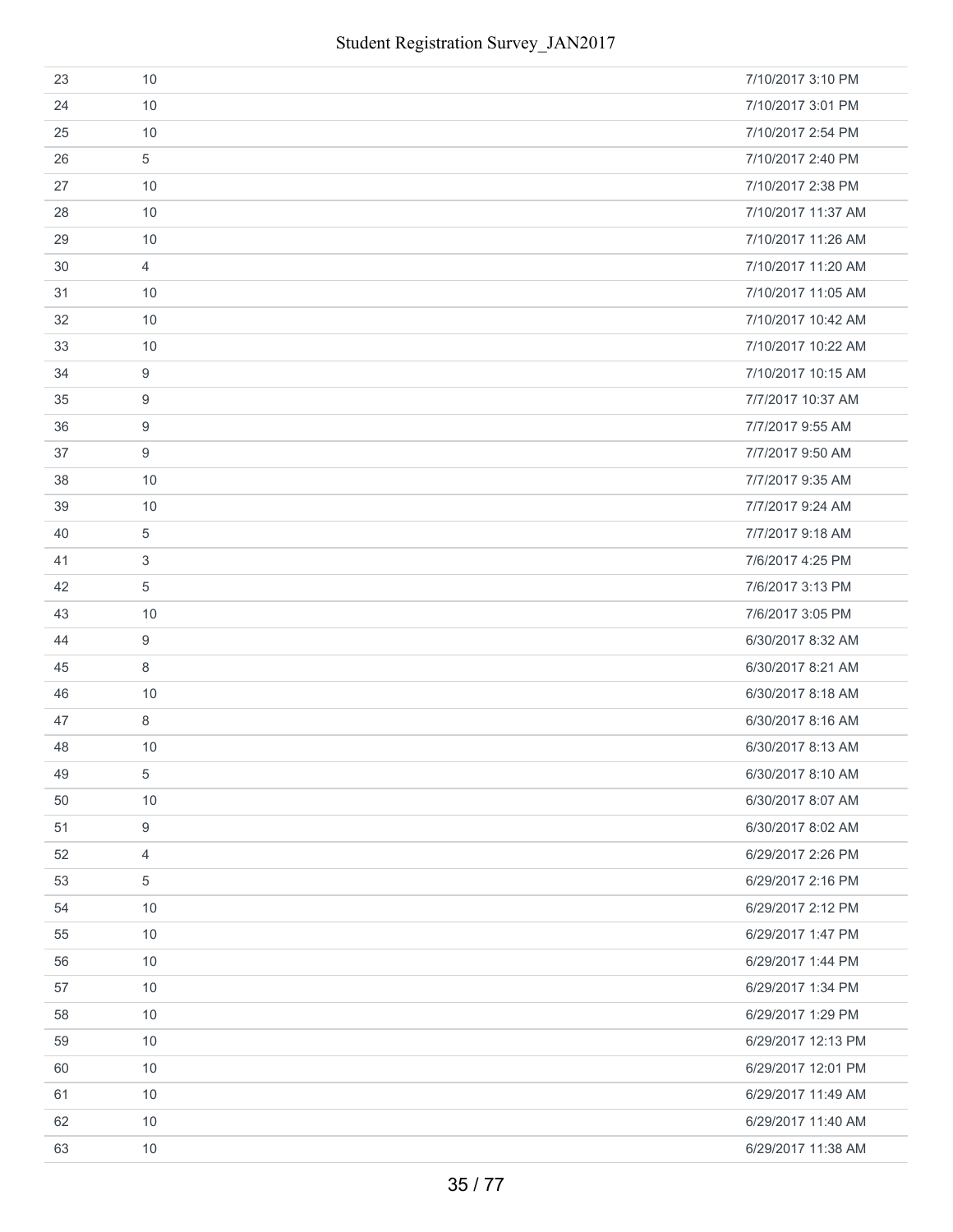| 64  | 10               | 6/29/2017 11:35 AM |
|-----|------------------|--------------------|
| 65  | $\overline{4}$   | 6/29/2017 11:33 AM |
| 66  | 10               | 6/29/2017 11:32 AM |
| 67  | 10               | 6/29/2017 11:28 AM |
| 68  | 10               | 6/29/2017 11:26 AM |
| 69  | 10               | 6/29/2017 11:25 AM |
| 70  | $\boldsymbol{9}$ | 6/29/2017 11:22 AM |
| 71  | $\mathbf 0$      | 6/29/2017 11:19 AM |
| 72  | $\sqrt{3}$       | 6/29/2017 11:16 AM |
| 73  | 10               | 6/29/2017 11:03 AM |
| 74  | 10               | 6/29/2017 10:40 AM |
| 75  | 10               | 6/29/2017 10:38 AM |
| 76  | 10               | 6/29/2017 10:28 AM |
| 77  | 10               | 6/29/2017 10:12 AM |
| 78  | 8                | 6/29/2017 10:07 AM |
| 79  | 5                | 6/28/2017 1:28 PM  |
| 80  | $\boldsymbol{9}$ | 6/28/2017 1:23 PM  |
| 81  | 8                | 6/28/2017 12:52 PM |
| 82  | 10               | 6/28/2017 12:36 PM |
| 83  | $\sqrt{5}$       | 6/28/2017 12:15 PM |
| 84  | $\mathbf 0$      | 6/28/2017 12:04 PM |
| 85  | $\sqrt{5}$       | 6/28/2017 11:38 AM |
| 86  | 10               | 6/28/2017 11:19 AM |
| 87  | 10               | 6/28/2017 11:11 AM |
| 88  | $\sqrt{5}$       | 6/28/2017 11:06 AM |
| 89  | 10               | 6/28/2017 10:56 AM |
| 90  | $10$             | 6/28/2017 10:52 AM |
| 91  | 10               | 6/28/2017 10:49 AM |
| 92  | 10               | 6/28/2017 10:47 AM |
| 93  | 10               | 6/28/2017 10:41 AM |
| 94  | 9                | 6/28/2017 10:33 AM |
| 95  | 10               | 6/28/2017 10:25 AM |
| 96  | $6\,$            | 6/28/2017 10:12 AM |
| 97  | 10               | 6/28/2017 10:02 AM |
| 98  | 10               | 6/27/2017 3:42 PM  |
| 99  | $\sqrt{5}$       | 6/27/2017 3:12 PM  |
| 100 | 10               | 6/27/2017 2:45 PM  |
| 101 | 10               | 6/27/2017 1:29 PM  |
| 102 | $\overline{2}$   | 6/27/2017 1:16 PM  |
| 103 | 10               | 6/27/2017 12:24 PM |
| 104 | $10$             | 6/27/2017 12:19 PM |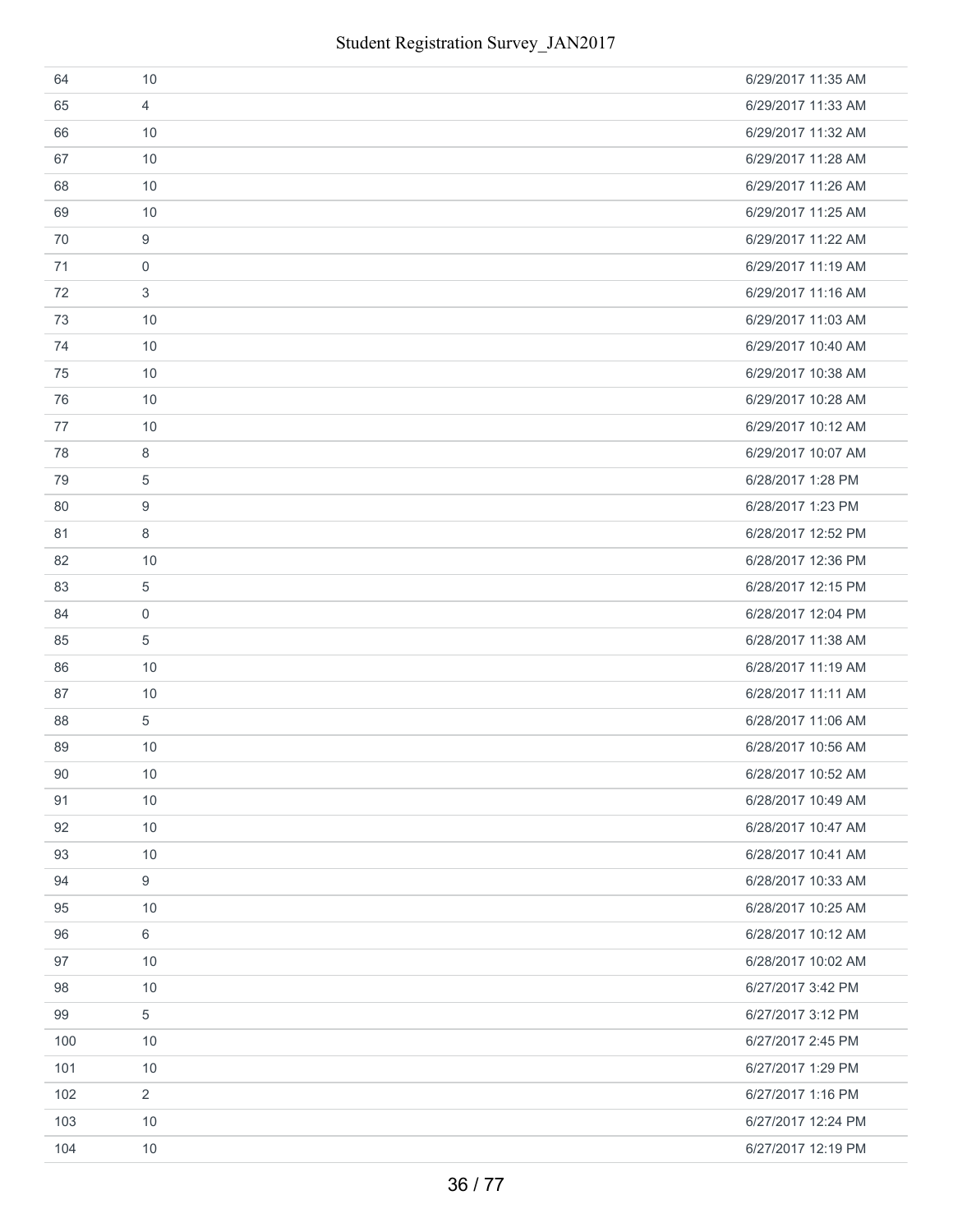#### Student Registration Survey\_JAN2017

| 105 | 6/27/2017 12:11 PM |
|-----|--------------------|
| 106 | 6/27/2017 10:57 AM |
| 107 | 6/27/2017 10:52 AM |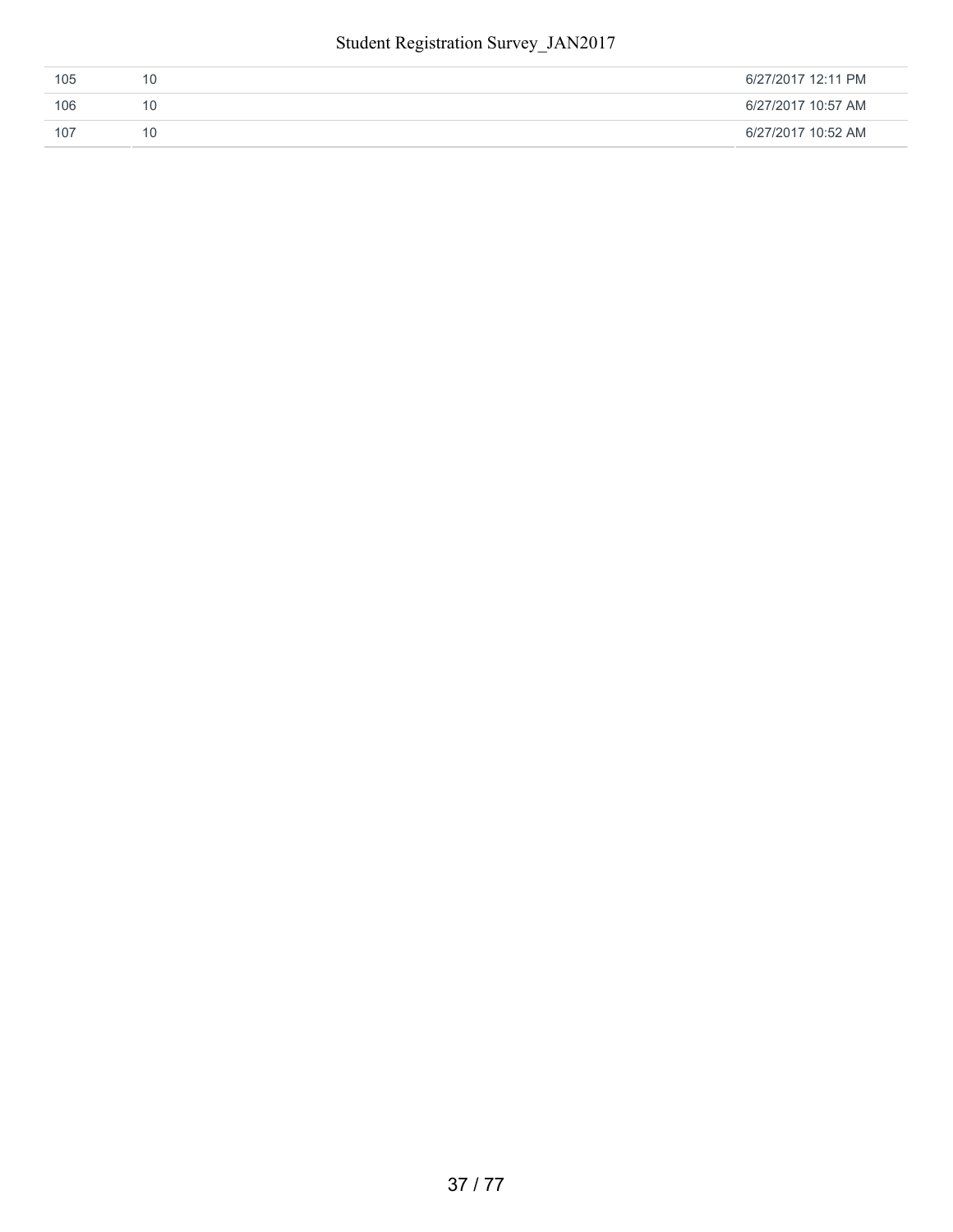# Q19 Helpfulness of Business Office Staff.



| <b>ANSWER CHOICES</b>  | <b>AVERAGE NUMBER</b> | <b>TOTAL NUMBER</b> | <b>RESPONSES</b> |     |
|------------------------|-----------------------|---------------------|------------------|-----|
|                        |                       |                     | 857              | 106 |
| Total Respondents: 106 |                       |                     |                  |     |

| #              |                | <b>DATE</b>        |
|----------------|----------------|--------------------|
| 1              | 10             | 7/20/2017 11:00 AM |
| 2              | 10             | 7/11/2017 10:09 AM |
| 3              | 10             | 7/11/2017 10:08 AM |
| 4              | $\mathbf{1}$   | 7/11/2017 10:06 AM |
| 5              | $\mathbf{1}$   | 7/11/2017 10:03 AM |
| 6              | 9              | 7/11/2017 10:01 AM |
| $\overline{7}$ | 10             | 7/11/2017 9:57 AM  |
| 8              | 10             | 7/11/2017 9:55 AM  |
| 9              | 5              | 7/11/2017 9:50 AM  |
| 10             | 10             | 7/11/2017 9:46 AM  |
| 11             | 10             | 7/11/2017 9:43 AM  |
| 12             | 6              | 7/11/2017 9:26 AM  |
| 13             | $\overline{7}$ | 7/11/2017 9:23 AM  |
| 14             | 10             | 7/11/2017 9:21 AM  |
| 15             | 8              | 7/11/2017 9:18 AM  |
| 16             | 10             | 7/11/2017 9:13 AM  |
| 17             | $\overline{7}$ | 7/11/2017 9:11 AM  |
| 18             | 9              | 7/11/2017 9:02 AM  |
| 19             | 9              | 7/11/2017 8:59 AM  |
| 20             | 10             | 7/10/2017 3:27 PM  |
| 21             | 6              | 7/10/2017 3:22 PM  |
| 22             | 8              | 7/10/2017 3:15 PM  |
|                |                |                    |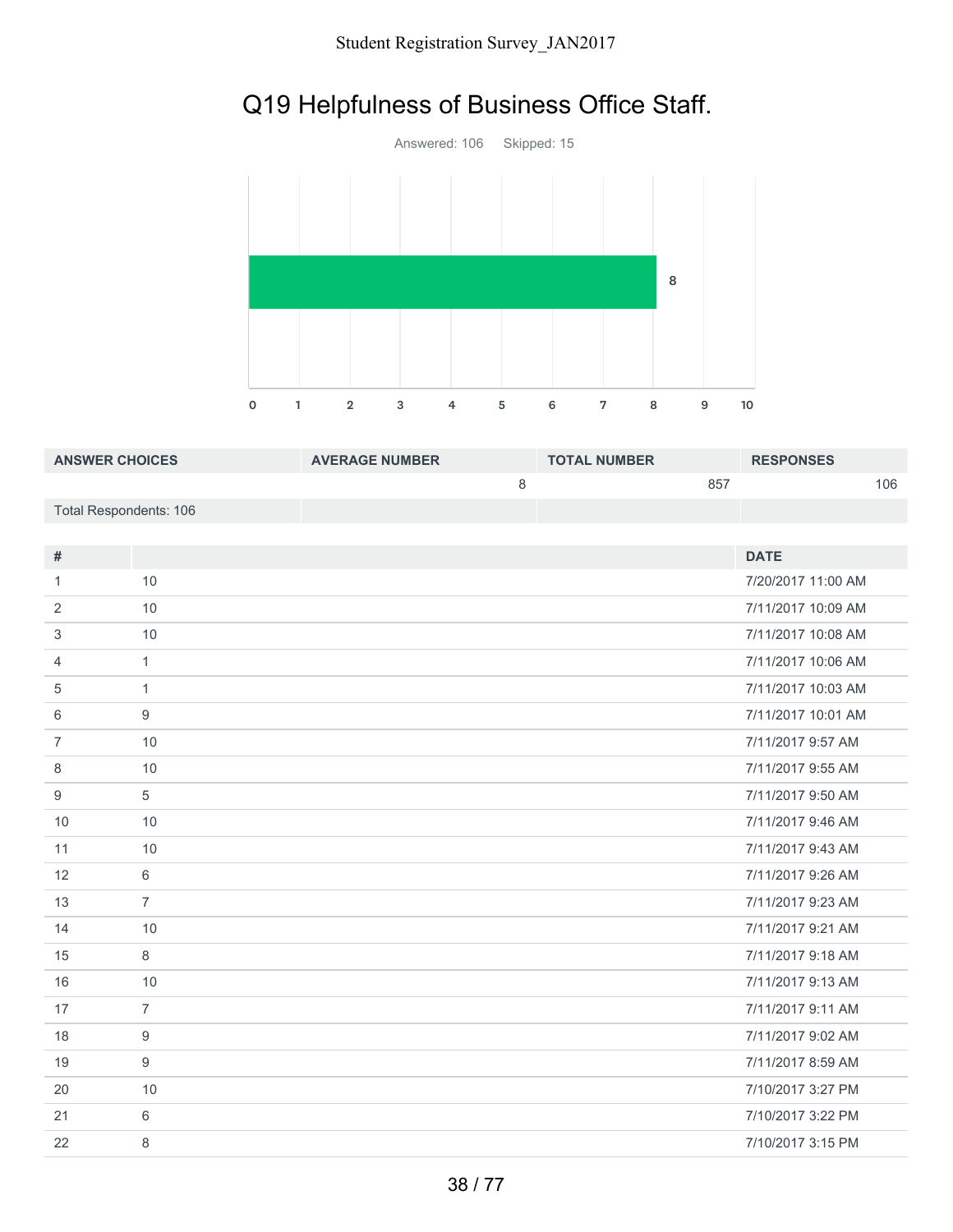| 23 | 10               | 7/10/2017 3:10 PM  |
|----|------------------|--------------------|
| 24 | 6                | 7/10/2017 3:01 PM  |
| 25 | 10               | 7/10/2017 2:54 PM  |
| 26 | 5                | 7/10/2017 2:40 PM  |
| 27 | 9                | 7/10/2017 2:38 PM  |
| 28 | 10               | 7/10/2017 11:37 AM |
| 29 | 10               | 7/10/2017 11:26 AM |
| 30 | 10               | 7/10/2017 11:20 AM |
| 31 | 10               | 7/10/2017 11:05 AM |
| 32 | $\overline{2}$   | 7/10/2017 10:42 AM |
| 33 | 2                | 7/10/2017 10:22 AM |
| 34 | 9                | 7/10/2017 10:15 AM |
| 35 | 9                | 7/7/2017 10:37 AM  |
| 36 | 9                | 7/7/2017 9:55 AM   |
| 37 | 9                | 7/7/2017 9:50 AM   |
| 38 | 10               | 7/7/2017 9:35 AM   |
| 39 | 10               | 7/7/2017 9:24 AM   |
| 40 | 3                | 7/7/2017 9:18 AM   |
| 41 | $\mathbf{1}$     | 7/6/2017 4:25 PM   |
| 42 | 5                | 7/6/2017 3:13 PM   |
| 43 | 10               | 7/6/2017 3:05 PM   |
| 44 | 9                | 6/30/2017 8:32 AM  |
| 45 | 8                | 6/30/2017 8:21 AM  |
| 46 | $\overline{4}$   | 6/30/2017 8:18 AM  |
| 47 | 9                | 6/30/2017 8:16 AM  |
| 48 | 10               | 6/30/2017 8:13 AM  |
| 49 | 5                | 6/30/2017 8:10 AM  |
| 50 | 8                | 6/30/2017 8:07 AM  |
| 51 | 9                | 6/30/2017 8:02 AM  |
| 52 | $\sqrt{5}$       | 6/29/2017 2:26 PM  |
| 53 | $\overline{5}$   | 6/29/2017 2:16 PM  |
| 54 | 10               | 6/29/2017 2:12 PM  |
| 55 | 10               | 6/29/2017 1:47 PM  |
| 56 | 10               | 6/29/2017 1:44 PM  |
| 57 | 10               | 6/29/2017 1:34 PM  |
| 58 | 10               | 6/29/2017 1:29 PM  |
| 59 | 10               | 6/29/2017 12:13 PM |
| 60 | $\boldsymbol{9}$ | 6/29/2017 12:01 PM |
| 61 | 10               | 6/29/2017 11:49 AM |
| 62 | 10               | 6/29/2017 11:40 AM |
| 63 | 10               | 6/29/2017 11:38 AM |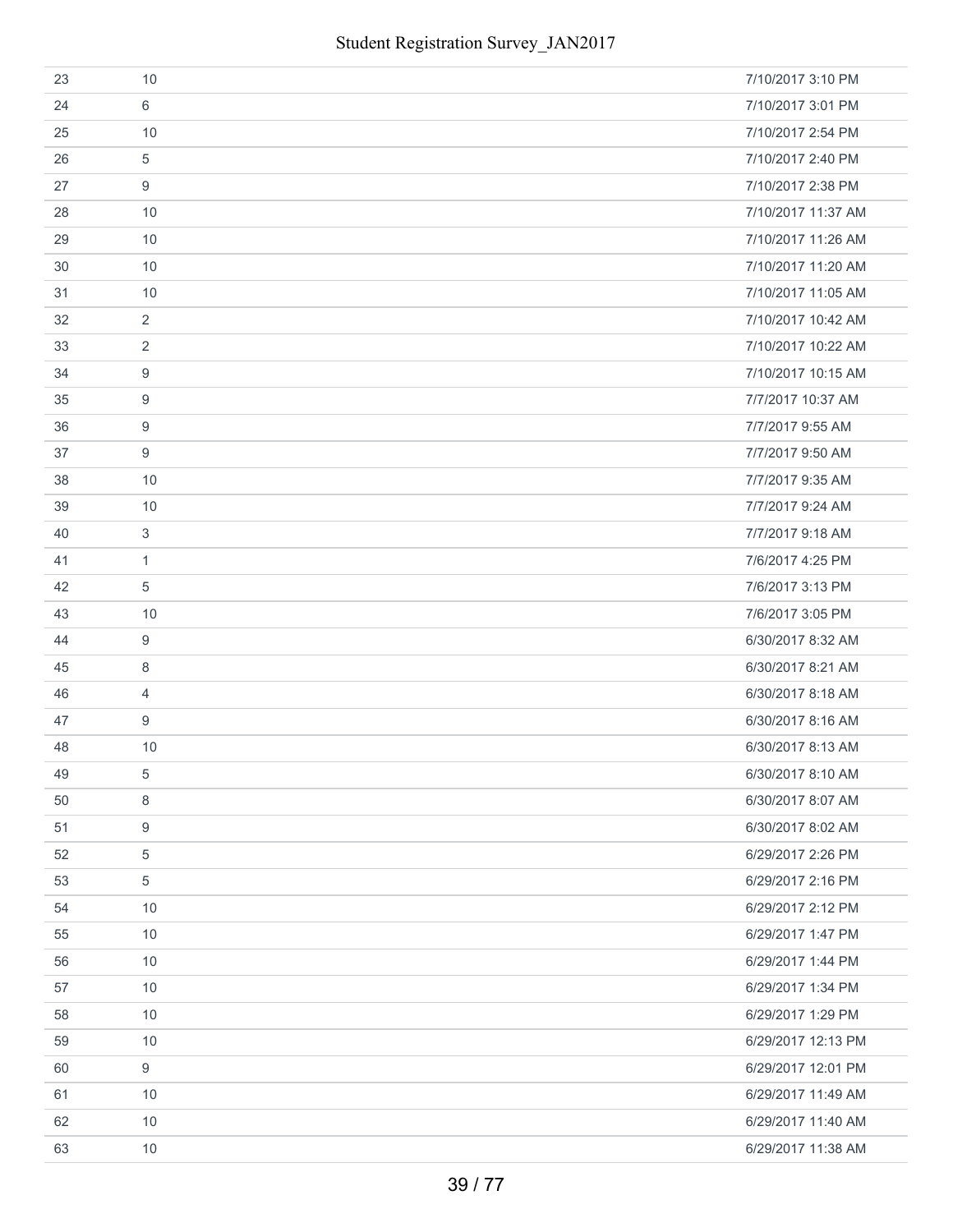| 64  | 10             | 6/29/2017 11:35 AM |
|-----|----------------|--------------------|
| 65  | 9              | 6/29/2017 11:33 AM |
| 66  | 10             | 6/29/2017 11:32 AM |
| 67  | 10             | 6/29/2017 11:28 AM |
| 68  | 10             | 6/29/2017 11:26 AM |
| 69  | 10             | 6/29/2017 11:25 AM |
| 70  | $\mathbf 0$    | 6/29/2017 11:19 AM |
| 71  | $\mathbf{1}$   | 6/29/2017 11:16 AM |
| 72  | 10             | 6/29/2017 11:03 AM |
| 73  | 10             | 6/29/2017 10:40 AM |
| 74  | 10             | 6/29/2017 10:38 AM |
| 75  | 10             | 6/29/2017 10:28 AM |
| 76  | 10             | 6/29/2017 10:12 AM |
| 77  | 10             | 6/29/2017 10:07 AM |
| 78  | 5              | 6/28/2017 1:28 PM  |
| 79  | 9              | 6/28/2017 1:23 PM  |
| 80  | 9              | 6/28/2017 12:52 PM |
| 81  | 10             | 6/28/2017 12:36 PM |
| 82  | 5              | 6/28/2017 12:15 PM |
| 83  | $\mathbf 0$    | 6/28/2017 12:04 PM |
| 84  | $\overline{5}$ | 6/28/2017 11:38 AM |
| 85  | 10             | 6/28/2017 11:19 AM |
| 86  | 10             | 6/28/2017 11:11 AM |
| 87  | 5              | 6/28/2017 11:06 AM |
| 88  | 10             | 6/28/2017 10:56 AM |
| 89  | 8              | 6/28/2017 10:52 AM |
| 90  | 10             | 6/28/2017 10:49 AM |
| 91  | 10             | 6/28/2017 10:47 AM |
| 92  | 10             | 6/28/2017 10:41 AM |
| 93  | 9              | 6/28/2017 10:33 AM |
| 94  | 5              | 6/28/2017 10:25 AM |
| 95  | 6              | 6/28/2017 10:12 AM |
| 96  | 10             | 6/28/2017 10:02 AM |
| 97  | 10             | 6/27/2017 3:42 PM  |
| 98  | 5              | 6/27/2017 3:12 PM  |
| 99  | 10             | 6/27/2017 2:45 PM  |
| 100 | 10             | 6/27/2017 1:29 PM  |
| 101 | $\mathbf 0$    | 6/27/2017 1:16 PM  |
| 102 | 10             | 6/27/2017 12:24 PM |
| 103 | 10             | 6/27/2017 12:19 PM |
| 104 | 10             | 6/27/2017 12:11 PM |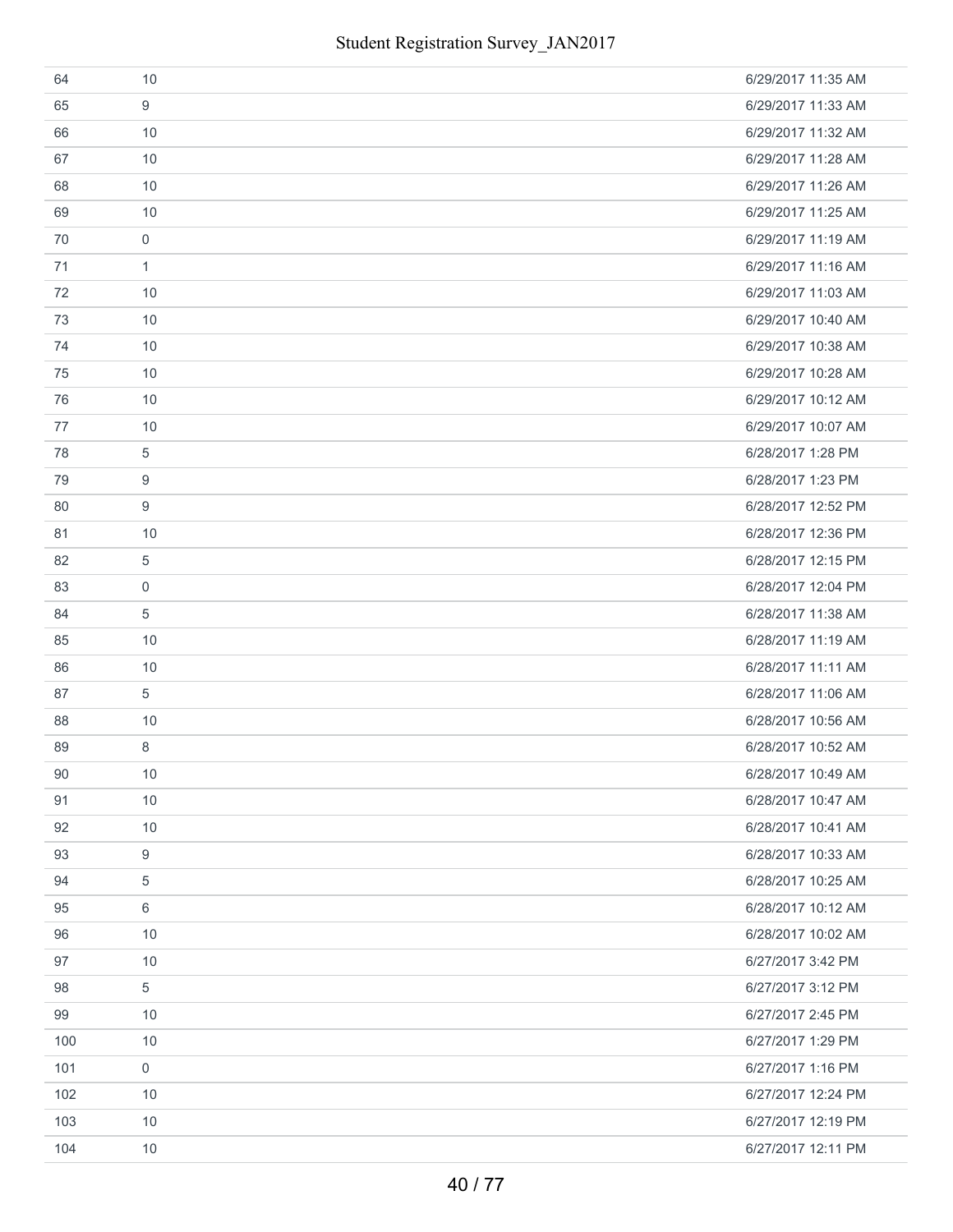| 105 | 6/27/2017 10:57 AM |
|-----|--------------------|
| 106 | 6/27/2017 10:52 AM |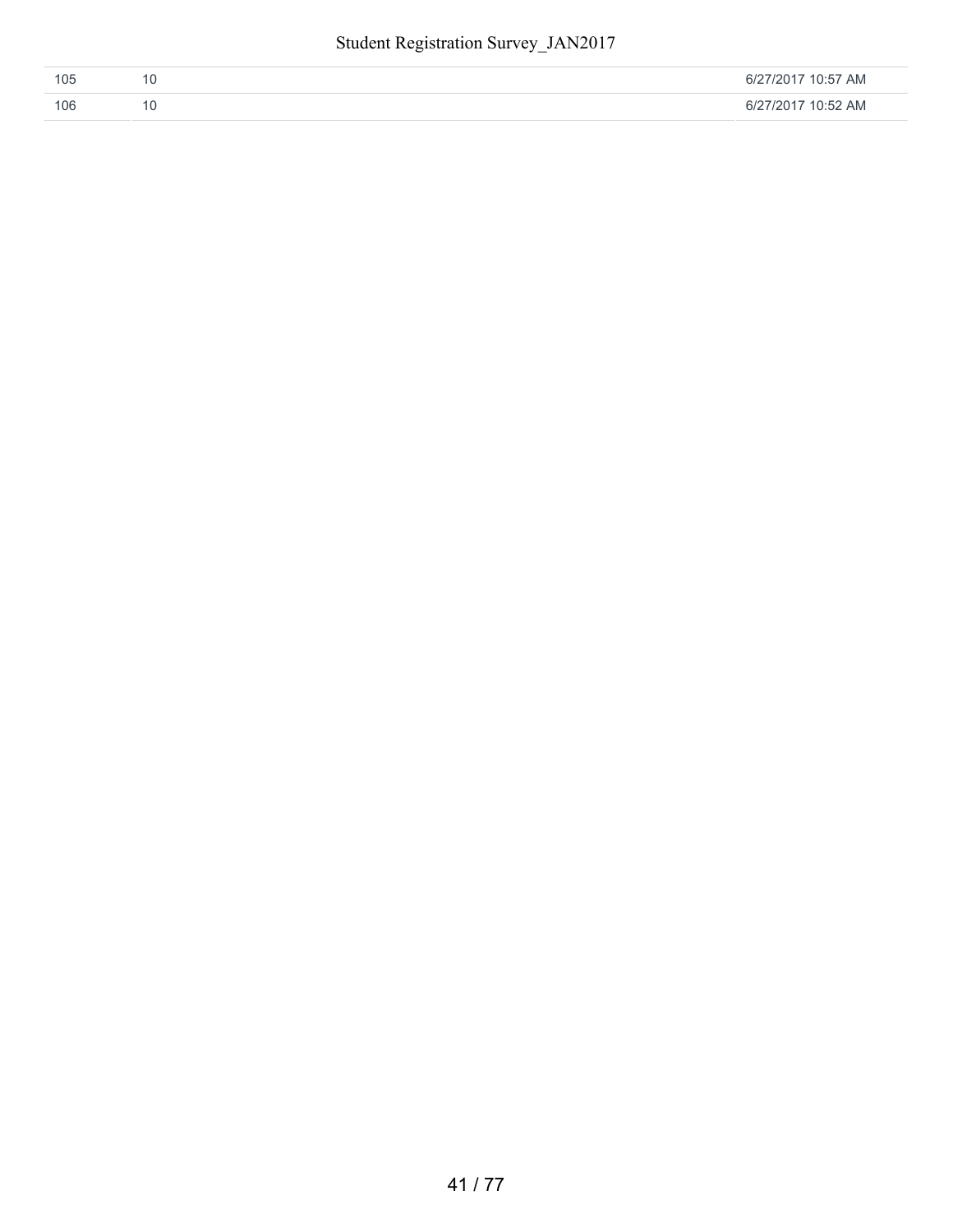# Q20 Helpfulness of Peer Coaches/Peer Advisors.



| <b>ANSWER CHOICES</b>  | <b>AVERAGE NUMBER</b> | <b>TOTAL NUMBER</b> | <b>RESPONSES</b> |
|------------------------|-----------------------|---------------------|------------------|
|                        |                       | 856                 | 106              |
| Total Respondents: 106 |                       |                     |                  |

| #              |                | <b>DATE</b>        |
|----------------|----------------|--------------------|
| 1              | 10             | 7/20/2017 11:00 AM |
| 2              | 10             | 7/11/2017 10:09 AM |
| 3              | 10             | 7/11/2017 10:08 AM |
| 4              | 10             | 7/11/2017 10:06 AM |
| 5              | $\mathbf{1}$   | 7/11/2017 10:03 AM |
| 6              | 8              | 7/11/2017 10:01 AM |
| $\overline{7}$ | 10             | 7/11/2017 9:57 AM  |
| 8              | 10             | 7/11/2017 9:55 AM  |
| 9              | 6              | 7/11/2017 9:50 AM  |
| 10             | 10             | 7/11/2017 9:46 AM  |
| 11             | 10             | 7/11/2017 9:43 AM  |
| 12             | 6              | 7/11/2017 9:26 AM  |
| 13             | $\overline{7}$ | 7/11/2017 9:23 AM  |
| 14             | 10             | 7/11/2017 9:21 AM  |
| 15             | 10             | 7/11/2017 9:18 AM  |
| 16             | 10             | 7/11/2017 9:13 AM  |
| 17             | 8              | 7/11/2017 9:11 AM  |
| 18             | $\overline{7}$ | 7/11/2017 9:02 AM  |
| 19             | 9              | 7/11/2017 8:59 AM  |
| 20             | 10             | 7/10/2017 3:27 PM  |
| 21             | $\overline{7}$ | 7/10/2017 3:22 PM  |
| 22             | 8              | 7/10/2017 3:15 PM  |
|                |                |                    |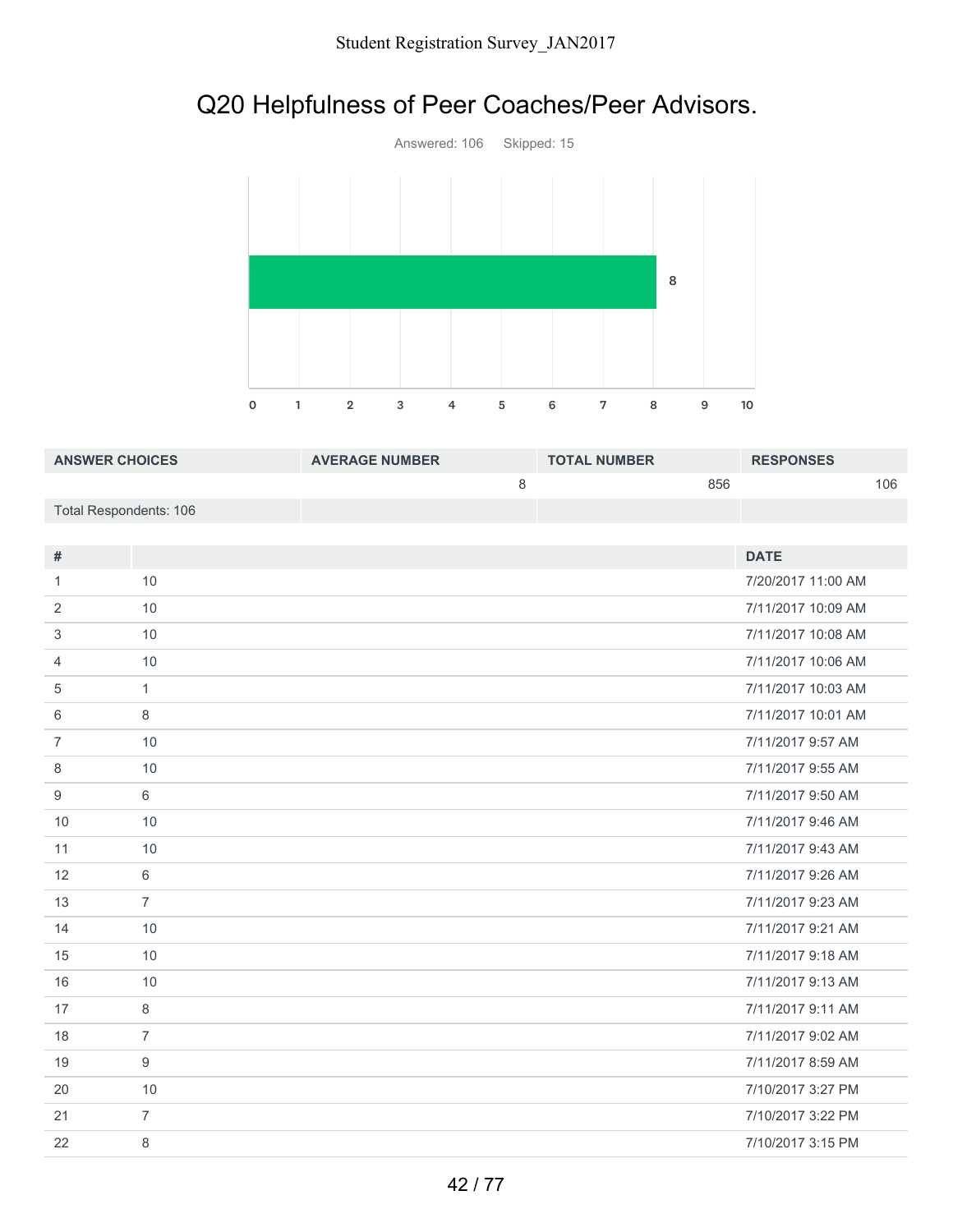| 23 | 10               | 7/10/2017 3:10 PM  |
|----|------------------|--------------------|
| 24 | 3                | 7/10/2017 3:01 PM  |
| 25 | 10               | 7/10/2017 2:54 PM  |
| 26 | 5                | 7/10/2017 2:40 PM  |
| 27 | 10               | 7/10/2017 2:38 PM  |
| 28 | 10               | 7/10/2017 11:37 AM |
| 29 | 10               | 7/10/2017 11:26 AM |
| 30 | 10               | 7/10/2017 11:20 AM |
| 31 | 10               | 7/10/2017 11:05 AM |
| 32 | $\mathbf 0$      | 7/10/2017 10:42 AM |
| 33 | $\mathbf 0$      | 7/10/2017 10:22 AM |
| 34 | 9                | 7/10/2017 10:15 AM |
| 35 | 9                | 7/7/2017 10:37 AM  |
| 36 | 6                | 7/7/2017 9:55 AM   |
| 37 | 6                | 7/7/2017 9:35 AM   |
| 38 | 6                | 7/7/2017 9:24 AM   |
| 39 | $\mathbf{1}$     | 7/7/2017 9:18 AM   |
| 40 | 6                | 7/6/2017 4:25 PM   |
| 41 | 6                | 7/6/2017 3:13 PM   |
| 42 | 10               | 7/6/2017 3:05 PM   |
| 43 | 9                | 6/30/2017 8:32 AM  |
| 44 | 8                | 6/30/2017 8:21 AM  |
| 45 | 9                | 6/30/2017 8:18 AM  |
| 46 | 10               | 6/30/2017 8:16 AM  |
| 47 | $\boldsymbol{9}$ | 6/30/2017 8:13 AM  |
| 48 | 5                | 6/30/2017 8:10 AM  |
| 49 | 9                | 6/30/2017 8:07 AM  |
| 50 | $\boldsymbol{9}$ | 6/30/2017 8:02 AM  |
| 51 | $\overline{7}$   | 6/29/2017 2:26 PM  |
| 52 | $\overline{7}$   | 6/29/2017 2:16 PM  |
| 53 | 10               | 6/29/2017 2:12 PM  |
| 54 | 10               | 6/29/2017 1:47 PM  |
| 55 | 10               | 6/29/2017 1:44 PM  |
| 56 | 10               | 6/29/2017 1:34 PM  |
| 57 | 10               | 6/29/2017 1:29 PM  |
| 58 | 10               | 6/29/2017 12:13 PM |
| 59 | 10               | 6/29/2017 12:01 PM |
| 60 | 10               | 6/29/2017 11:49 AM |
| 61 | $\overline{4}$   | 6/29/2017 11:40 AM |
| 62 | 9                | 6/29/2017 11:38 AM |
| 63 | 10               | 6/29/2017 11:35 AM |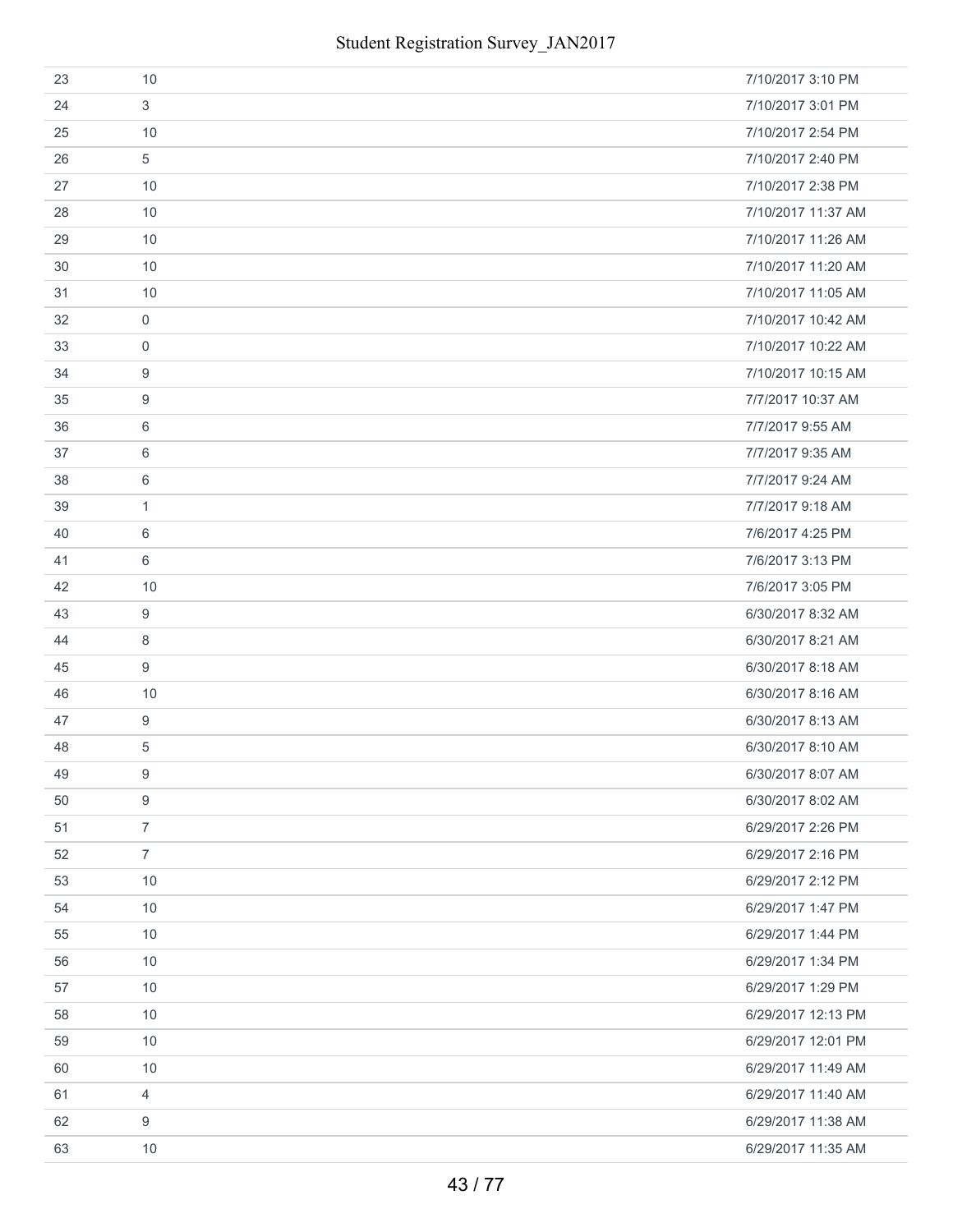| 64  | 6              | 6/29/2017 11:33 AM |
|-----|----------------|--------------------|
| 65  | 10             | 6/29/2017 11:32 AM |
| 66  | 10             | 6/29/2017 11:28 AM |
| 67  | 10             | 6/29/2017 11:26 AM |
| 68  | 10             | 6/29/2017 11:25 AM |
| 69  | $\overline{7}$ | 6/29/2017 11:22 AM |
| 70  | $\mathbf{1}$   | 6/29/2017 11:19 AM |
| 71  | $\mathbf 0$    | 6/29/2017 11:16 AM |
| 72  | 10             | 6/29/2017 11:03 AM |
| 73  | 10             | 6/29/2017 10:40 AM |
| 74  | 10             | 6/29/2017 10:38 AM |
| 75  | 10             | 6/29/2017 10:28 AM |
| 76  | 10             | 6/29/2017 10:12 AM |
| 77  | 9              | 6/29/2017 10:07 AM |
| 78  | 5              | 6/28/2017 1:28 PM  |
| 79  | 8              | 6/28/2017 1:23 PM  |
| 80  | 9              | 6/28/2017 12:52 PM |
| 81  | $\mathbf{1}$   | 6/28/2017 12:36 PM |
| 82  | 5              | 6/28/2017 12:15 PM |
| 83  | $\mathbf 0$    | 6/28/2017 12:04 PM |
| 84  | 5              | 6/28/2017 11:38 AM |
| 85  | 10             | 6/28/2017 11:19 AM |
| 86  | 10             | 6/28/2017 11:11 AM |
| 87  | 5              | 6/28/2017 11:06 AM |
| 88  | 9              | 6/28/2017 10:56 AM |
| 89  | 8              | 6/28/2017 10:52 AM |
| 90  | 9              | 6/28/2017 10:49 AM |
| 91  | 10             | 6/28/2017 10:47 AM |
| 92  | 10             | 6/28/2017 10:41 AM |
| 93  | 9              | 6/28/2017 10:33 AM |
| 94  | 10             | 6/28/2017 10:25 AM |
| 95  | 6              | 6/28/2017 10:12 AM |
| 96  | 10             | 6/28/2017 10:02 AM |
| 97  | 10             | 6/27/2017 3:42 PM  |
| 98  | 5              | 6/27/2017 3:12 PM  |
| 99  | 10             | 6/27/2017 2:45 PM  |
| 100 | 10             | 6/27/2017 1:29 PM  |
| 101 | 10             | 6/27/2017 1:16 PM  |
| 102 | 10             | 6/27/2017 12:24 PM |
| 103 | 10             | 6/27/2017 12:19 PM |
| 104 | 10             | 6/27/2017 12:11 PM |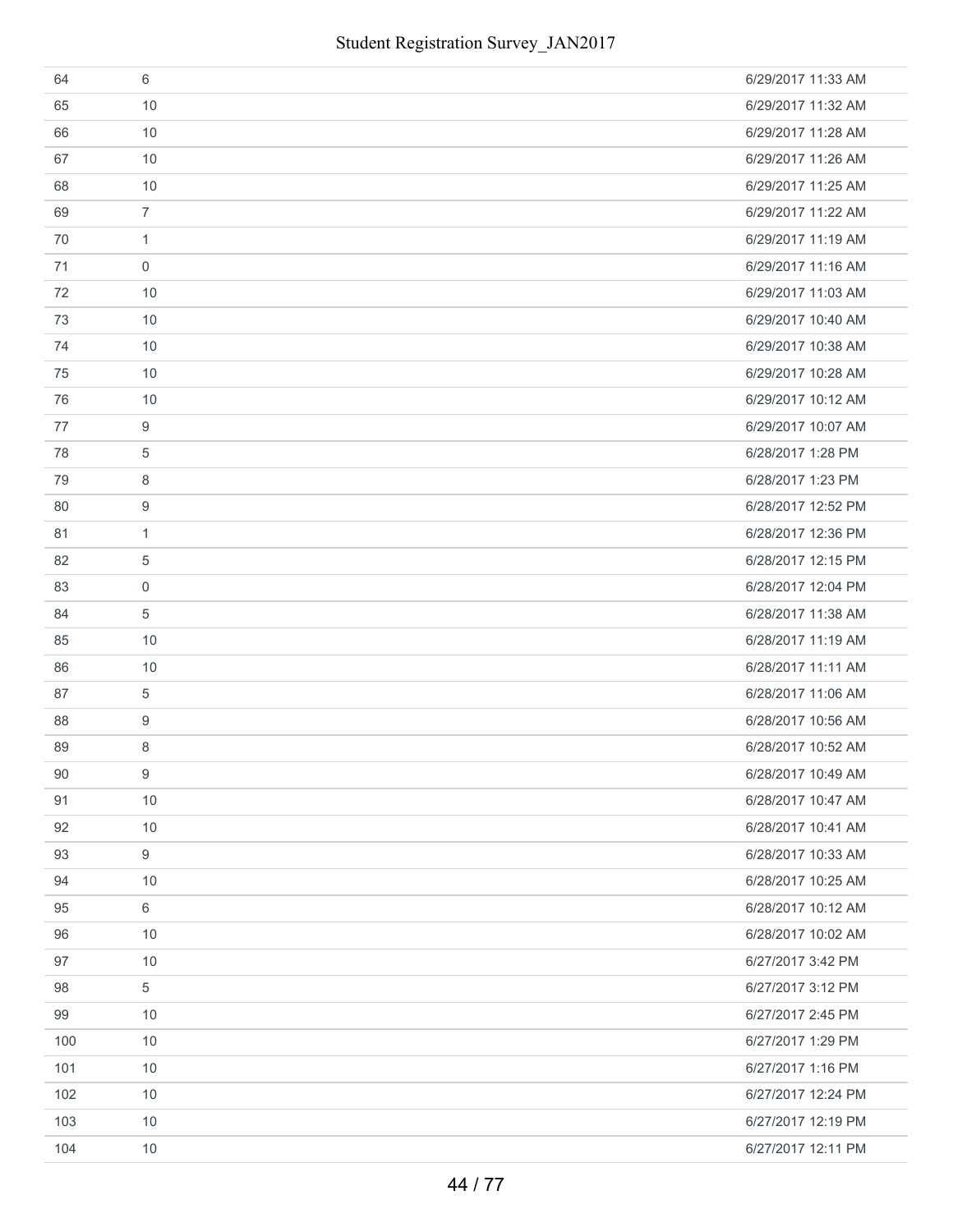| 105 | 6/27/2017 10:57 AM |
|-----|--------------------|
| 106 | 6/27/2017 10:52 AM |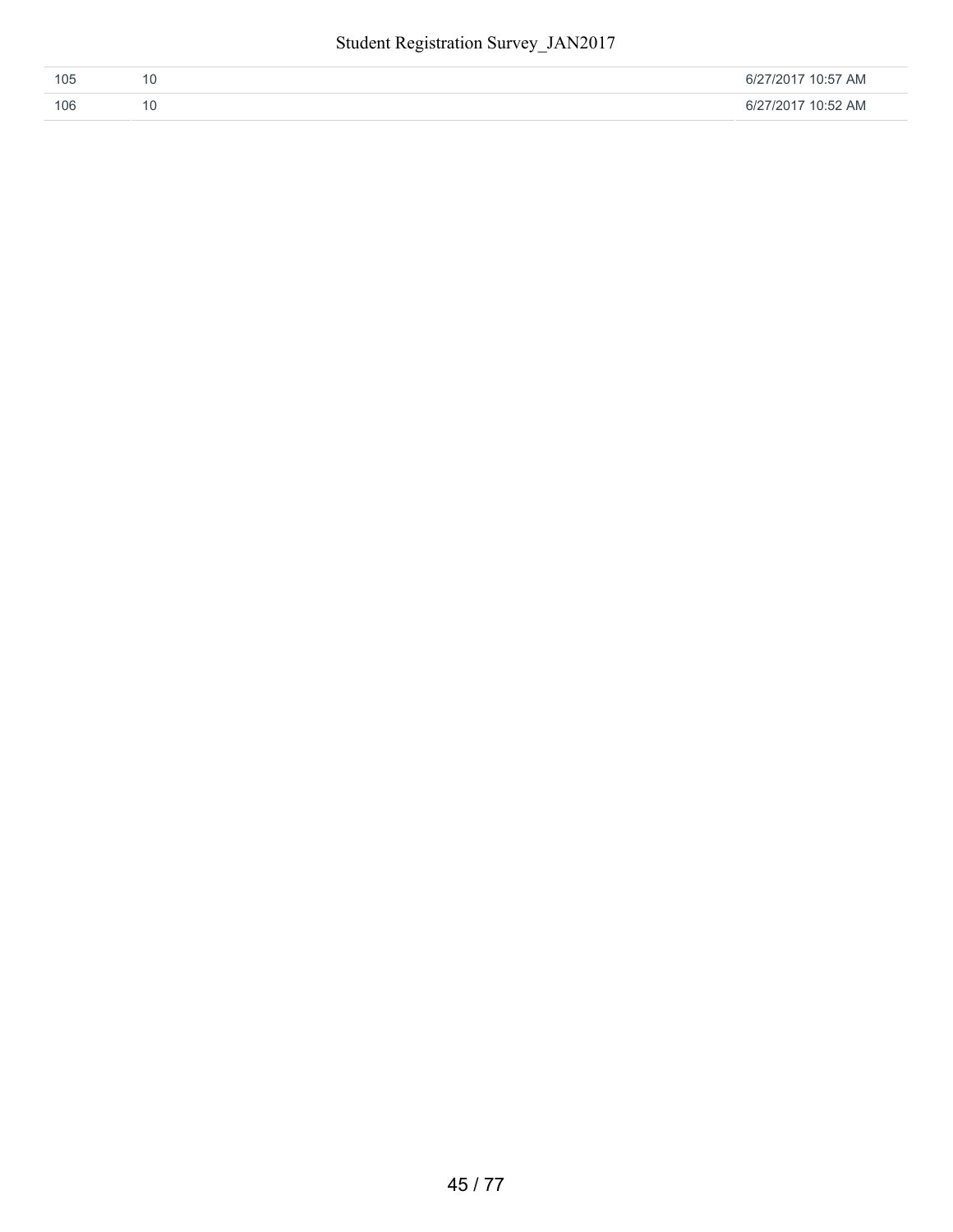# Q21 Helpfulness of Information Technology Office Staff.



| <b>ANSWER CHOICES</b>  | <b>AVERAGE NUMBER</b> | <b>TOTAL NUMBER</b> | <b>RESPONSES</b> |
|------------------------|-----------------------|---------------------|------------------|
|                        |                       | 846                 | 105              |
| Total Respondents: 105 |                       |                     |                  |

| $\#$           |                | <b>DATE</b>        |
|----------------|----------------|--------------------|
| 1              | 10             | 7/20/2017 11:00 AM |
| 2              | 10             | 7/11/2017 10:09 AM |
| 3              | 10             | 7/11/2017 10:08 AM |
| 4              | $\mathbf{1}$   | 7/11/2017 10:03 AM |
| 5              | 9              | 7/11/2017 10:01 AM |
| 6              | 10             | 7/11/2017 9:57 AM  |
| $\overline{7}$ | 10             | 7/11/2017 9:55 AM  |
| 8              | 6              | 7/11/2017 9:50 AM  |
| 9              | 9              | 7/11/2017 9:46 AM  |
| 10             | 9              | 7/11/2017 9:43 AM  |
| 11             | 5              | 7/11/2017 9:26 AM  |
| 12             | $\overline{7}$ | 7/11/2017 9:23 AM  |
| 13             | 10             | 7/11/2017 9:21 AM  |
| 14             | 10             | 7/11/2017 9:18 AM  |
| 15             | 10             | 7/11/2017 9:13 AM  |
| 16             | 8              | 7/11/2017 9:11 AM  |
| 17             | 8              | 7/11/2017 9:02 AM  |
| 18             | 10             | 7/11/2017 8:59 AM  |
| 19             | 10             | 7/10/2017 3:27 PM  |
| 20             | 8              | 7/10/2017 3:22 PM  |
| 21             | 9              | 7/10/2017 3:15 PM  |
| 22             | 10             | 7/10/2017 3:10 PM  |
|                |                |                    |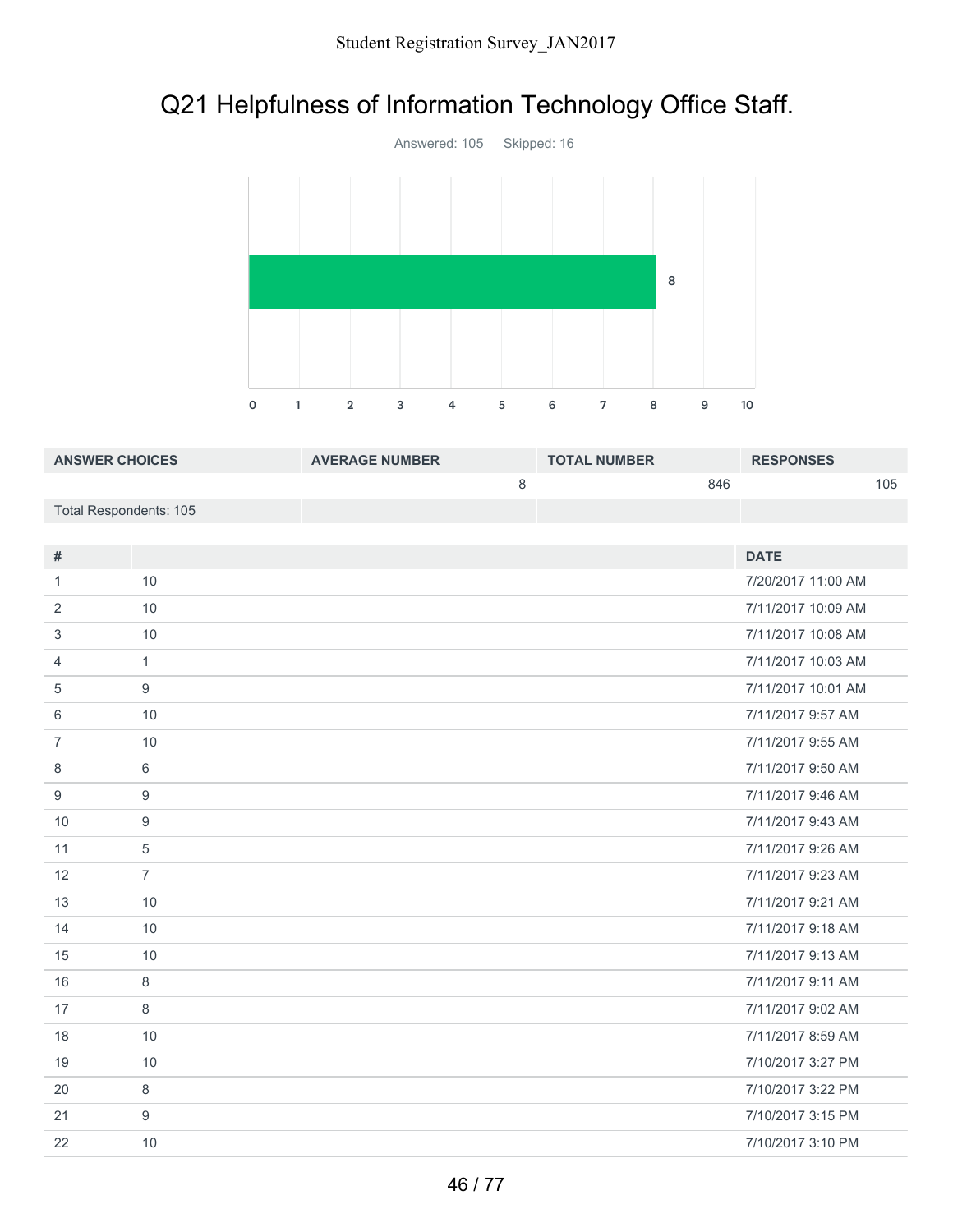| 23 | 3              | 7/10/2017 3:01 PM  |
|----|----------------|--------------------|
| 24 | 10             | 7/10/2017 2:54 PM  |
| 25 | 5              | 7/10/2017 2:40 PM  |
| 26 | 10             | 7/10/2017 2:38 PM  |
| 27 | 10             | 7/10/2017 11:37 AM |
| 28 | 10             | 7/10/2017 11:26 AM |
| 29 | 10             | 7/10/2017 11:20 AM |
| 30 | 10             | 7/10/2017 11:05 AM |
| 31 | $\overline{2}$ | 7/10/2017 10:42 AM |
| 32 | 2              | 7/10/2017 10:22 AM |
| 33 | 9              | 7/10/2017 10:15 AM |
| 34 | 9              | 7/7/2017 10:37 AM  |
| 35 | 4              | 7/7/2017 9:55 AM   |
| 36 | 10             | 7/7/2017 9:35 AM   |
| 37 | 10             | 7/7/2017 9:24 AM   |
| 38 | 6              | 7/7/2017 9:18 AM   |
| 39 | 5              | 7/6/2017 4:25 PM   |
| 40 | $\overline{7}$ | 7/6/2017 3:13 PM   |
| 41 | 10             | 7/6/2017 3:05 PM   |
| 42 | 9              | 6/30/2017 8:32 AM  |
| 43 | 8              | 6/30/2017 8:21 AM  |
| 44 | 9              | 6/30/2017 8:18 AM  |
| 45 | $\overline{7}$ | 6/30/2017 8:16 AM  |
| 46 | 9              | 6/30/2017 8:13 AM  |
| 47 | 5              | 6/30/2017 8:10 AM  |
| 48 | 9              | 6/30/2017 8:07 AM  |
| 49 | 9              | 6/30/2017 8:02 AM  |
| 50 | 6              | 6/29/2017 2:26 PM  |
| 51 | $\overline{7}$ | 6/29/2017 2:16 PM  |
| 52 | 10             | 6/29/2017 2:12 PM  |
| 53 | 10             | 6/29/2017 1:47 PM  |
| 54 | 10             | 6/29/2017 1:44 PM  |
| 55 | 10             | 6/29/2017 1:34 PM  |
| 56 | 10             | 6/29/2017 1:29 PM  |
| 57 | 10             | 6/29/2017 12:13 PM |
| 58 | 10             | 6/29/2017 12:01 PM |
| 59 | 10             | 6/29/2017 11:49 AM |
| 60 | 6              | 6/29/2017 11:40 AM |
| 61 | 9              | 6/29/2017 11:38 AM |
| 62 | 10             | 6/29/2017 11:35 AM |
| 63 | $\overline{4}$ | 6/29/2017 11:33 AM |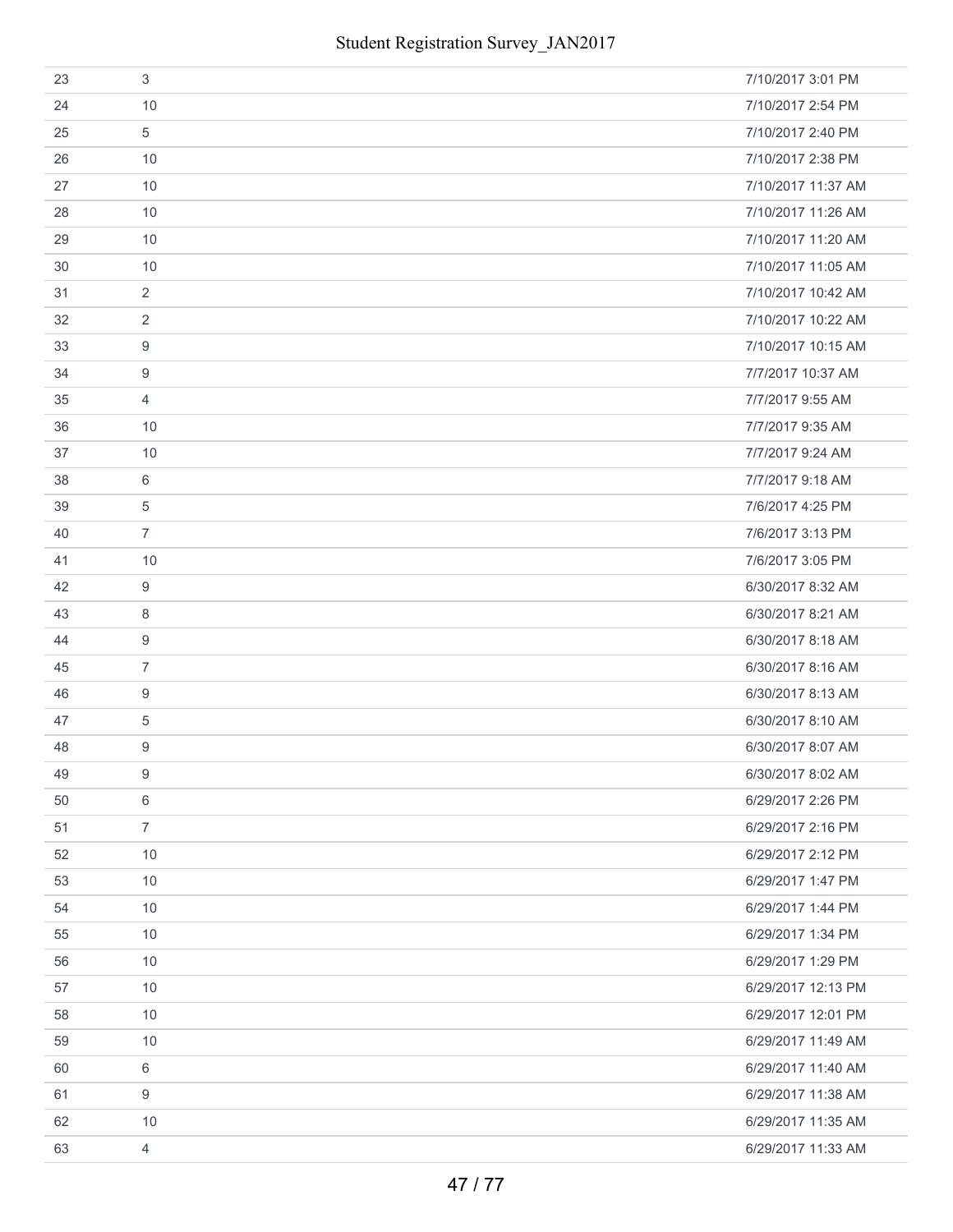| 64  | 10               | 6/29/2017 11:32 AM |
|-----|------------------|--------------------|
| 65  | 10               | 6/29/2017 11:28 AM |
| 66  | 10               | 6/29/2017 11:26 AM |
| 67  | 10               | 6/29/2017 11:25 AM |
| 68  | 9                | 6/29/2017 11:22 AM |
| 69  | $\mathbf{1}$     | 6/29/2017 11:19 AM |
| 70  | $\mathbf 0$      | 6/29/2017 11:16 AM |
| 71  | 10               | 6/29/2017 11:03 AM |
| 72  | 10               | 6/29/2017 10:40 AM |
| 73  | 10               | 6/29/2017 10:38 AM |
| 74  | 10               | 6/29/2017 10:28 AM |
| 75  | 10               | 6/29/2017 10:12 AM |
| 76  | 8                | 6/29/2017 10:07 AM |
| 77  | 5                | 6/28/2017 1:28 PM  |
| 78  | 8                | 6/28/2017 1:23 PM  |
| 79  | 10               | 6/28/2017 12:52 PM |
| 80  | $\overline{2}$   | 6/28/2017 12:36 PM |
| 81  | $\overline{5}$   | 6/28/2017 12:15 PM |
| 82  | $\mathbf{1}$     | 6/28/2017 12:04 PM |
| 83  | $\overline{5}$   | 6/28/2017 11:38 AM |
| 84  | 10               | 6/28/2017 11:19 AM |
| 85  | 10               | 6/28/2017 11:11 AM |
| 86  | 5                | 6/28/2017 11:06 AM |
| 87  | 10               | 6/28/2017 10:56 AM |
| 88  | 10               | 6/28/2017 10:52 AM |
| 89  | $\boldsymbol{9}$ | 6/28/2017 10:49 AM |
| 90  | 10               | 6/28/2017 10:47 AM |
| 91  | 10               | 6/28/2017 10:41 AM |
| 92  | 9                | 6/28/2017 10:33 AM |
| 93  | 5                | 6/28/2017 10:25 AM |
| 94  | 6                | 6/28/2017 10:12 AM |
| 95  | 5                | 6/28/2017 10:02 AM |
| 96  | 10               | 6/27/2017 3:42 PM  |
| 97  | $\,$ 5 $\,$      | 6/27/2017 3:12 PM  |
| 98  | 10               | 6/27/2017 2:45 PM  |
| 99  | 10               | 6/27/2017 1:29 PM  |
| 100 | $\mathbf 0$      | 6/27/2017 1:16 PM  |
| 101 | 10               | 6/27/2017 12:24 PM |
| 102 | 10               | 6/27/2017 12:19 PM |
| 103 | 10               | 6/27/2017 12:11 PM |
| 104 | 10               | 6/27/2017 10:57 AM |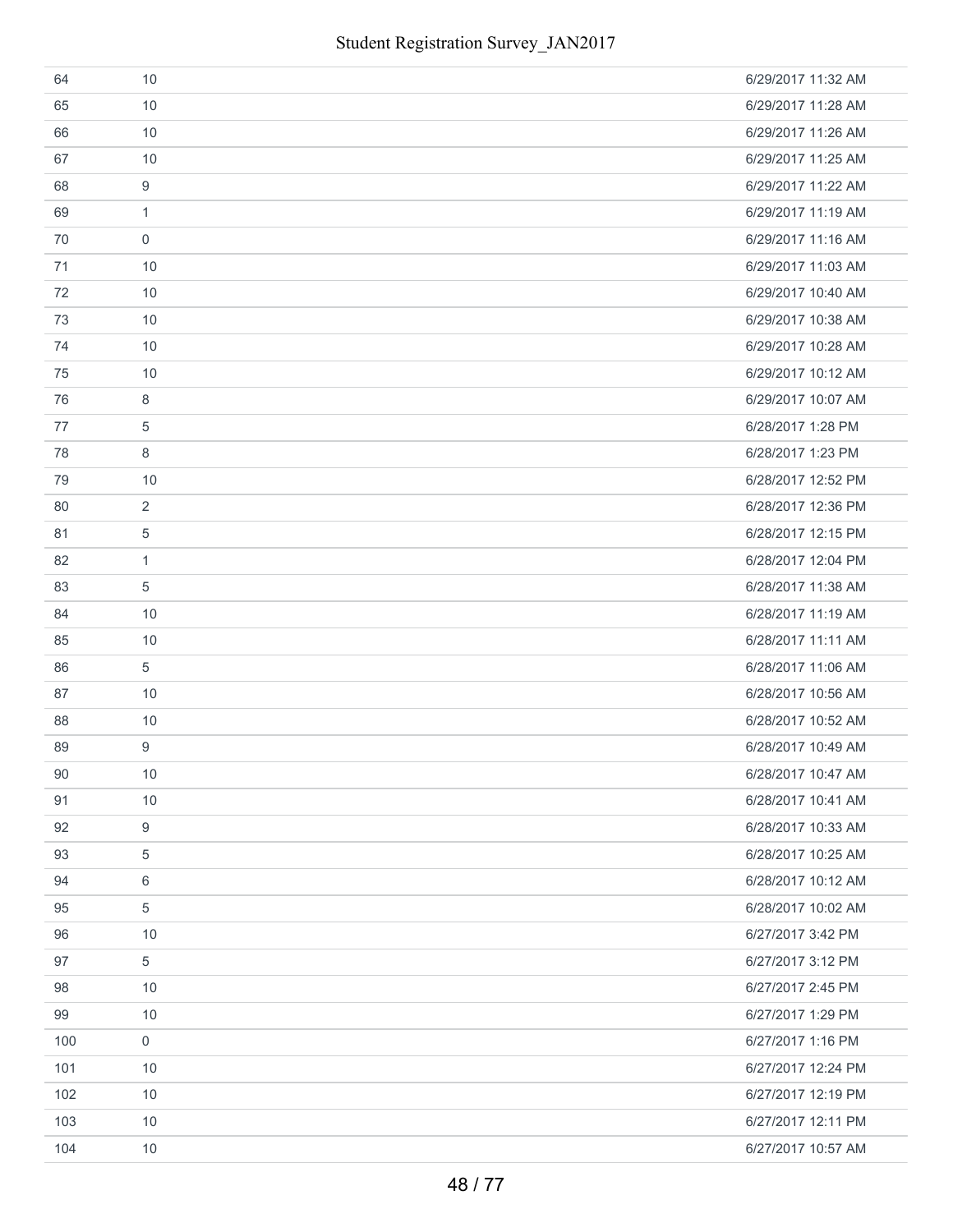| 105 |  | 6/27/2017 10:52 AM |
|-----|--|--------------------|
|     |  |                    |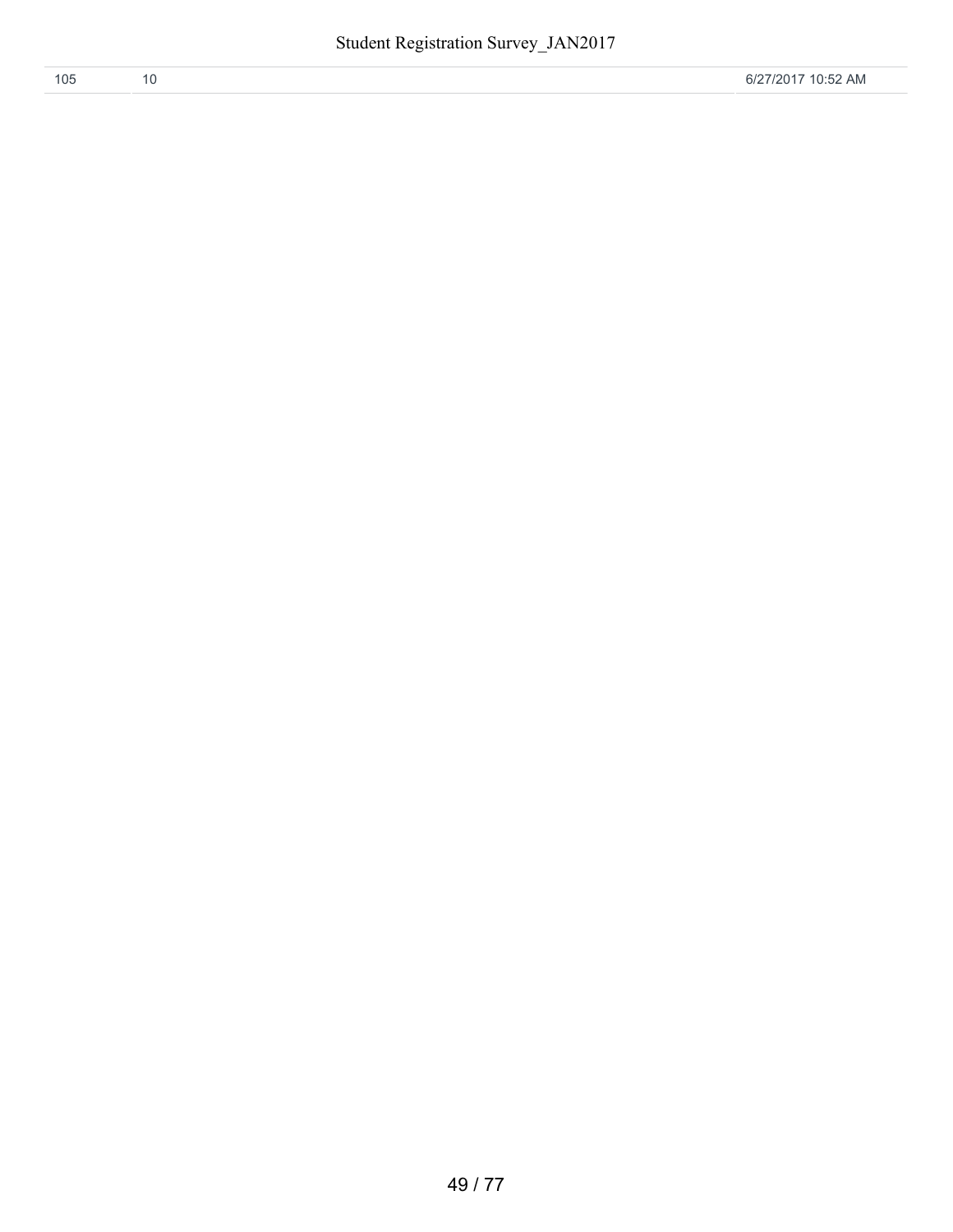# Q22 Academic advising courses for my program.



| <b>ANSWER CHOICES</b>  | <b>AVERAGE NUMBER</b> | <b>TOTAL NUMBER</b> | <b>RESPONSES</b> |
|------------------------|-----------------------|---------------------|------------------|
|                        |                       | 880                 | 106              |
| Total Respondents: 106 |                       |                     |                  |

| #              |                | <b>DATE</b>        |
|----------------|----------------|--------------------|
| 1              | 10             | 7/20/2017 11:00 AM |
| 2              | 10             | 7/11/2017 10:09 AM |
| 3              | 10             | 7/11/2017 10:08 AM |
| 4              | 8              | 7/11/2017 10:06 AM |
| 5              | 10             | 7/11/2017 10:01 AM |
| 6              | 10             | 7/11/2017 9:57 AM  |
| $\overline{7}$ | 10             | 7/11/2017 9:55 AM  |
| 8              | 5              | 7/11/2017 9:50 AM  |
| 9              | 8              | 7/11/2017 9:46 AM  |
| 10             | 8              | 7/11/2017 9:43 AM  |
| 11             | 6              | 7/11/2017 9:26 AM  |
| 12             | 10             | 7/11/2017 9:23 AM  |
| 13             | 10             | 7/11/2017 9:21 AM  |
| 14             | 10             | 7/11/2017 9:18 AM  |
| 15             | 10             | 7/11/2017 9:13 AM  |
| 16             | $\overline{7}$ | 7/11/2017 9:11 AM  |
| 17             | 10             | 7/11/2017 9:02 AM  |
| 18             | 9              | 7/11/2017 8:59 AM  |
| 19             | 10             | 7/10/2017 3:27 PM  |
| 20             | 9              | 7/10/2017 3:22 PM  |
| 21             | 9              | 7/10/2017 3:15 PM  |
| 22             | 10             | 7/10/2017 3:10 PM  |
|                |                |                    |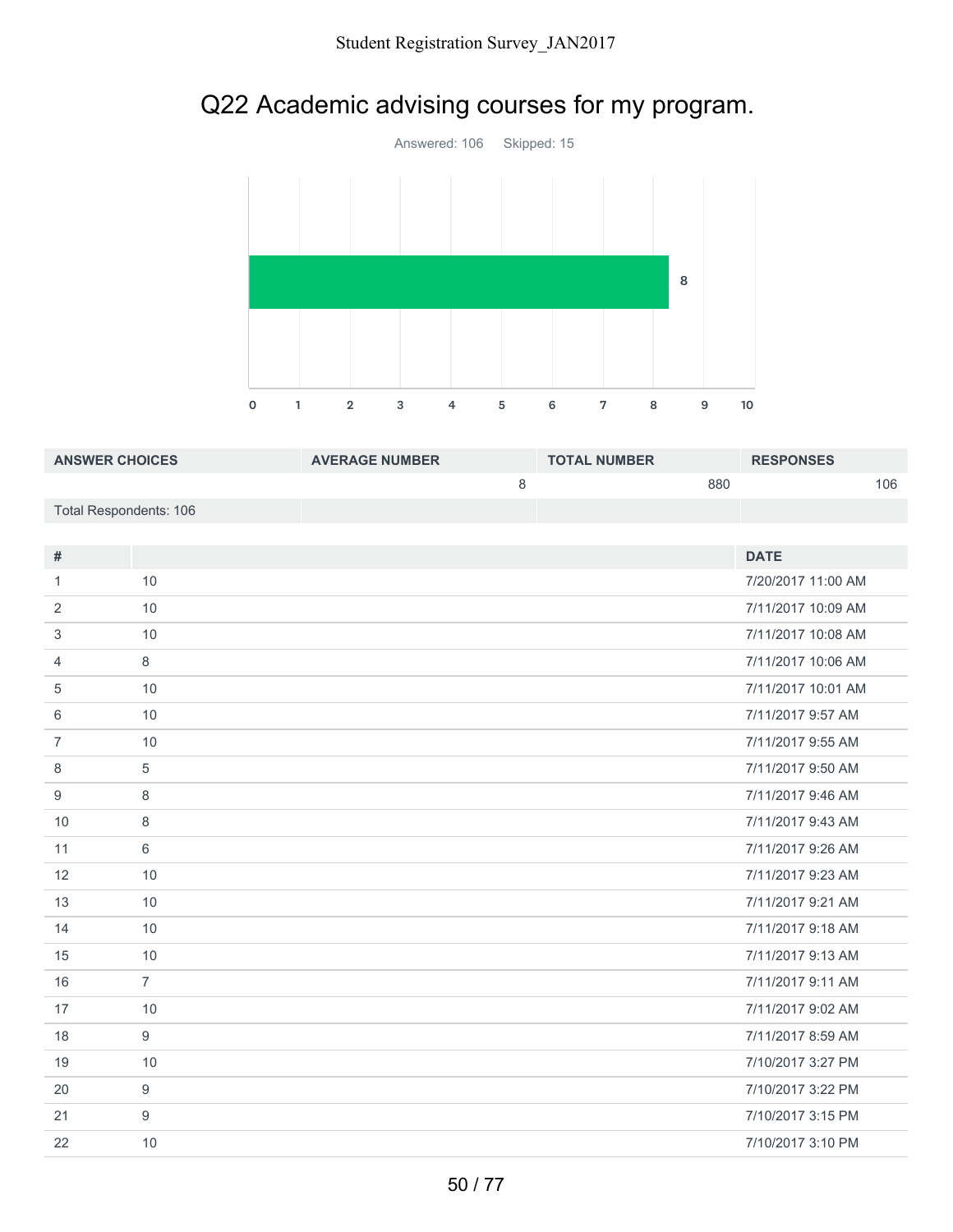| 23 | 4              | 7/10/2017 3:01 PM  |
|----|----------------|--------------------|
| 24 | 10             | 7/10/2017 2:54 PM  |
| 25 | 5              | 7/10/2017 2:40 PM  |
| 26 | 10             | 7/10/2017 2:38 PM  |
| 27 | 10             | 7/10/2017 11:37 AM |
| 28 | 10             | 7/10/2017 11:26 AM |
| 29 | 10             | 7/10/2017 11:20 AM |
| 30 | 9              | 7/10/2017 11:05 AM |
| 31 | 2              | 7/10/2017 10:42 AM |
| 32 | $\overline{2}$ | 7/10/2017 10:22 AM |
| 33 | 10             | 7/10/2017 10:15 AM |
| 34 | 10             | 7/7/2017 10:37 AM  |
| 35 | 10             | 7/7/2017 9:55 AM   |
| 36 | 6              | 7/7/2017 9:50 AM   |
| 37 | 10             | 7/7/2017 9:35 AM   |
| 38 | 10             | 7/7/2017 9:24 AM   |
| 39 | 5              | 7/7/2017 9:18 AM   |
| 40 | 5              | 7/6/2017 4:25 PM   |
| 41 | $\overline{7}$ | 7/6/2017 3:13 PM   |
| 42 | 10             | 7/6/2017 3:05 PM   |
| 43 | 8              | 6/30/2017 8:32 AM  |
| 44 | 8              | 6/30/2017 8:21 AM  |
| 45 | 10             | 6/30/2017 8:18 AM  |
| 46 | 8              | 6/30/2017 8:16 AM  |
| 47 | 8              | 6/30/2017 8:13 AM  |
| 48 | 5              | 6/30/2017 8:10 AM  |
| 49 | $10$           | 6/30/2017 8:07 AM  |
| 50 | 9              | 6/30/2017 8:02 AM  |
| 51 | 6              | 6/29/2017 2:26 PM  |
| 52 | $\overline{7}$ | 6/29/2017 2:16 PM  |
| 53 | 10             | 6/29/2017 2:12 PM  |
| 54 | 10             | 6/29/2017 1:47 PM  |
| 55 | 10             | 6/29/2017 1:44 PM  |
| 56 | 10             | 6/29/2017 1:34 PM  |
| 57 | 10             | 6/29/2017 1:29 PM  |
| 58 | 10             | 6/29/2017 12:13 PM |
| 59 | 10             | 6/29/2017 12:01 PM |
| 60 | 10             | 6/29/2017 11:49 AM |
| 61 | 5              | 6/29/2017 11:40 AM |
| 62 | 9              | 6/29/2017 11:38 AM |
| 63 | 10             | 6/29/2017 11:35 AM |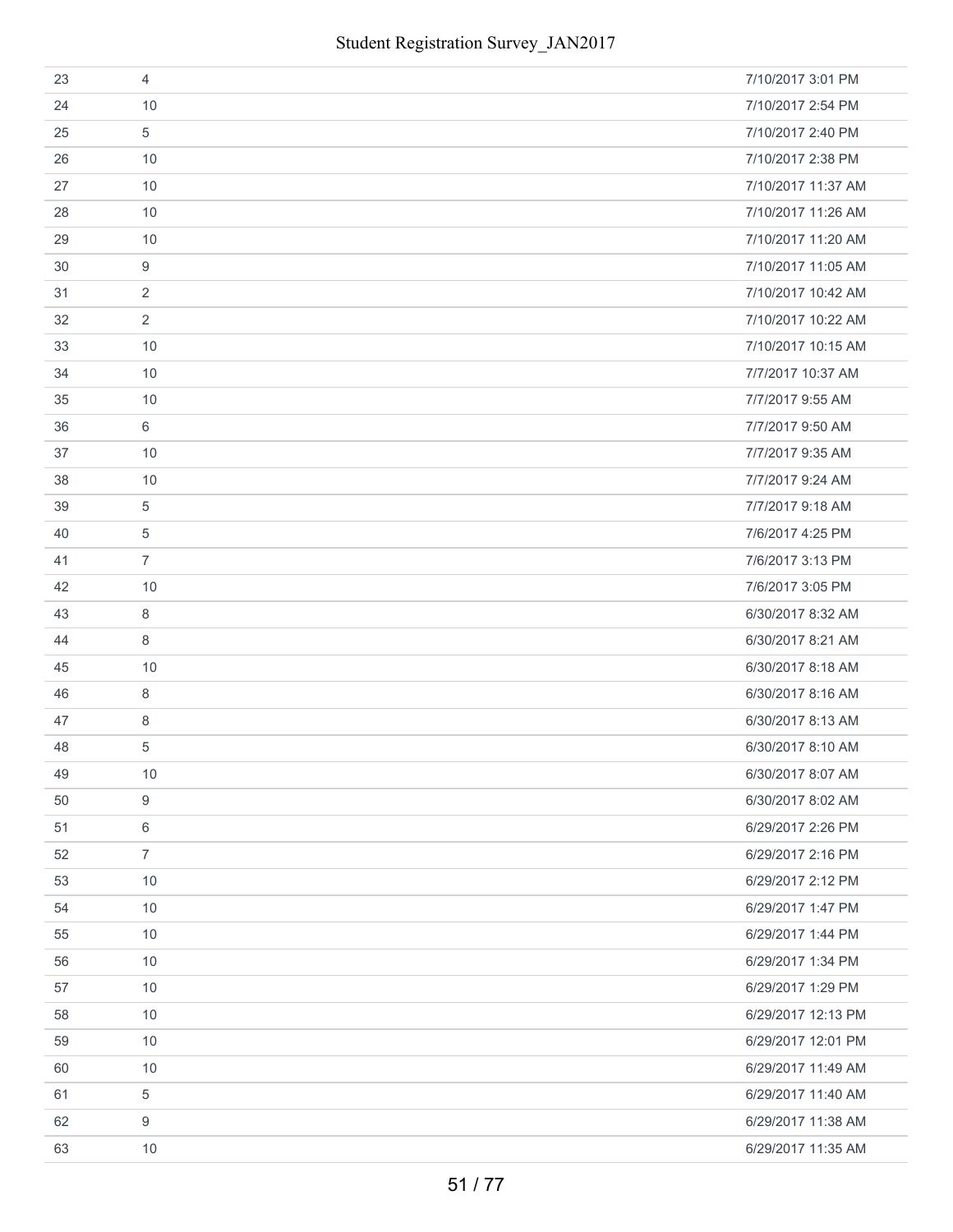| 64  | 6              | 6/29/2017 11:33 AM |
|-----|----------------|--------------------|
| 65  | 10             | 6/29/2017 11:32 AM |
| 66  | 10             | 6/29/2017 11:28 AM |
| 67  | 10             | 6/29/2017 11:26 AM |
| 68  | 10             | 6/29/2017 11:25 AM |
| 69  | 3              | 6/29/2017 11:22 AM |
| 70  | $\mathbf{1}$   | 6/29/2017 11:19 AM |
| 71  | $\mathbf 0$    | 6/29/2017 11:16 AM |
| 72  | 10             | 6/29/2017 11:03 AM |
| 73  | 10             | 6/29/2017 10:40 AM |
| 74  | 10             | 6/29/2017 10:38 AM |
| 75  | 10             | 6/29/2017 10:28 AM |
| 76  | 10             | 6/29/2017 10:12 AM |
| 77  | 10             | 6/29/2017 10:07 AM |
| 78  | 6              | 6/28/2017 1:28 PM  |
| 79  | 9              | 6/28/2017 1:23 PM  |
| 80  | 8              | 6/28/2017 12:52 PM |
| 81  | 10             | 6/28/2017 12:36 PM |
| 82  | 5              | 6/28/2017 12:15 PM |
| 83  | $\mathbf 0$    | 6/28/2017 12:04 PM |
| 84  | 5              | 6/28/2017 11:38 AM |
| 85  | 10             | 6/28/2017 11:19 AM |
| 86  | 10             | 6/28/2017 11:11 AM |
| 87  | 5              | 6/28/2017 11:06 AM |
| 88  | 10             | 6/28/2017 10:56 AM |
| 89  | 9              | 6/28/2017 10:52 AM |
| 90  | 9              | 6/28/2017 10:49 AM |
| 91  | 10             | 6/28/2017 10:47 AM |
| 92  | 10             | 6/28/2017 10:41 AM |
| 93  | 9              | 6/28/2017 10:33 AM |
| 94  | 5              | 6/28/2017 10:25 AM |
| 95  | 6              | 6/28/2017 10:12 AM |
| 96  | 10             | 6/28/2017 10:02 AM |
| 97  | 10             | 6/27/2017 3:42 PM  |
| 98  | 5              | 6/27/2017 3:12 PM  |
| 99  | 10             | 6/27/2017 2:45 PM  |
| 100 | 10             | 6/27/2017 1:29 PM  |
| 101 | $\overline{2}$ | 6/27/2017 1:16 PM  |
| 102 | 10             | 6/27/2017 12:24 PM |
| 103 | 10             | 6/27/2017 12:19 PM |
| 104 | 10             | 6/27/2017 12:11 PM |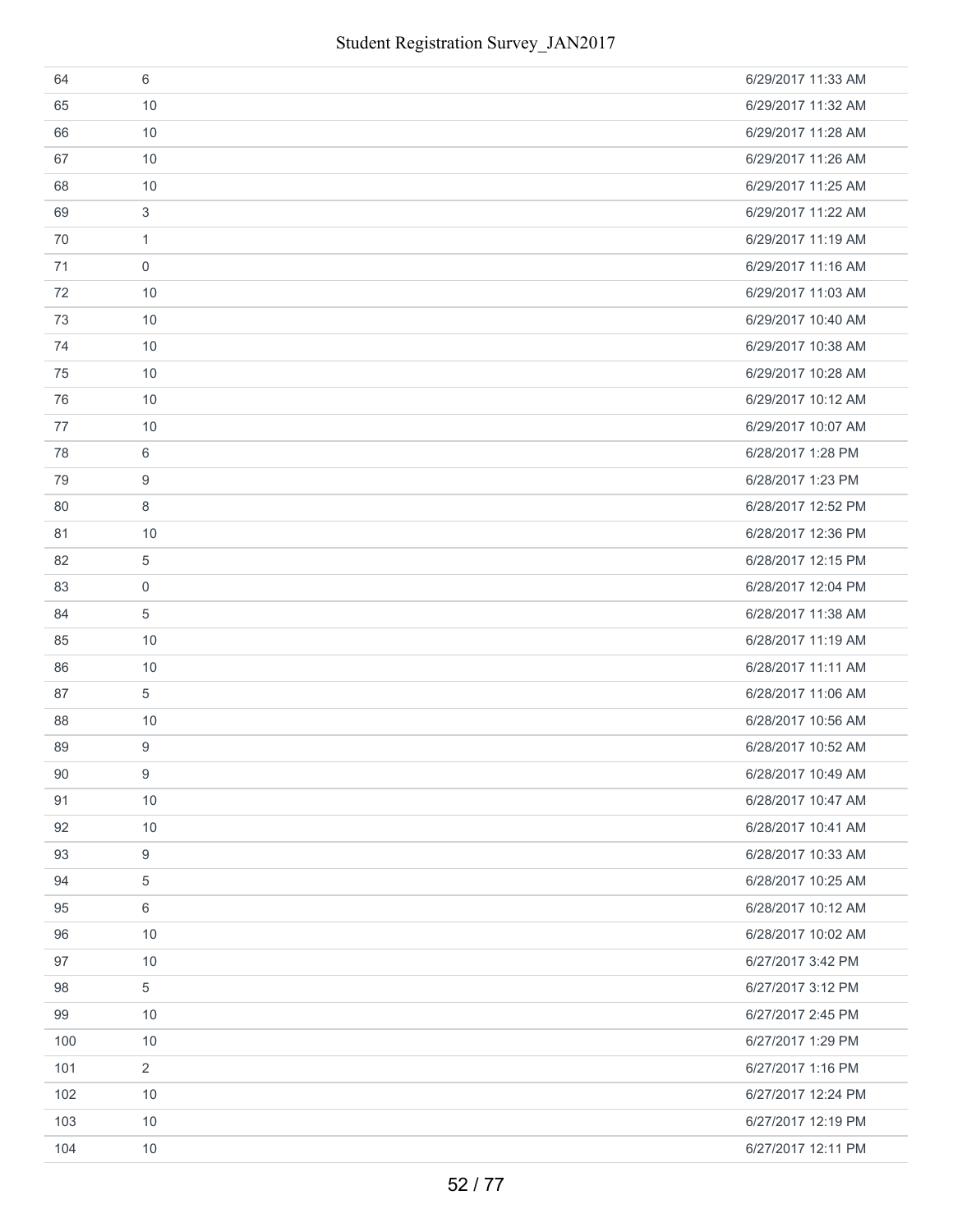| 105 | 6/27/2017 10:57 AM |
|-----|--------------------|
| 106 | 6/27/2017 10:52 AM |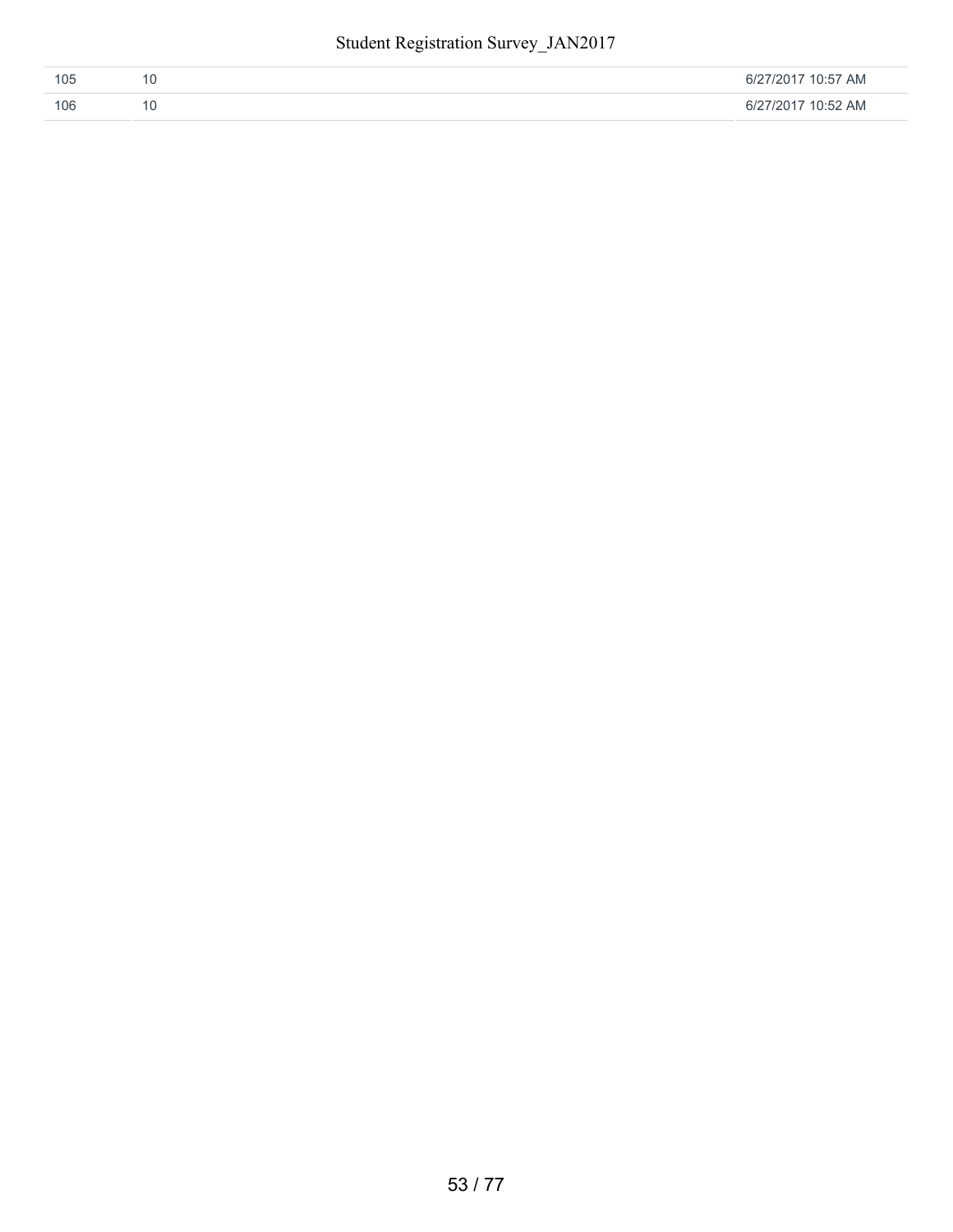# Q23 Availability of courses for my program.



| <b>ANSWER CHOICES</b>  | <b>AVERAGE NUMBER</b> | <b>TOTAL NUMBER</b> | <b>RESPONSES</b> |
|------------------------|-----------------------|---------------------|------------------|
|                        |                       | 819                 | 103              |
| Total Respondents: 103 |                       |                     |                  |

| $\#$           |                | <b>DATE</b>        |
|----------------|----------------|--------------------|
| 1              | 10             | 7/20/2017 11:00 AM |
| 2              | 10             | 7/11/2017 10:09 AM |
| 3              | 10             | 7/11/2017 10:08 AM |
| 4              | $\overline{2}$ | 7/11/2017 10:06 AM |
| 5              | 5              | 7/11/2017 10:03 AM |
| 6              | 10             | 7/11/2017 10:01 AM |
| $\overline{7}$ | 10             | 7/11/2017 9:57 AM  |
| 8              | 10             | 7/11/2017 9:55 AM  |
| 9              | 6              | 7/11/2017 9:50 AM  |
| 10             | 9              | 7/11/2017 9:46 AM  |
| 11             | 9              | 7/11/2017 9:43 AM  |
| 12             | 5              | 7/11/2017 9:26 AM  |
| 13             | 10             | 7/11/2017 9:23 AM  |
| 14             | 10             | 7/11/2017 9:21 AM  |
| 15             | 10             | 7/11/2017 9:18 AM  |
| 16             | 10             | 7/11/2017 9:13 AM  |
| 17             | $\overline{7}$ | 7/11/2017 9:11 AM  |
| 18             | 9              | 7/11/2017 9:02 AM  |
| 19             | 10             | 7/11/2017 8:59 AM  |
| 20             | 10             | 7/10/2017 3:27 PM  |
| 21             | 10             | 7/10/2017 3:22 PM  |
| 22             | 8              | 7/10/2017 3:15 PM  |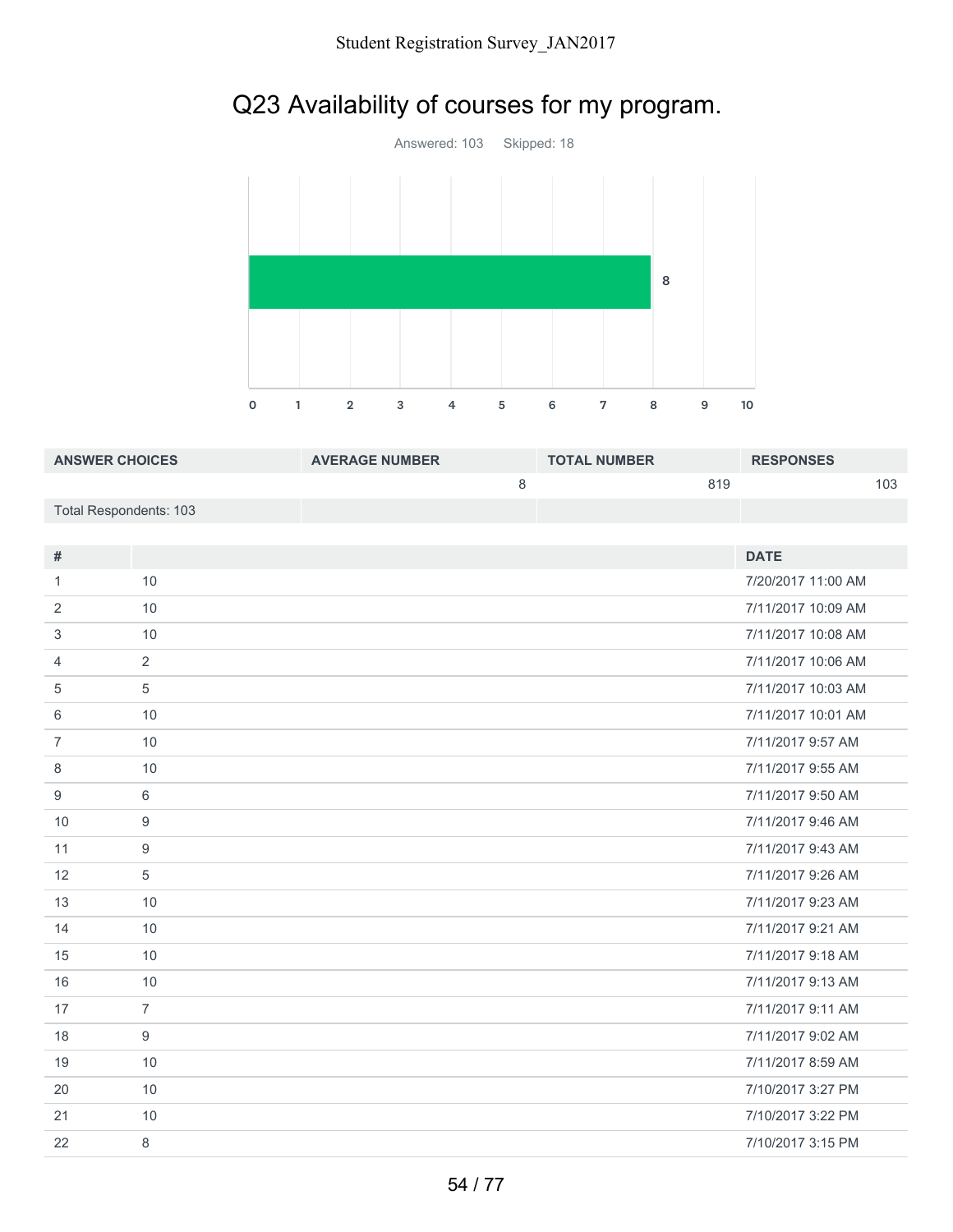| 23 | 10             | 7/10/2017 3:10 PM  |
|----|----------------|--------------------|
| 24 | $\overline{4}$ | 7/10/2017 3:01 PM  |
| 25 | 10             | 7/10/2017 2:54 PM  |
| 26 | 5              | 7/10/2017 2:40 PM  |
| 27 | 10             | 7/10/2017 2:38 PM  |
| 28 | 10             | 7/10/2017 11:37 AM |
| 29 | 10             | 7/10/2017 11:26 AM |
| 30 | 10             | 7/10/2017 11:20 AM |
| 31 | 9              | 7/10/2017 11:05 AM |
| 32 | $\overline{2}$ | 7/10/2017 10:42 AM |
| 33 | $\overline{2}$ | 7/10/2017 10:22 AM |
| 34 | 9              | 7/10/2017 10:15 AM |
| 35 | 9              | 7/7/2017 10:37 AM  |
| 36 | 10             | 7/7/2017 9:55 AM   |
| 37 | 4              | 7/7/2017 9:50 AM   |
| 38 | 10             | 7/7/2017 9:35 AM   |
| 39 | 10             | 7/7/2017 9:24 AM   |
| 40 | $\overline{5}$ | 7/7/2017 9:18 AM   |
| 41 | 5              | 7/6/2017 4:25 PM   |
| 42 | 5              | 7/6/2017 3:13 PM   |
| 43 | $\mathbf 0$    | 7/6/2017 3:05 PM   |
| 44 | 8              | 6/30/2017 8:32 AM  |
| 45 | 8              | 6/30/2017 8:21 AM  |
| 46 | 9              | 6/30/2017 8:18 AM  |
| 47 | 6              | 6/30/2017 8:16 AM  |
| 48 | $\overline{7}$ | 6/30/2017 8:13 AM  |
| 49 | 5              | 6/30/2017 8:10 AM  |
| 50 | 9              | 6/30/2017 8:02 AM  |
| 51 | 6              | 6/29/2017 2:26 PM  |
| 52 | $\,$ 5 $\,$    | 6/29/2017 2:16 PM  |
| 53 | 10             | 6/29/2017 2:12 PM  |
| 54 | 10             | 6/29/2017 1:47 PM  |
| 55 | 10             | 6/29/2017 1:44 PM  |
| 56 | 10             | 6/29/2017 1:34 PM  |
| 57 | 10             | 6/29/2017 1:29 PM  |
| 58 | 10             | 6/29/2017 12:13 PM |
| 59 | 10             | 6/29/2017 12:01 PM |
| 60 | 10             | 6/29/2017 11:49 AM |
| 61 | $\,$ 5 $\,$    | 6/29/2017 11:40 AM |
| 62 | 9              | 6/29/2017 11:38 AM |
| 63 | 10             | 6/29/2017 11:35 AM |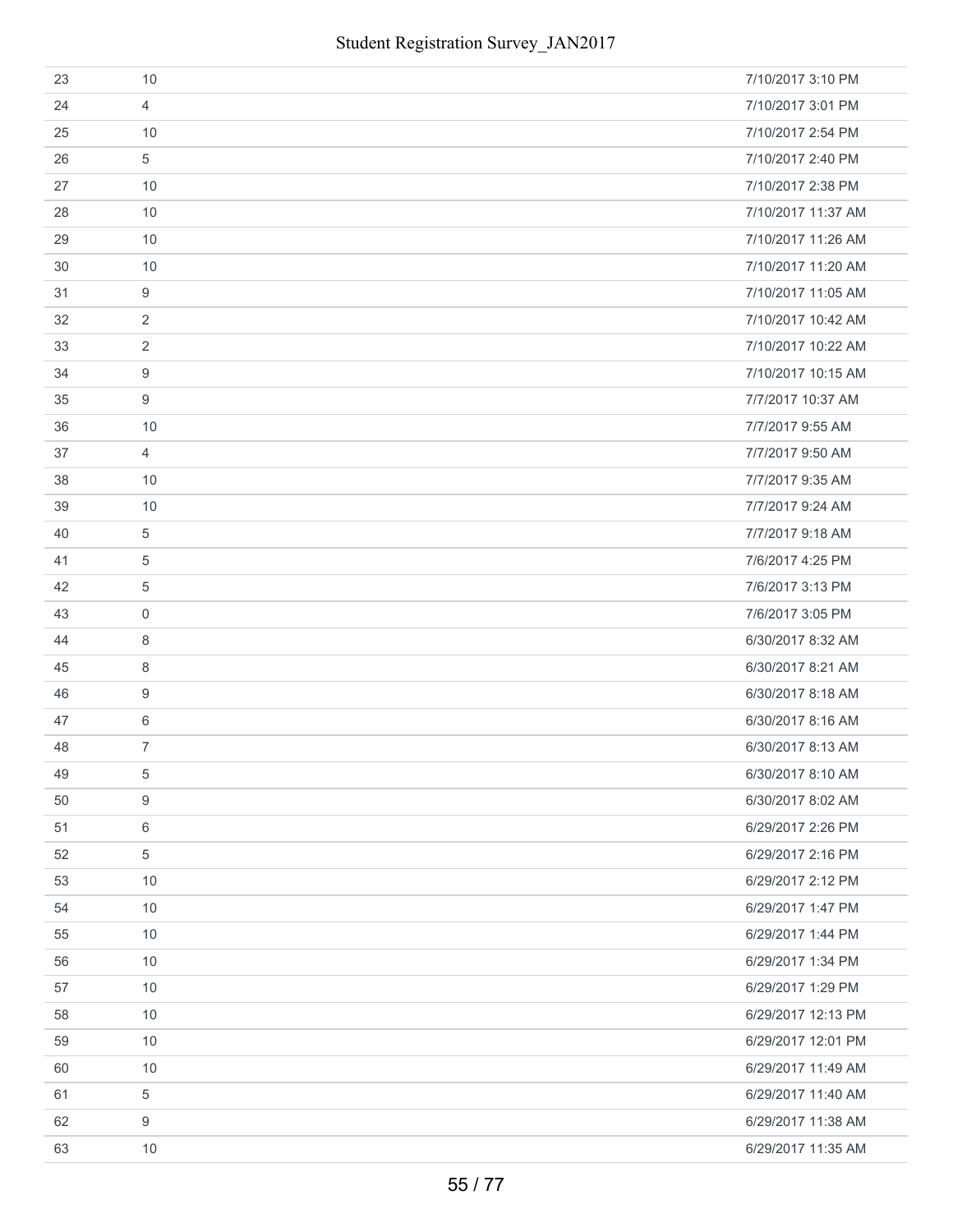| 64  | 8            | 6/29/2017 11:33 AM |
|-----|--------------|--------------------|
| 65  | 10           | 6/29/2017 11:32 AM |
| 66  | 10           | 6/29/2017 11:28 AM |
| 67  | 10           | 6/29/2017 11:26 AM |
| 68  | 10           | 6/29/2017 11:25 AM |
| 69  | 3            | 6/29/2017 11:22 AM |
| 70  | $\mathbf{1}$ | 6/29/2017 11:19 AM |
| 71  | $\mathbf 0$  | 6/29/2017 11:16 AM |
| 72  | 10           | 6/29/2017 11:03 AM |
| 73  | 10           | 6/29/2017 10:40 AM |
| 74  | 10           | 6/29/2017 10:38 AM |
| 75  | 10           | 6/29/2017 10:28 AM |
| 76  | 10           | 6/29/2017 10:12 AM |
| 77  | 5            | 6/28/2017 1:28 PM  |
| 78  | 9            | 6/28/2017 1:23 PM  |
| 79  | 10           | 6/28/2017 12:36 PM |
| 80  | 5            | 6/28/2017 12:15 PM |
| 81  | $\mathbf 0$  | 6/28/2017 12:04 PM |
| 82  | 5            | 6/28/2017 11:38 AM |
| 83  | 10           | 6/28/2017 11:11 AM |
| 84  | 5            | 6/28/2017 11:06 AM |
| 85  | 10           | 6/28/2017 10:56 AM |
| 86  | 8            | 6/28/2017 10:52 AM |
| 87  | 10           | 6/28/2017 10:49 AM |
| 88  | 10           | 6/28/2017 10:47 AM |
| 89  | 10           | 6/28/2017 10:41 AM |
| 90  | 9            | 6/28/2017 10:33 AM |
| 91  | 5            | 6/28/2017 10:25 AM |
| 92  | 6            | 6/28/2017 10:12 AM |
| 93  | 10           | 6/28/2017 10:02 AM |
| 94  | $9\,$        | 6/27/2017 3:42 PM  |
| 95  | 5            | 6/27/2017 3:12 PM  |
| 96  | 10           | 6/27/2017 2:45 PM  |
| 97  | 10           | 6/27/2017 1:29 PM  |
| 98  | 0            | 6/27/2017 1:16 PM  |
| 99  | 10           | 6/27/2017 12:24 PM |
| 100 | 10           | 6/27/2017 12:19 PM |
| 101 | 10           | 6/27/2017 12:11 PM |
| 102 | 10           | 6/27/2017 10:57 AM |
| 103 | 10           | 6/27/2017 10:52 AM |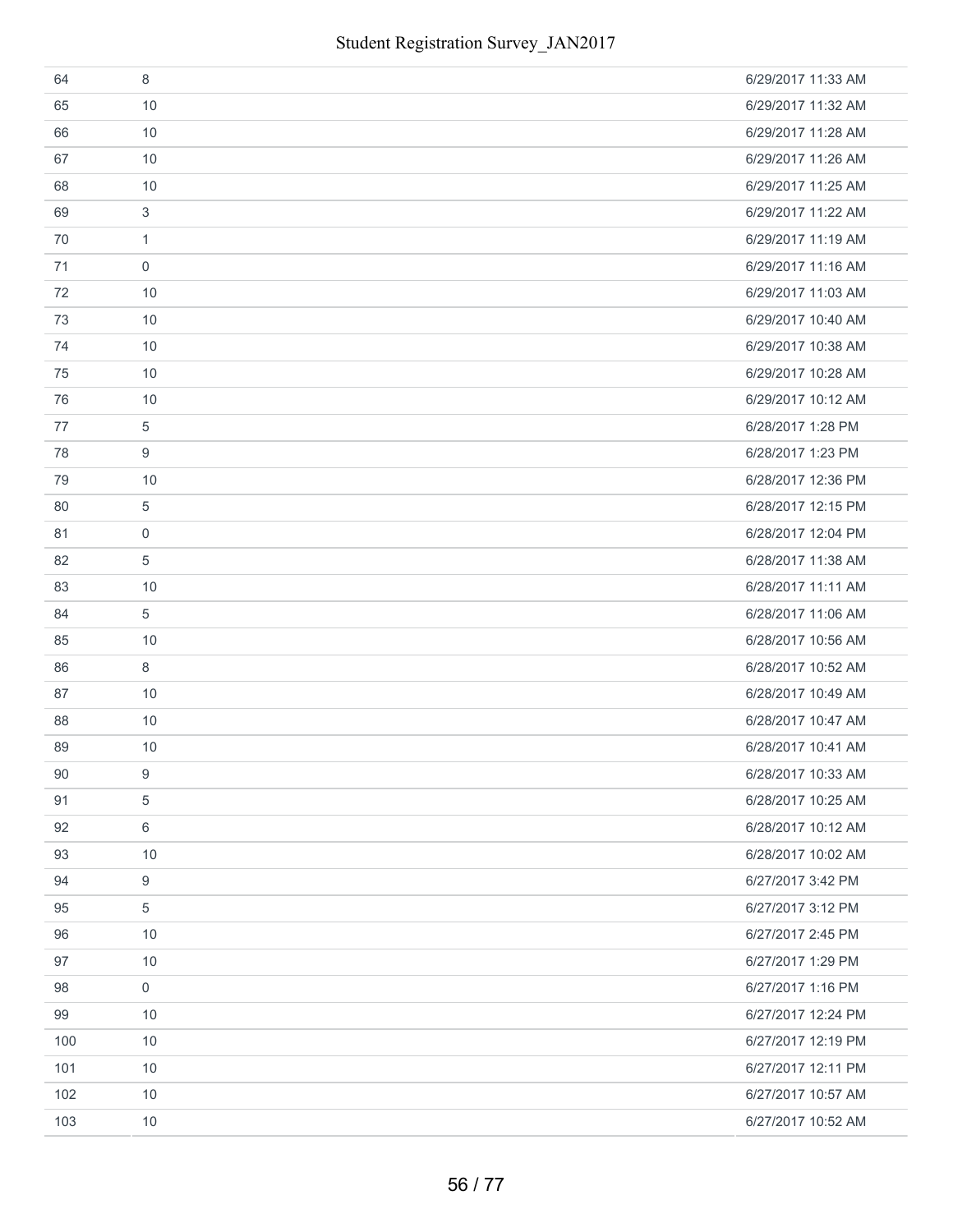#### Student Registration Survey\_JAN2017

# Q24 Bill paying process.

Answered: 106 Skipped: 15



| <b>ANSWER CHOICES</b>  | <b>AVERAGE NUMBER</b> | <b>TOTAL NUMBER</b> | <b>RESPONSES</b> |
|------------------------|-----------------------|---------------------|------------------|
|                        |                       | 838                 | 106              |
| Total Respondents: 106 |                       |                     |                  |

| #              |                | <b>DATE</b>        |
|----------------|----------------|--------------------|
| 1              | 10             | 7/11/2017 10:09 AM |
| 2              | 10             | 7/11/2017 10:08 AM |
| 3              | 6              | 7/11/2017 10:06 AM |
| 4              | 5              | 7/11/2017 10:03 AM |
| 5              | 10             | 7/11/2017 10:01 AM |
| 6              | 10             | 7/11/2017 9:57 AM  |
| $\overline{7}$ | 10             | 7/11/2017 9:55 AM  |
| 8              | 5              | 7/11/2017 9:50 AM  |
| 9              | 9              | 7/11/2017 9:46 AM  |
| 10             | 9              | 7/11/2017 9:43 AM  |
| 11             | 6              | 7/11/2017 9:26 AM  |
| 12             | $9$            | 7/11/2017 9:23 AM  |
| 13             | 10             | 7/11/2017 9:21 AM  |
| 14             | 10             | 7/11/2017 9:18 AM  |
| 15             | 9              | 7/11/2017 9:13 AM  |
| 16             | $\overline{7}$ | 7/11/2017 9:11 AM  |
| 17             | $\overline{7}$ | 7/11/2017 9:02 AM  |
| 18             | 9              | 7/11/2017 8:59 AM  |
| 19             | 10             | 7/10/2017 3:27 PM  |
| 20             | 9              | 7/10/2017 3:22 PM  |
| 21             | 8              | 7/10/2017 3:15 PM  |
| 22             | 10             | 7/10/2017 3:10 PM  |
|                |                |                    |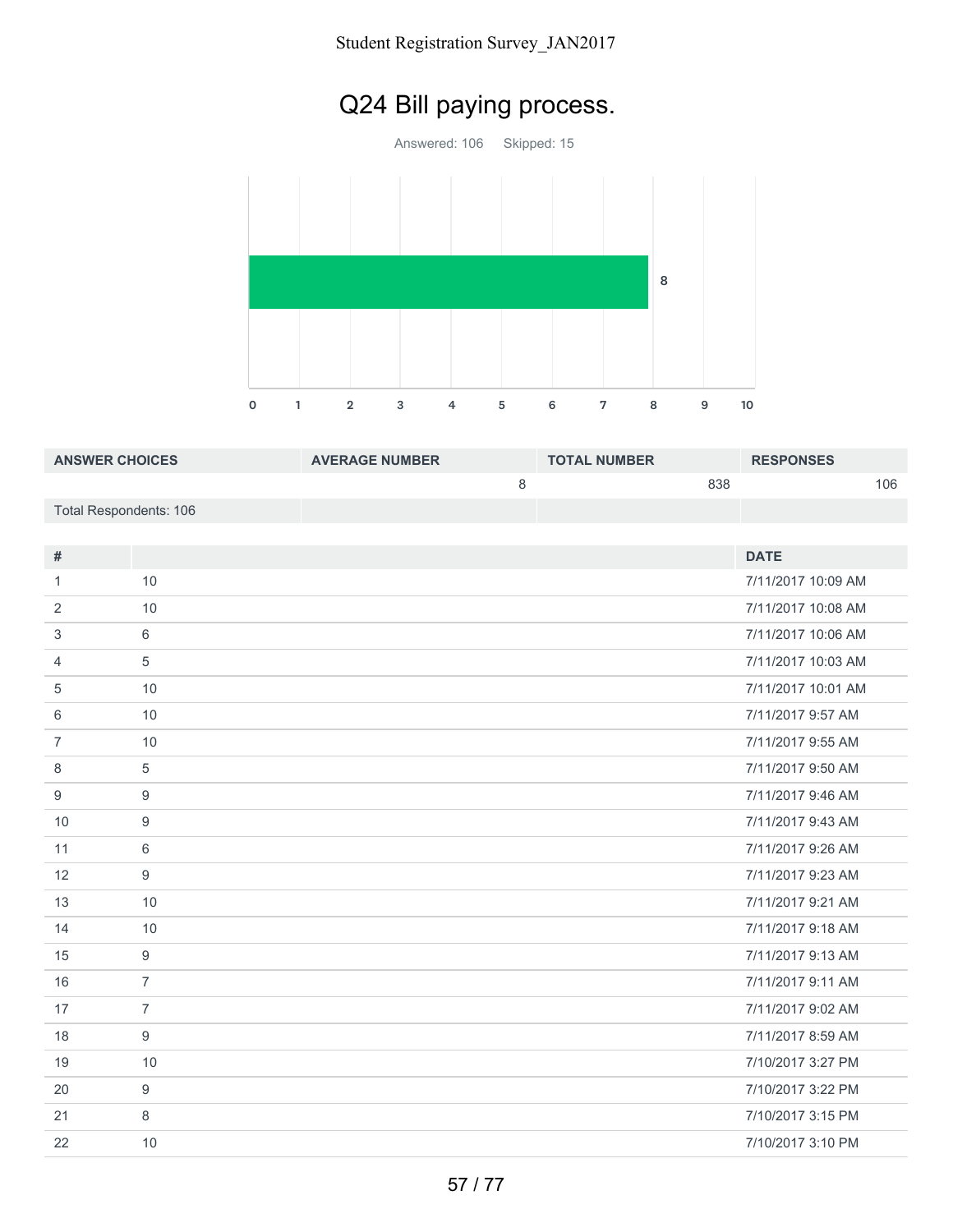| 23 | 5              | 7/10/2017 3:01 PM  |
|----|----------------|--------------------|
| 24 | 10             | 7/10/2017 2:54 PM  |
| 25 | 5              | 7/10/2017 2:40 PM  |
| 26 | 10             | 7/10/2017 2:38 PM  |
| 27 | 10             | 7/10/2017 11:37 AM |
| 28 | 10             | 7/10/2017 11:26 AM |
| 29 | 10             | 7/10/2017 11:20 AM |
| 30 | 9              | 7/10/2017 11:05 AM |
| 31 | $\mathbf{1}$   | 7/10/2017 10:42 AM |
| 32 | $\mathbf{1}$   | 7/10/2017 10:22 AM |
| 33 | 10             | 7/10/2017 10:15 AM |
| 34 | 8              | 7/7/2017 10:37 AM  |
| 35 | $\overline{7}$ | 7/7/2017 9:55 AM   |
| 36 | 10             | 7/7/2017 9:50 AM   |
| 37 | 10             | 7/7/2017 9:35 AM   |
| 38 | 10             | 7/7/2017 9:24 AM   |
| 39 | 5              | 7/7/2017 9:18 AM   |
| 40 | 5              | 7/6/2017 4:25 PM   |
| 41 | 6              | 7/6/2017 3:13 PM   |
| 42 | $\mathbf 0$    | 7/6/2017 3:05 PM   |
| 43 | 8              | 6/30/2017 8:32 AM  |
| 44 | 8              | 6/30/2017 8:21 AM  |
| 45 | 10             | 6/30/2017 8:18 AM  |
| 46 | 10             | 6/30/2017 8:16 AM  |
| 47 | 10             | 6/30/2017 8:13 AM  |
| 48 | 5              | 6/30/2017 8:10 AM  |
| 49 | 9              | 6/30/2017 8:07 AM  |
| 50 | 9              | 6/30/2017 8:02 AM  |
| 51 | $\overline{7}$ | 6/29/2017 2:26 PM  |
| 52 | $\mathbf{1}$   | 6/29/2017 2:16 PM  |
| 53 | 10             | 6/29/2017 2:12 PM  |
| 54 | 10             | 6/29/2017 1:47 PM  |
| 55 | 10             | 6/29/2017 1:44 PM  |
| 56 | 10             | 6/29/2017 1:34 PM  |
| 57 | 10             | 6/29/2017 1:29 PM  |
| 58 | 10             | 6/29/2017 12:13 PM |
| 59 | 10             | 6/29/2017 12:01 PM |
| 60 | 10             | 6/29/2017 11:49 AM |
| 61 | 5              | 6/29/2017 11:40 AM |
| 62 | 10             | 6/29/2017 11:38 AM |
| 63 | 10             | 6/29/2017 11:35 AM |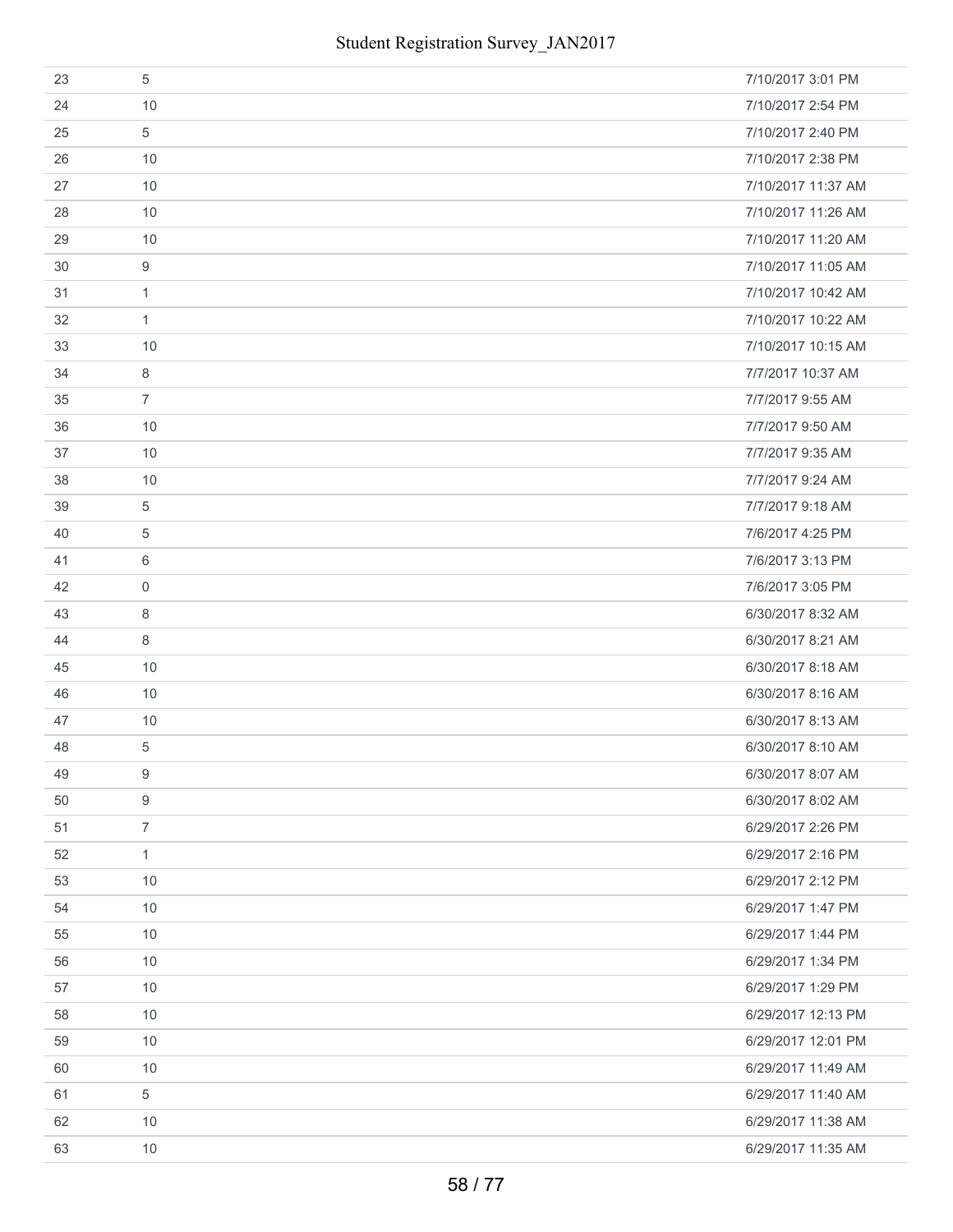| 64  | 4            | 6/29/2017 11:33 AM |
|-----|--------------|--------------------|
| 65  | 10           | 6/29/2017 11:32 AM |
| 66  | 10           | 6/29/2017 11:28 AM |
| 67  | 10           | 6/29/2017 11:26 AM |
| 68  | 10           | 6/29/2017 11:25 AM |
| 69  | 3            | 6/29/2017 11:22 AM |
| 70  | $\mathbf{1}$ | 6/29/2017 11:19 AM |
| 71  | $\mathbf 0$  | 6/29/2017 11:16 AM |
| 72  | 10           | 6/29/2017 11:03 AM |
| 73  | 10           | 6/29/2017 10:40 AM |
| 74  | 10           | 6/29/2017 10:38 AM |
| 75  | 10           | 6/29/2017 10:28 AM |
| 76  | 10           | 6/29/2017 10:12 AM |
| 77  | 9            | 6/29/2017 10:07 AM |
| 78  | 4            | 6/28/2017 1:28 PM  |
| 79  | 9            | 6/28/2017 1:23 PM  |
| 80  | 3            | 6/28/2017 12:52 PM |
| 81  | 10           | 6/28/2017 12:36 PM |
| 82  | 5            | 6/28/2017 12:15 PM |
| 83  | 1            | 6/28/2017 12:04 PM |
| 84  | 5            | 6/28/2017 11:38 AM |
| 85  | 10           | 6/28/2017 11:19 AM |
| 86  | 10           | 6/28/2017 11:11 AM |
| 87  | 5            | 6/28/2017 11:06 AM |
| 88  | 10           | 6/28/2017 10:56 AM |
| 89  | 9            | 6/28/2017 10:52 AM |
| 90  | 8            | 6/28/2017 10:49 AM |
| 91  | 10           | 6/28/2017 10:47 AM |
| 92  | 10           | 6/28/2017 10:41 AM |
| 93  | 9            | 6/28/2017 10:33 AM |
| 94  | 5            | 6/28/2017 10:25 AM |
| 95  | 6            | 6/28/2017 10:12 AM |
| 96  | 5            | 6/28/2017 10:02 AM |
| 97  | 10           | 6/27/2017 3:42 PM  |
| 98  | 5            | 6/27/2017 3:12 PM  |
| 99  | 10           | 6/27/2017 2:45 PM  |
| 100 | 10           | 6/27/2017 1:29 PM  |
| 101 | $\mathbf 0$  | 6/27/2017 1:16 PM  |
| 102 | 10           | 6/27/2017 12:24 PM |
| 103 | 10           | 6/27/2017 12:19 PM |
| 104 | 10           | 6/27/2017 12:11 PM |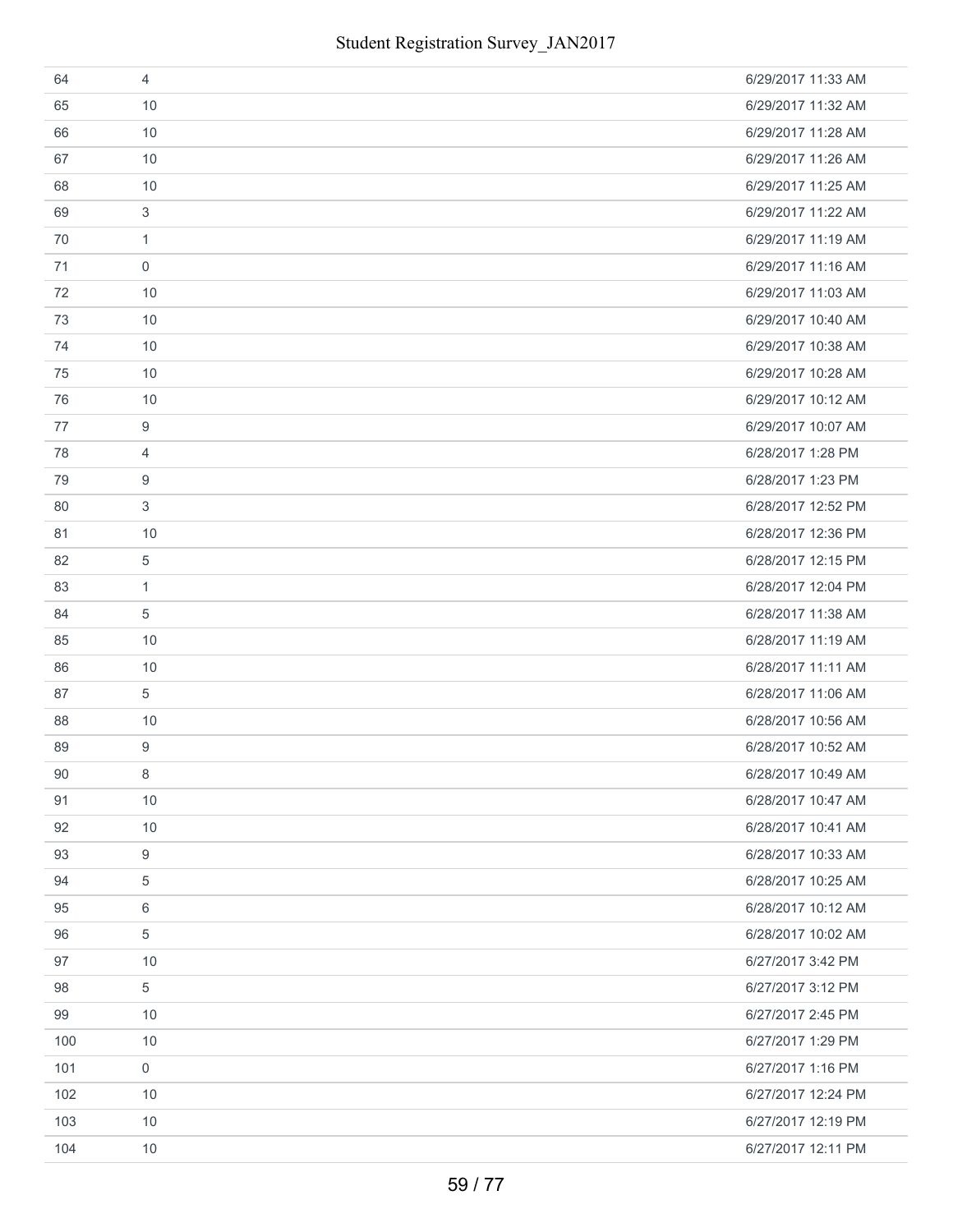| 105 | 6/27/2017 10:57 AM |
|-----|--------------------|
| 106 | 6/27/2017 10:52 AM |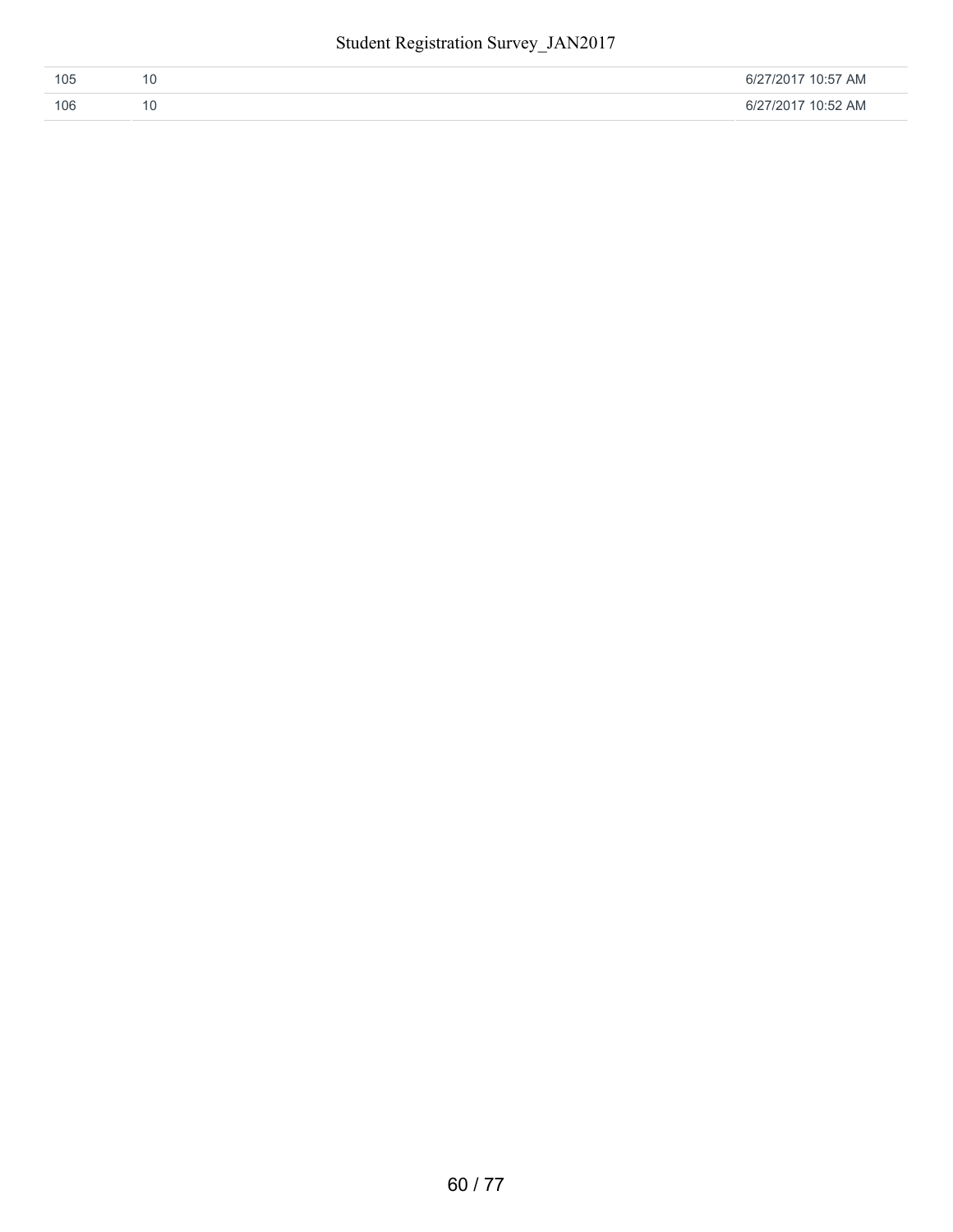# Q25 Time involved in completing the registration process.



| <b>ANSWER CHOICES</b>  | <b>AVERAGE NUMBER</b> | <b>TOTAL NUMBER</b> | <b>RESPONSES</b> |
|------------------------|-----------------------|---------------------|------------------|
|                        |                       | 826                 | 106              |
| Total Respondents: 106 |                       |                     |                  |

| #              |                | <b>DATE</b>        |
|----------------|----------------|--------------------|
| 1              | 10             | 7/20/2017 11:00 AM |
| 2              | 10             | 7/11/2017 10:09 AM |
| 3              | 10             | 7/11/2017 10:08 AM |
| 4              | 2              | 7/11/2017 10:06 AM |
| 5              | $\overline{5}$ | 7/11/2017 10:03 AM |
| 6              | 9              | 7/11/2017 10:01 AM |
| $\overline{7}$ | 10             | 7/11/2017 9:57 AM  |
| 8              | 10             | 7/11/2017 9:55 AM  |
| 9              | 6              | 7/11/2017 9:50 AM  |
| 10             | 9              | 7/11/2017 9:46 AM  |
| 11             | 9              | 7/11/2017 9:43 AM  |
| 12             | 6              | 7/11/2017 9:26 AM  |
| 13             | $\overline{5}$ | 7/11/2017 9:23 AM  |
| 14             | 10             | 7/11/2017 9:21 AM  |
| 15             | 10             | 7/11/2017 9:18 AM  |
| 16             | 10             | 7/11/2017 9:13 AM  |
| 17             | $\overline{7}$ | 7/11/2017 9:11 AM  |
| 18             | 8              | 7/11/2017 9:02 AM  |
| 19             | 10             | 7/11/2017 8:59 AM  |
| 20             | 10             | 7/10/2017 3:27 PM  |
| 21             | $\overline{7}$ | 7/10/2017 3:22 PM  |
| 22             | 8              | 7/10/2017 3:15 PM  |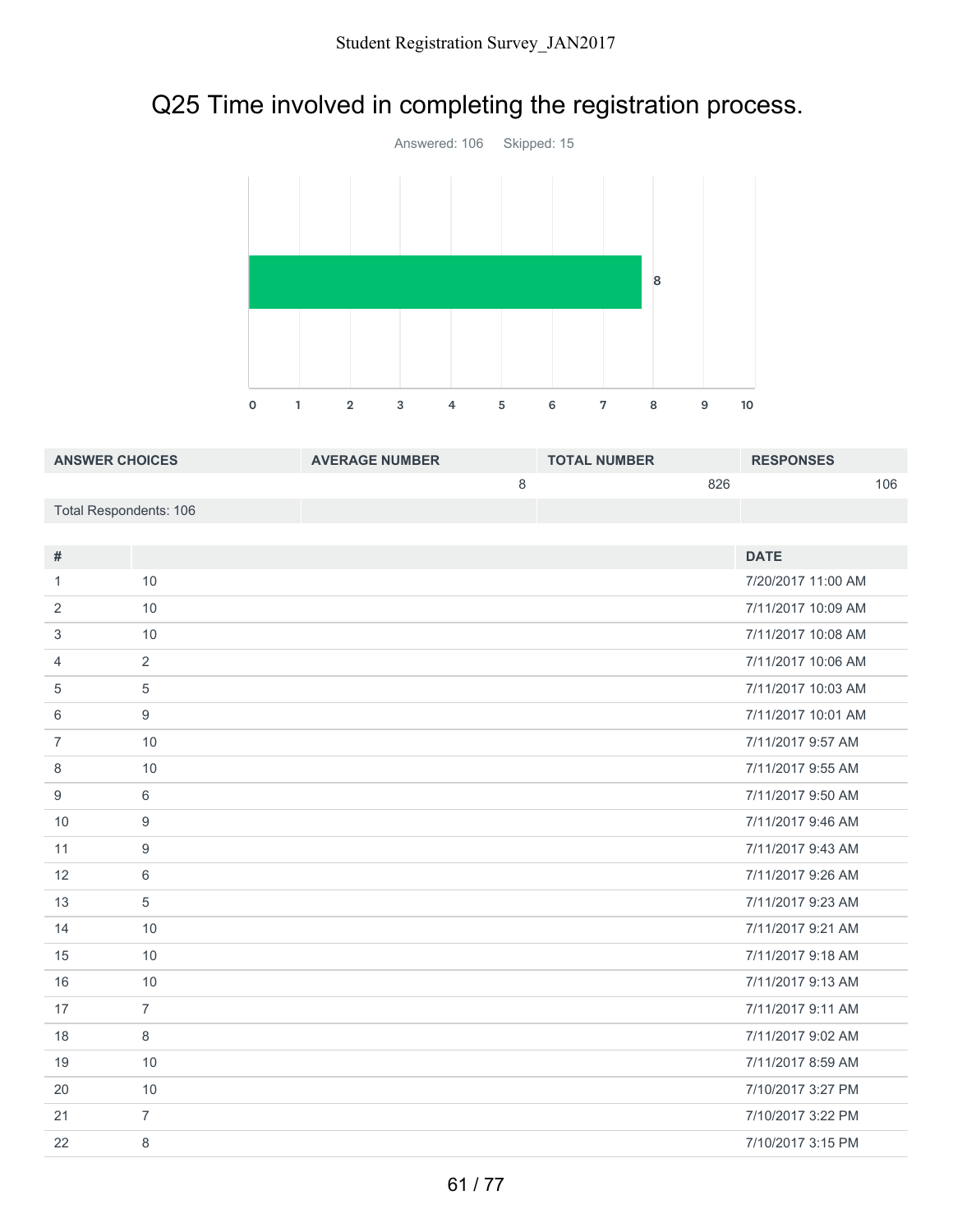| 23 | 10             | 7/10/2017 3:10 PM  |
|----|----------------|--------------------|
| 24 | 6              | 7/10/2017 3:01 PM  |
| 25 | 10             | 7/10/2017 2:54 PM  |
| 26 | 5              | 7/10/2017 2:40 PM  |
| 27 | 10             | 7/10/2017 2:38 PM  |
| 28 | 10             | 7/10/2017 11:37 AM |
| 29 | 10             | 7/10/2017 11:26 AM |
| 30 | 10             | 7/10/2017 11:20 AM |
| 31 | 9              | 7/10/2017 11:05 AM |
| 32 | 2              | 7/10/2017 10:42 AM |
| 33 | $\overline{2}$ | 7/10/2017 10:22 AM |
| 34 | 9              | 7/10/2017 10:15 AM |
| 35 | 9              | 7/7/2017 10:37 AM  |
| 36 | 3              | 7/7/2017 9:55 AM   |
| 37 | 3              | 7/7/2017 9:50 AM   |
| 38 | 10             | 7/7/2017 9:35 AM   |
| 39 | 10             | 7/7/2017 9:24 AM   |
| 40 | 5              | 7/7/2017 9:18 AM   |
| 41 | 5              | 7/6/2017 4:25 PM   |
| 42 | 6              | 7/6/2017 3:13 PM   |
| 43 | 5              | 7/6/2017 3:05 PM   |
| 44 | 9              | 6/30/2017 8:32 AM  |
| 45 | 8              | 6/30/2017 8:21 AM  |
| 46 | 10             | 6/30/2017 8:18 AM  |
| 47 | $\overline{7}$ | 6/30/2017 8:16 AM  |
| 48 | 9              | 6/30/2017 8:13 AM  |
| 49 | 5              | 6/30/2017 8:10 AM  |
| 50 | 9              | 6/30/2017 8:07 AM  |
| 51 | 9              | 6/30/2017 8:02 AM  |
| 52 | 6              | 6/29/2017 2:26 PM  |
| 53 | $\mathbf{1}$   | 6/29/2017 2:16 PM  |
| 54 | 10             | 6/29/2017 2:12 PM  |
| 55 | 10             | 6/29/2017 1:47 PM  |
| 56 | 10             | 6/29/2017 1:44 PM  |
| 57 | 10             | 6/29/2017 1:34 PM  |
| 58 | 10             | 6/29/2017 1:29 PM  |
| 59 | 10             | 6/29/2017 12:13 PM |
| 60 | 10             | 6/29/2017 12:01 PM |
| 61 | 10             | 6/29/2017 11:49 AM |
| 62 | 6              | 6/29/2017 11:40 AM |
| 63 | 9              | 6/29/2017 11:38 AM |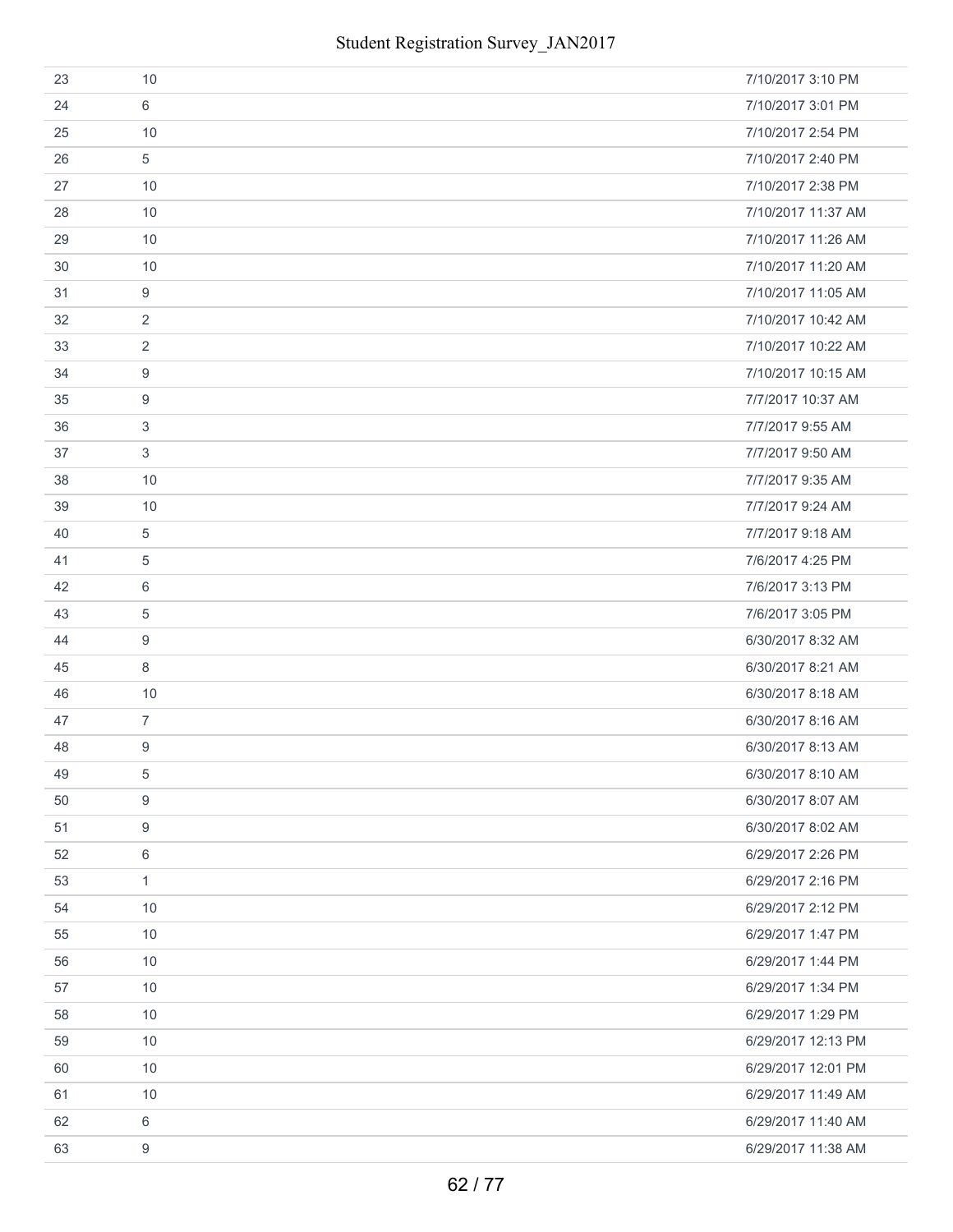| 64  | 10               | 6/29/2017 11:35 AM |
|-----|------------------|--------------------|
| 65  | 8                | 6/29/2017 11:33 AM |
| 66  | 10               | 6/29/2017 11:32 AM |
| 67  | 10               | 6/29/2017 11:28 AM |
| 68  | 10               | 6/29/2017 11:26 AM |
| 69  | 10               | 6/29/2017 11:25 AM |
| 70  | 2                | 6/29/2017 11:22 AM |
| 71  | $\mathbf{1}$     | 6/29/2017 11:19 AM |
| 72  | $\mathbf 0$      | 6/29/2017 11:16 AM |
| 73  | 10               | 6/29/2017 11:03 AM |
| 74  | 10               | 6/29/2017 10:40 AM |
| 75  | 10               | 6/29/2017 10:38 AM |
| 76  | 10               | 6/29/2017 10:28 AM |
| 77  | 10               | 6/29/2017 10:12 AM |
| 78  | 8                | 6/29/2017 10:07 AM |
| 79  | $\overline{4}$   | 6/28/2017 1:28 PM  |
| 80  | 9                | 6/28/2017 1:23 PM  |
| 81  | 6                | 6/28/2017 12:52 PM |
| 82  | $\overline{5}$   | 6/28/2017 12:15 PM |
| 83  | $\mathbf 0$      | 6/28/2017 12:04 PM |
| 84  | 5                | 6/28/2017 11:38 AM |
| 85  | 10               | 6/28/2017 11:19 AM |
| 86  | 10               | 6/28/2017 11:11 AM |
| 87  | 5                | 6/28/2017 11:06 AM |
| 88  | 10               | 6/28/2017 10:56 AM |
| 89  | 10               | 6/28/2017 10:52 AM |
| 90  | 10               | 6/28/2017 10:49 AM |
| 91  | 10               | 6/28/2017 10:47 AM |
| 92  | 10               | 6/28/2017 10:41 AM |
| 93  | $\boldsymbol{9}$ | 6/28/2017 10:33 AM |
| 94  | $\overline{5}$   | 6/28/2017 10:25 AM |
| 95  | 6                | 6/28/2017 10:12 AM |
| 96  | $\mathbf 0$      | 6/28/2017 10:02 AM |
| 97  | 10               | 6/27/2017 3:42 PM  |
| 98  | 5                | 6/27/2017 3:12 PM  |
| 99  | 10               | 6/27/2017 2:45 PM  |
| 100 | 10               | 6/27/2017 1:29 PM  |
| 101 | $\mathbf 0$      | 6/27/2017 1:16 PM  |
| 102 | 10               | 6/27/2017 12:24 PM |
| 103 | 10               | 6/27/2017 12:19 PM |
| 104 | 10               | 6/27/2017 12:11 PM |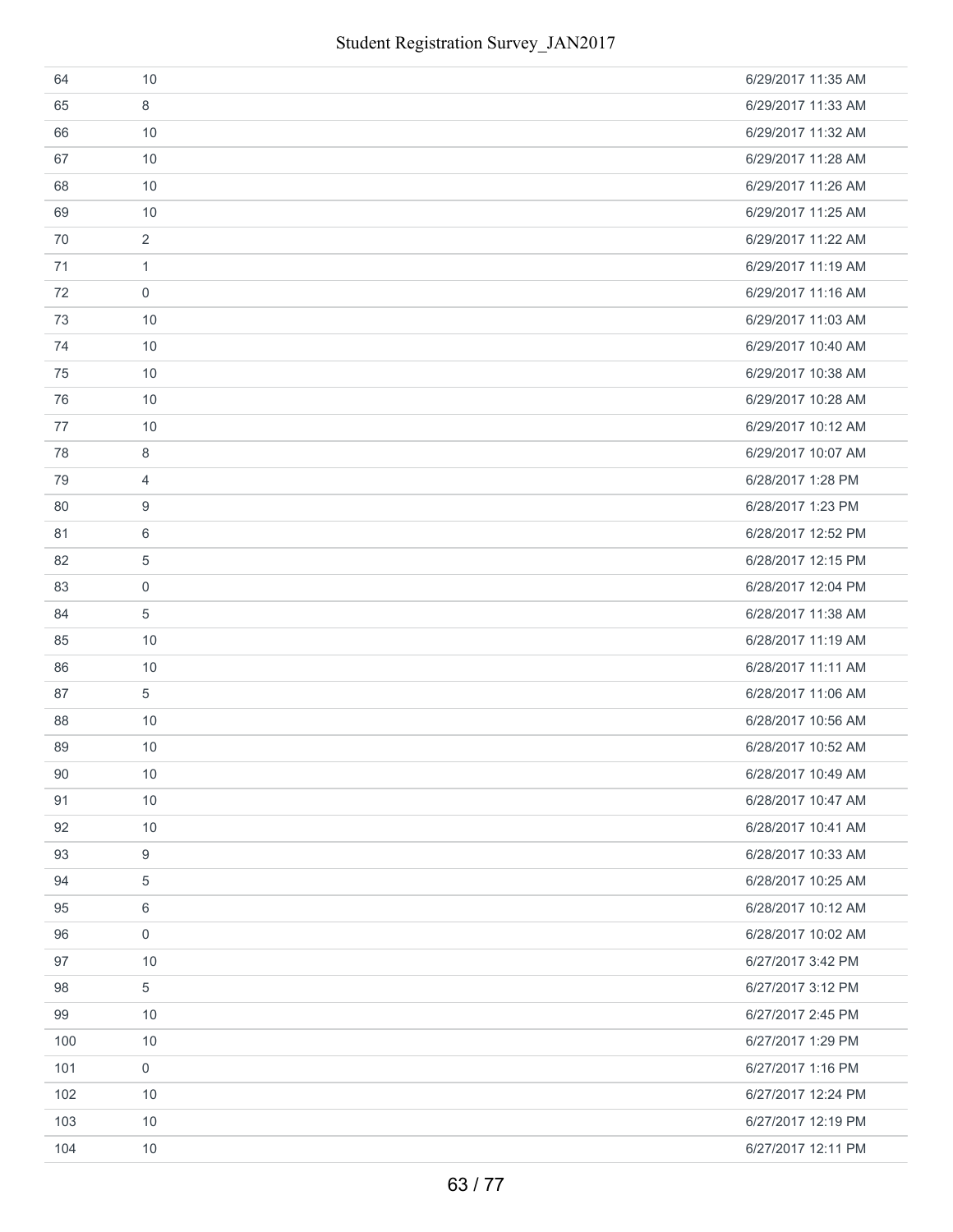| TOS | 7 AM<br>1111<br>$\sim$ |
|-----|------------------------|
| 106 | 2 AM<br>1111<br>$\sim$ |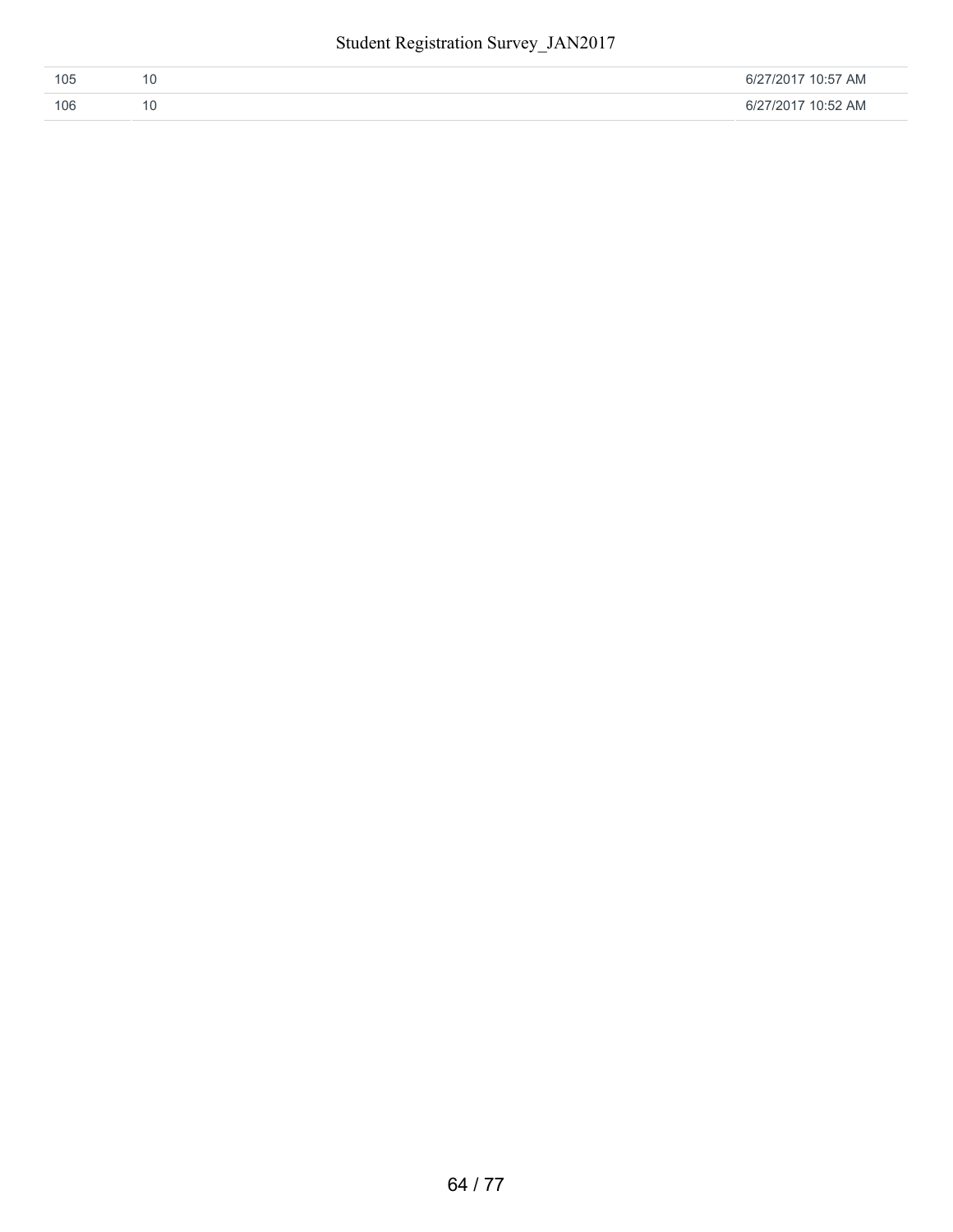# Q26 Overall satisfaction with the registration process.



| <b>ANSWER CHOICES</b>  | <b>AVERAGE NUMBER</b> | <b>TOTAL NUMBER</b> | <b>RESPONSES</b> |
|------------------------|-----------------------|---------------------|------------------|
|                        |                       | 860                 | 105              |
| Total Respondents: 105 |                       |                     |                  |

| $\#$           |                | <b>DATE</b>        |
|----------------|----------------|--------------------|
| 1              | 10             | 7/20/2017 11:00 AM |
| 2              | 10             | 7/11/2017 10:09 AM |
|                |                |                    |
| 3              | 10             | 7/11/2017 10:08 AM |
| 4              | $\overline{2}$ | 7/11/2017 10:06 AM |
| 5              | 5              | 7/11/2017 10:03 AM |
| 6              | 10             | 7/11/2017 10:01 AM |
| $\overline{7}$ | 10             | 7/11/2017 9:57 AM  |
| 8              | 10             | 7/11/2017 9:55 AM  |
| 9              | 6              | 7/11/2017 9:50 AM  |
| 10             | 10             | 7/11/2017 9:46 AM  |
| 11             | 10             | 7/11/2017 9:43 AM  |
| 12             | 5              | 7/11/2017 9:26 AM  |
| 13             | 5              | 7/11/2017 9:23 AM  |
| 14             | 10             | 7/11/2017 9:21 AM  |
| 15             | 10             | 7/11/2017 9:18 AM  |
| 16             | 10             | 7/11/2017 9:13 AM  |
| 17             | $\overline{7}$ | 7/11/2017 9:11 AM  |
| 18             | 9              | 7/11/2017 9:02 AM  |
| 19             | 10             | 7/11/2017 8:59 AM  |
| 20             | 10             | 7/10/2017 3:27 PM  |
| 21             | 6              | 7/10/2017 3:22 PM  |
| 22             | 9              | 7/10/2017 3:15 PM  |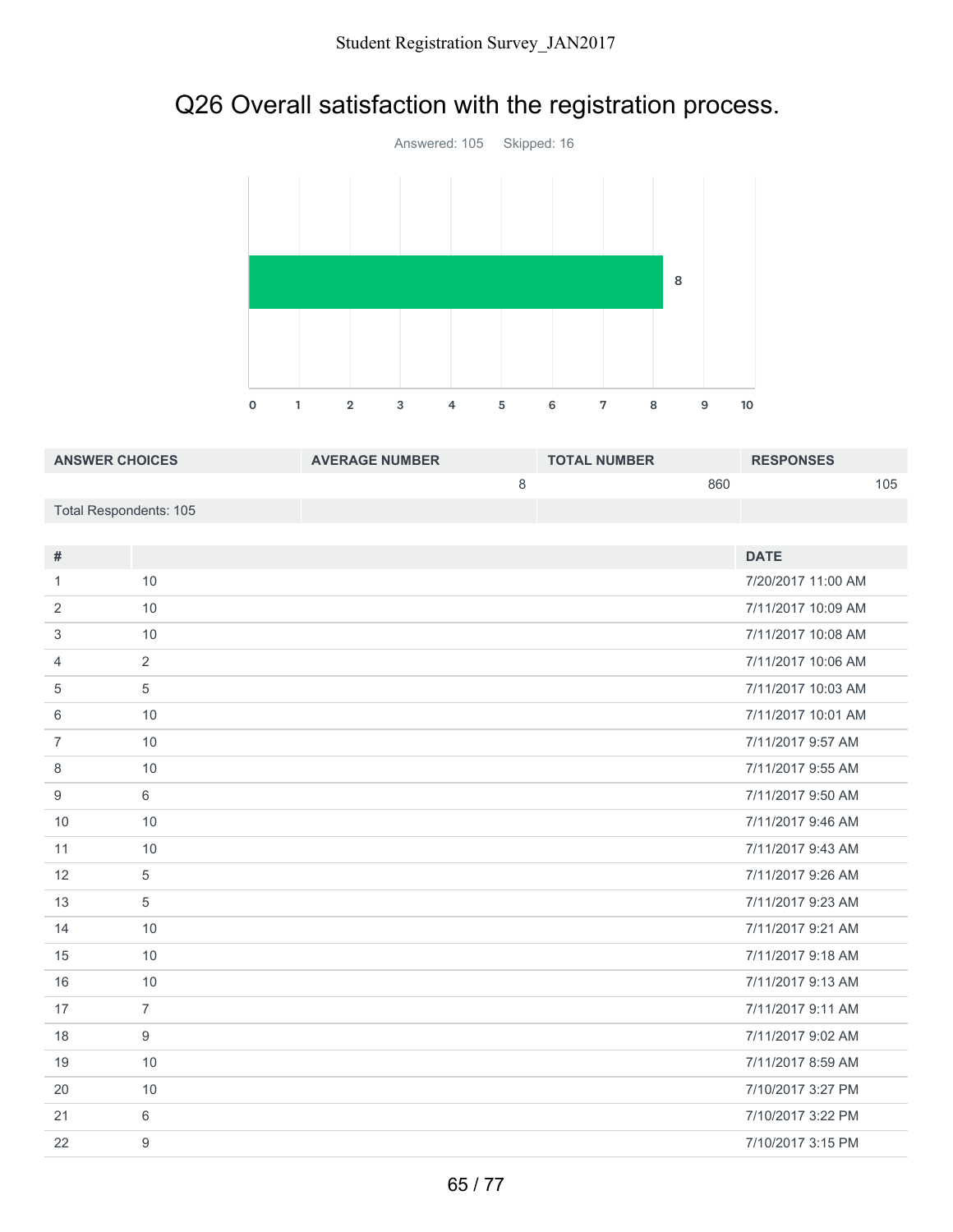| 23 | 10             | 7/10/2017 3:10 PM  |
|----|----------------|--------------------|
| 24 | 6              | 7/10/2017 3:01 PM  |
| 25 | 10             | 7/10/2017 2:54 PM  |
| 26 | 5              | 7/10/2017 2:40 PM  |
| 27 | 10             | 7/10/2017 2:38 PM  |
| 28 | 10             | 7/10/2017 11:37 AM |
| 29 | 10             | 7/10/2017 11:26 AM |
| 30 | 10             | 7/10/2017 11:20 AM |
| 31 | 8              | 7/10/2017 11:05 AM |
| 32 | $\overline{2}$ | 7/10/2017 10:42 AM |
| 33 | 2              | 7/10/2017 10:22 AM |
| 34 | 10             | 7/10/2017 10:15 AM |
| 35 | 10             | 7/7/2017 10:37 AM  |
| 36 | 10             | 7/7/2017 9:55 AM   |
| 37 | 10             | 7/7/2017 9:50 AM   |
| 38 | 10             | 7/7/2017 9:35 AM   |
| 39 | 10             | 7/7/2017 9:24 AM   |
| 40 | 5              | 7/7/2017 9:18 AM   |
| 41 | $\overline{5}$ | 7/6/2017 4:25 PM   |
| 42 | 5              | 7/6/2017 3:13 PM   |
| 43 | $\overline{5}$ | 7/6/2017 3:05 PM   |
| 44 | 9              | 6/30/2017 8:32 AM  |
| 45 | 8              | 6/30/2017 8:21 AM  |
| 46 | 10             | 6/30/2017 8:18 AM  |
| 47 | 10             | 6/30/2017 8:16 AM  |
| 48 | 8              | 6/30/2017 8:13 AM  |
| 49 | 5              | 6/30/2017 8:10 AM  |
| 50 | 9              | 6/30/2017 8:07 AM  |
| 51 | 9              | 6/30/2017 8:02 AM  |
| 52 | 6              | 6/29/2017 2:26 PM  |
| 53 | 9              | 6/29/2017 2:16 PM  |
| 54 | 10             | 6/29/2017 2:12 PM  |
| 55 | 10             | 6/29/2017 1:47 PM  |
| 56 | 10             | 6/29/2017 1:44 PM  |
| 57 | 10             | 6/29/2017 1:34 PM  |
| 58 | 10             | 6/29/2017 1:29 PM  |
| 59 | 10             | 6/29/2017 12:13 PM |
| 60 | 10             | 6/29/2017 12:01 PM |
| 61 | 10             | 6/29/2017 11:49 AM |
| 62 | $\overline{7}$ | 6/29/2017 11:40 AM |
| 63 | 10             | 6/29/2017 11:38 AM |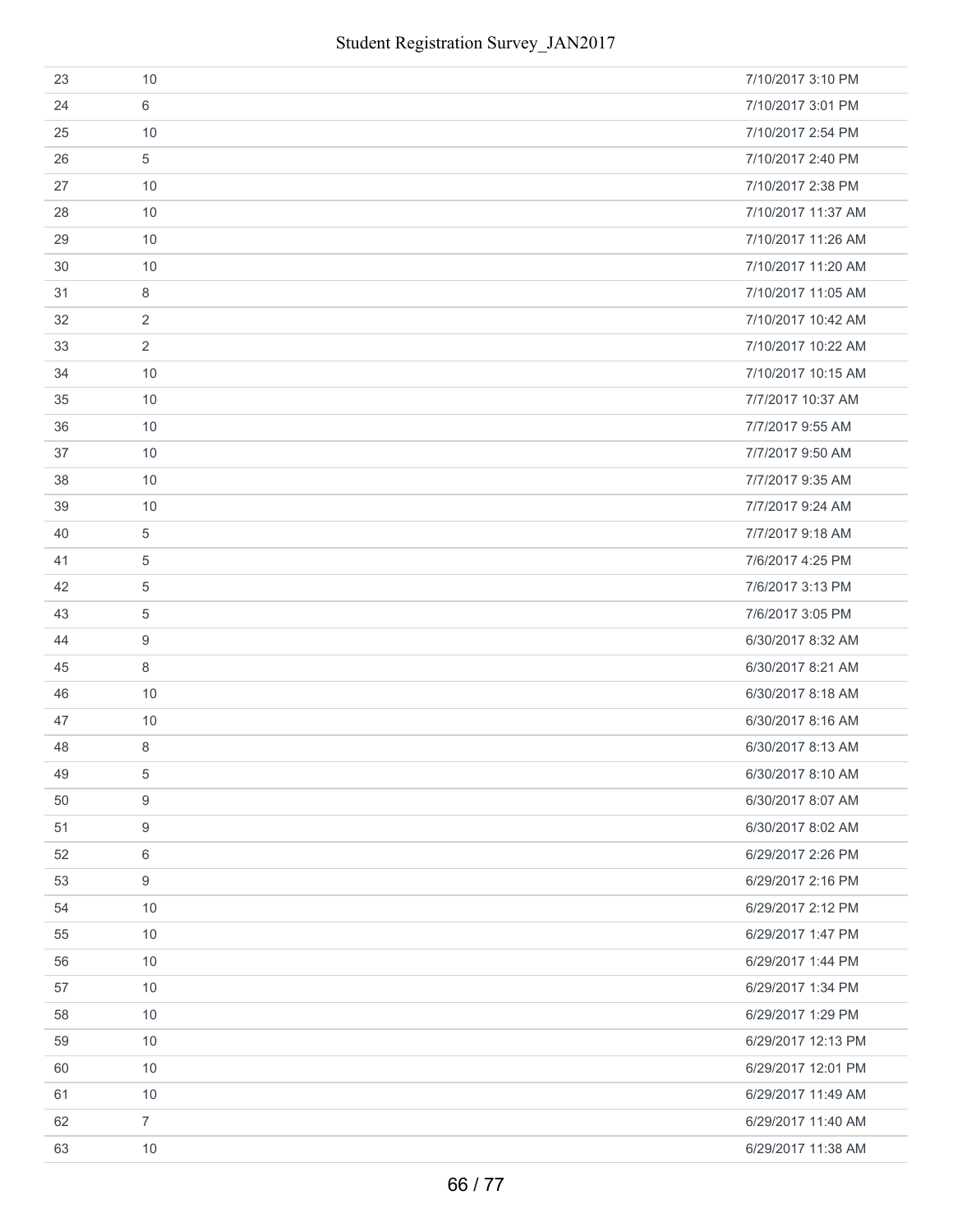| 64  | 10               | 6/29/2017 11:35 AM |
|-----|------------------|--------------------|
| 65  | 9                | 6/29/2017 11:33 AM |
| 66  | 10               | 6/29/2017 11:32 AM |
| 67  | 10               | 6/29/2017 11:28 AM |
| 68  | 10               | 6/29/2017 11:26 AM |
| 69  | 10               | 6/29/2017 11:25 AM |
| 70  | $\overline{7}$   | 6/29/2017 11:22 AM |
| 71  | $\mathbf{1}$     | 6/29/2017 11:19 AM |
| 72  | $\mathbf 0$      | 6/29/2017 11:16 AM |
| 73  | 10               | 6/29/2017 11:03 AM |
| 74  | 10               | 6/29/2017 10:40 AM |
| 75  | 10               | 6/29/2017 10:38 AM |
| 76  | 10               | 6/29/2017 10:28 AM |
| 77  | 10               | 6/29/2017 10:12 AM |
| 78  | 10               | 6/29/2017 10:07 AM |
| 79  | $\overline{4}$   | 6/28/2017 1:28 PM  |
| 80  | 8                | 6/28/2017 1:23 PM  |
| 81  | 10               | 6/28/2017 12:52 PM |
| 82  | 10               | 6/28/2017 12:36 PM |
| 83  | 5                | 6/28/2017 12:15 PM |
| 84  | $\mathbf 0$      | 6/28/2017 12:04 PM |
| 85  | 5                | 6/28/2017 11:38 AM |
| 86  | 10               | 6/28/2017 11:11 AM |
| 87  | 5                | 6/28/2017 11:06 AM |
| 88  | 10               | 6/28/2017 10:56 AM |
| 89  | 10               | 6/28/2017 10:49 AM |
| 90  | 10               | 6/28/2017 10:47 AM |
| 91  | 10               | 6/28/2017 10:41 AM |
| 92  | 8                | 6/28/2017 10:33 AM |
| 93  | 10               | 6/28/2017 10:25 AM |
| 94  | 6                | 6/28/2017 10:12 AM |
| 95  | $\boldsymbol{0}$ | 6/28/2017 10:02 AM |
| 96  | 10               | 6/27/2017 3:42 PM  |
| 97  | $\overline{5}$   | 6/27/2017 3:12 PM  |
| 98  | 10               | 6/27/2017 2:45 PM  |
| 99  | 10               | 6/27/2017 1:29 PM  |
| 100 | $\mathbf 0$      | 6/27/2017 1:16 PM  |
| 101 | 10               | 6/27/2017 12:24 PM |
| 102 | 10               | 6/27/2017 12:19 PM |
| 103 | 10               | 6/27/2017 12:11 PM |
| 104 | 10               | 6/27/2017 10:57 AM |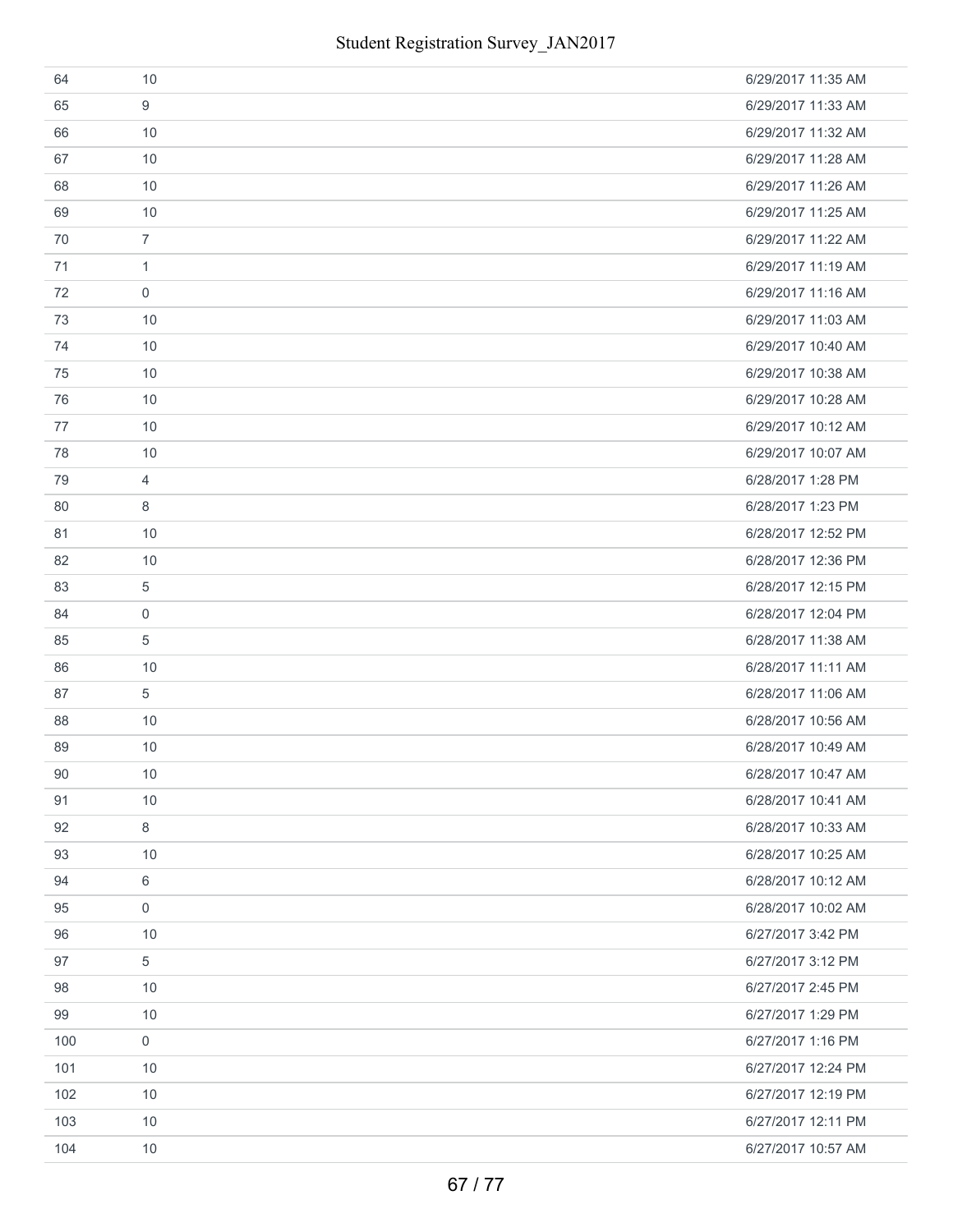| 105 |  | 6/27/2017 10:52 AM |
|-----|--|--------------------|
|     |  |                    |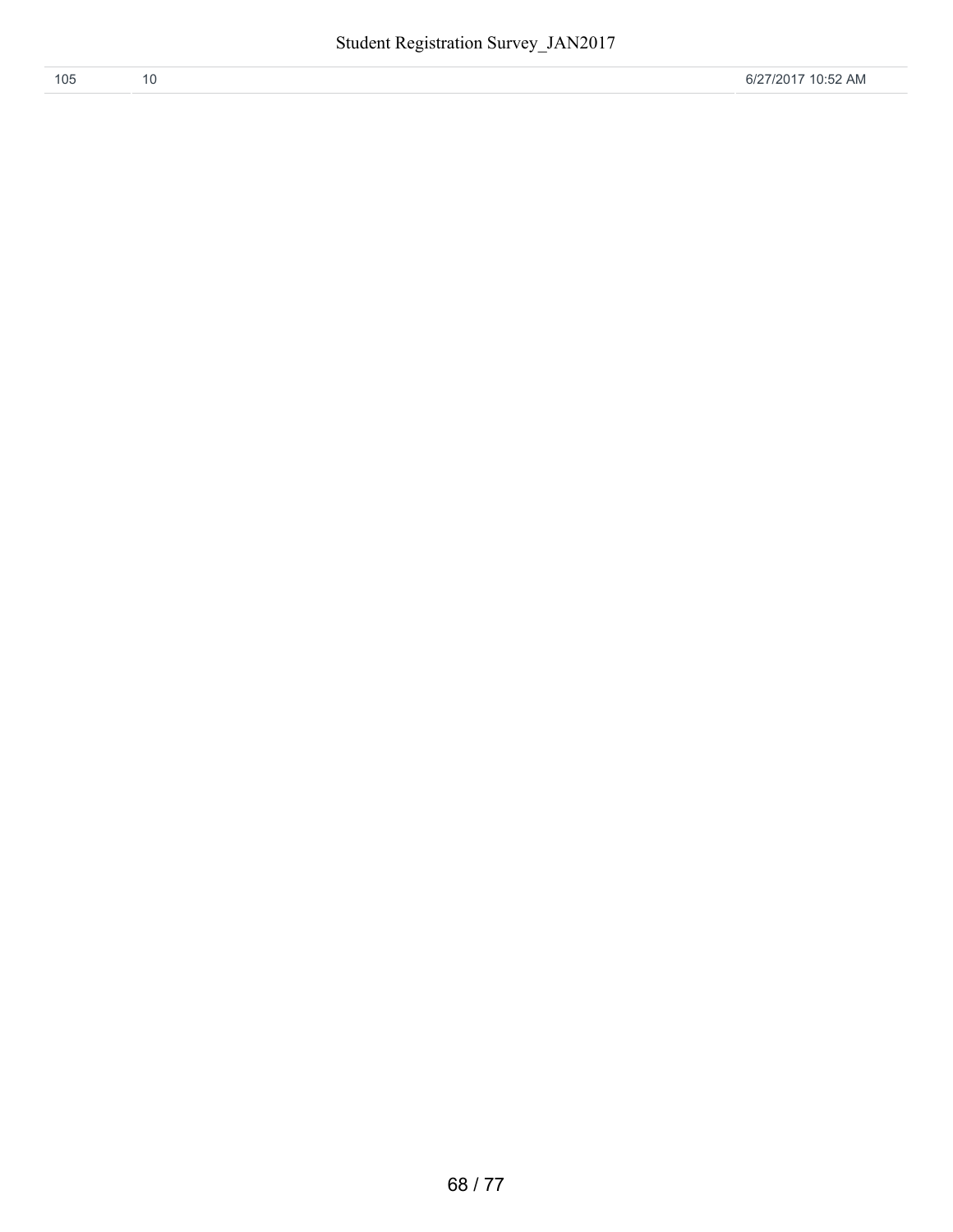### Q27 Please let us know how you will pay for your classes this semester. I am able to finance my spring semester courses. (Check all that apply):



| <b>ANSWER CHOICES</b>           |                                    | <b>RESPONSES</b> |             |
|---------------------------------|------------------------------------|------------------|-------------|
|                                 | Supplemental Education Grant (SEG) | 24.8%            | 26          |
| Congressional assistance        |                                    | 0.0%             | $\mathbf 0$ |
|                                 | State scholarship assistance       | 0.0%             | $\mathbf 0$ |
| PELL grant                      |                                    | 67.6%            | 71          |
| Family assistance               |                                    | 5.7%             | 6           |
| Personal payment (pocket money) |                                    | 1.9%             | 2           |
| US VA educational assistance    |                                    | 0.0%             | $\mathbf 0$ |
| <b>TOTAL</b>                    |                                    |                  | 105         |
|                                 |                                    |                  |             |
| #                               | <b>OTHER (PLEASE SPECIFY)</b>      |                  | <b>DATE</b> |
|                                 | There are no responses.            |                  |             |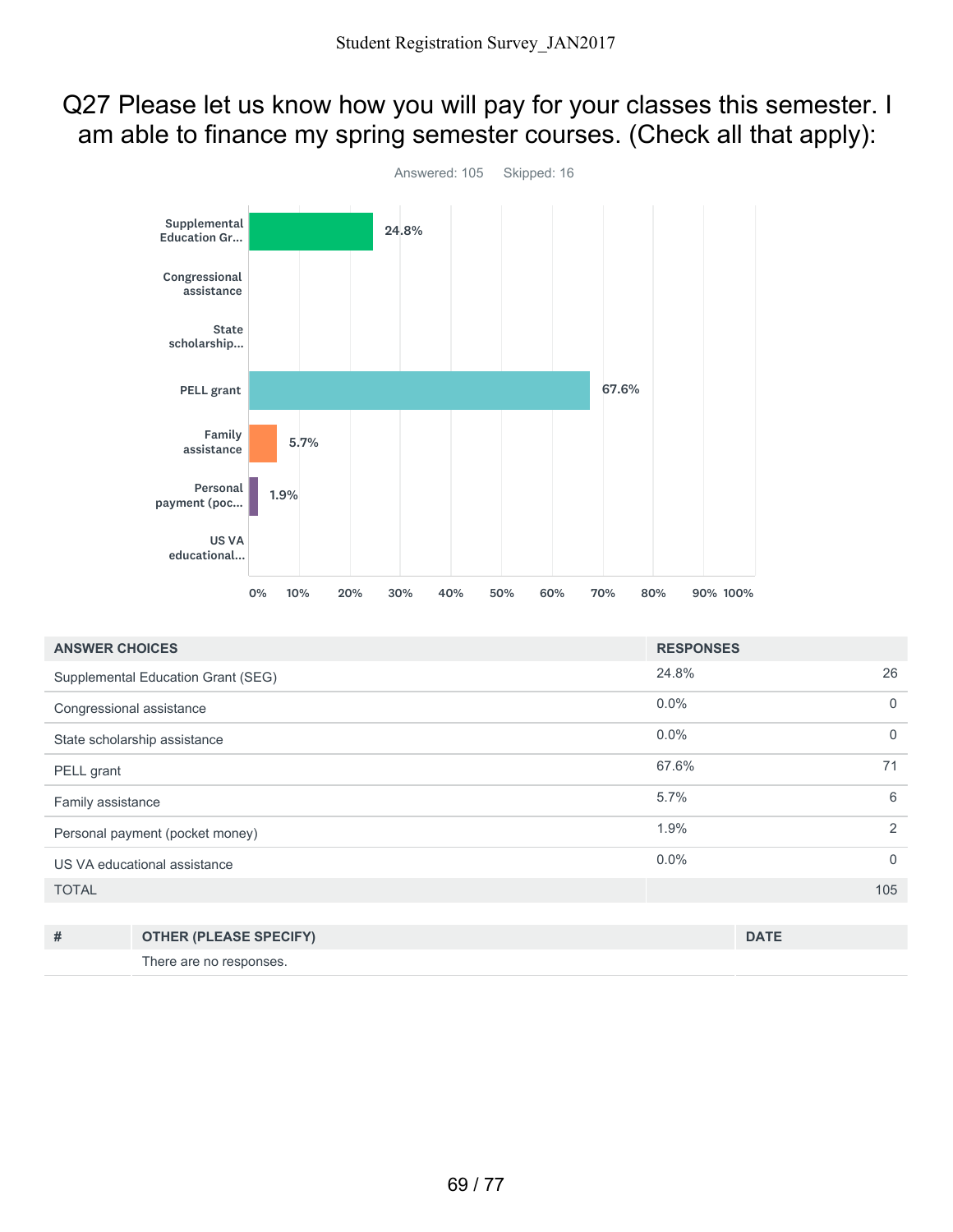### Q28 Please let us know how you will pay for your classes this semester. I am able to finance my spring semester courses. (Check all that apply):

Answered: 0 Skipped: 121

#### A No matching responses.

| <b>ANSWER CHOICES</b>              |                               | <b>RESPONSES</b> |             |             |
|------------------------------------|-------------------------------|------------------|-------------|-------------|
| Supplemental Education Grant (SEG) |                               | 0.0%             |             | $\mathbf 0$ |
| Congressional assistance           |                               | 0.0%             |             | $\mathbf 0$ |
| State scholarship assistance       |                               | 0.0%             |             | $\Omega$    |
| PELL grant                         |                               | 0.0%             |             | $\Omega$    |
| Family assistance                  |                               | 0.0%             |             | $\Omega$    |
| Personal payment (pocket money)    |                               | 0.0%             |             | $\Omega$    |
| US VA educational assistance       |                               | 0.0%             |             | $\Omega$    |
| Total Respondents: 0               |                               |                  |             |             |
|                                    |                               |                  |             |             |
| #                                  | <b>OTHER (PLEASE SPECIFY)</b> |                  | <b>DATE</b> |             |
|                                    | There are no responses.       |                  |             |             |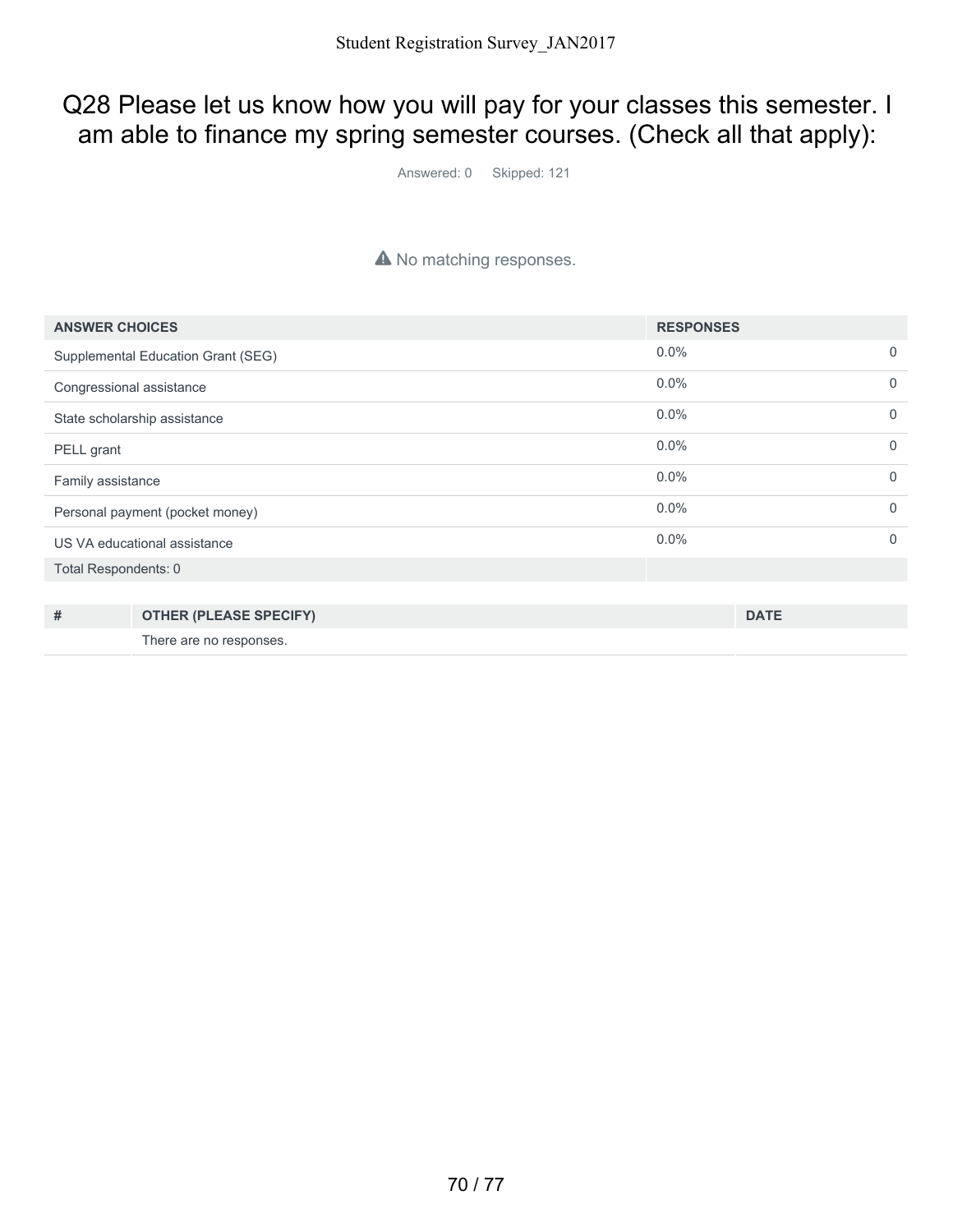

# Q29 How did you find out about the registration?

| <b>ANSWER CHOICES</b>                                                      |       |    |
|----------------------------------------------------------------------------|-------|----|
| Heard about the announcement on the radio                                  | 20.0% | 19 |
| Through internet/social media (COM-FSM news feed, tweeter, Facebook, etc.) | 25.3% | 24 |
| Heard it from families and friends                                         | 48.4% | 46 |
| Other promotions: Flyers, billboards, etc.                                 | 6.3%  | 6  |
| TOTAL                                                                      |       | 95 |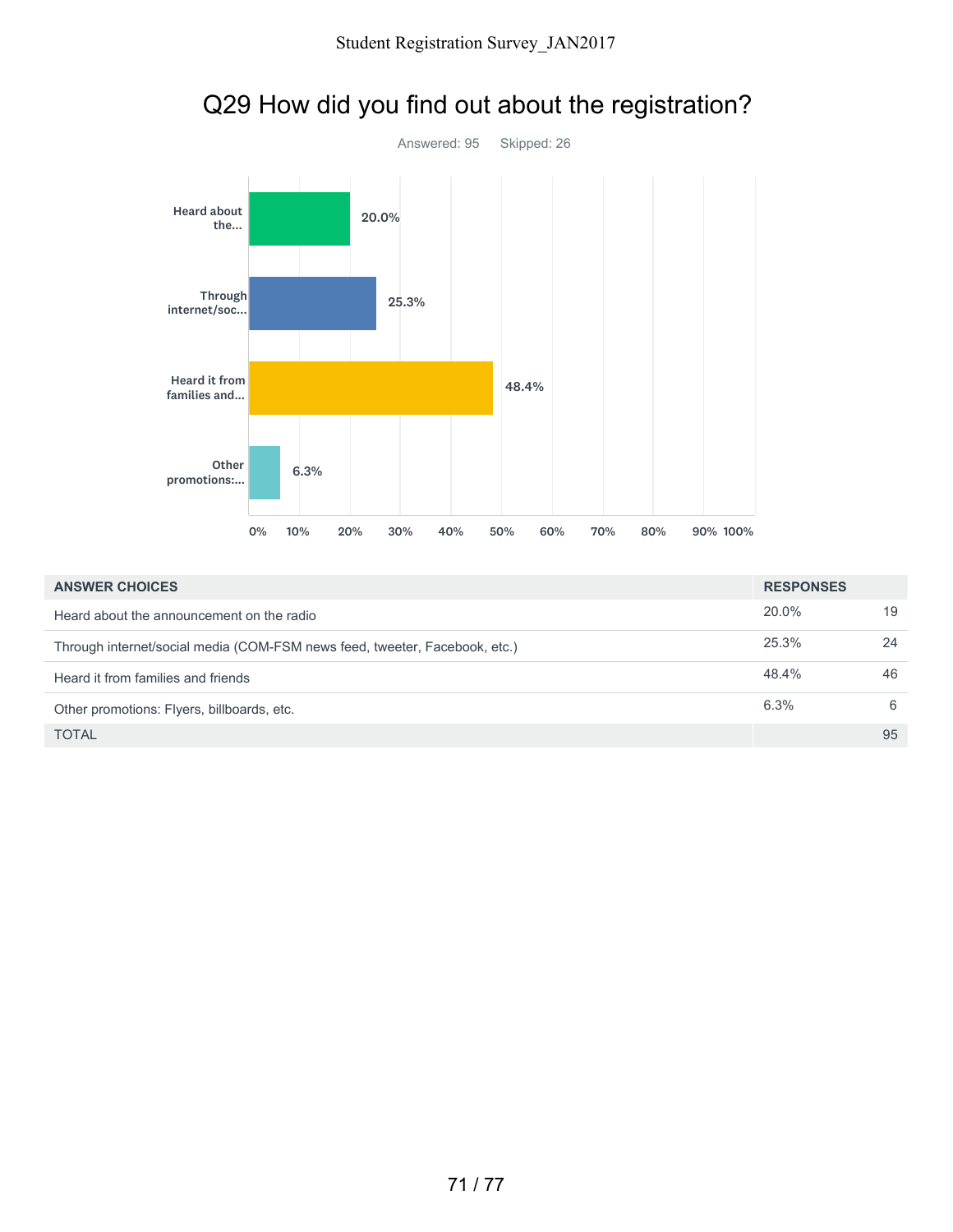### Q30 On a scale of 0 (zero=Very Unsafe) to 10 (ten=Very Safe), indicate the degree to which you feel safe and secure on campus.



| <b>ANSWER CHOICES</b>        |                | <b>AVERAGE NUMBER</b> |                  | <b>TOTAL NUMBER</b> |     | <b>RESPONSES</b>   |    |
|------------------------------|----------------|-----------------------|------------------|---------------------|-----|--------------------|----|
|                              |                |                       | $\boldsymbol{9}$ |                     | 760 |                    | 84 |
| <b>Total Respondents: 84</b> |                |                       |                  |                     |     |                    |    |
|                              |                |                       |                  |                     |     |                    |    |
| $\#$                         |                |                       |                  |                     |     | <b>DATE</b>        |    |
| $\mathbf{1}$                 | 10             |                       |                  |                     |     | 7/11/2017 9:58 AM  |    |
| $\overline{2}$               | 10             |                       |                  |                     |     | 7/11/2017 9:55 AM  |    |
| 3                            | 9              |                       |                  |                     |     | 7/11/2017 9:51 AM  |    |
| $\overline{4}$               | 10             |                       |                  |                     |     | 7/11/2017 9:46 AM  |    |
| 5                            | 10             |                       |                  |                     |     | 7/11/2017 9:44 AM  |    |
| 6                            | 8              |                       |                  |                     |     | 7/11/2017 9:26 AM  |    |
| $\overline{7}$               | 8              |                       |                  |                     |     | 7/11/2017 9:23 AM  |    |
| 8                            | 10             |                       |                  |                     |     | 7/11/2017 9:21 AM  |    |
| $\boldsymbol{9}$             | $\,8\,$        |                       |                  |                     |     | 7/11/2017 9:18 AM  |    |
| 10                           | 10             |                       |                  |                     |     | 7/11/2017 9:14 AM  |    |
| 11                           | 10             |                       |                  |                     |     | 7/11/2017 9:11 AM  |    |
| 12                           | 8              |                       |                  |                     |     | 7/11/2017 9:02 AM  |    |
| 13                           | 10             |                       |                  |                     |     | 7/11/2017 8:59 AM  |    |
| 14                           | 10             |                       |                  |                     |     | 7/10/2017 3:23 PM  |    |
| 15                           | 10             |                       |                  |                     |     | 7/10/2017 3:16 PM  |    |
| 16                           | $\overline{4}$ |                       |                  |                     |     | 7/10/2017 3:02 PM  |    |
| 17                           | 10             |                       |                  |                     |     | 7/10/2017 2:55 PM  |    |
| 18                           | 10             |                       |                  |                     |     | 7/10/2017 2:41 PM  |    |
| 19                           | $\sqrt{5}$     |                       |                  |                     |     | 7/10/2017 2:38 PM  |    |
| 20                           | 10             |                       |                  |                     |     | 7/10/2017 11:38 AM |    |
| 21                           | 10             |                       |                  |                     |     | 7/10/2017 11:29 AM |    |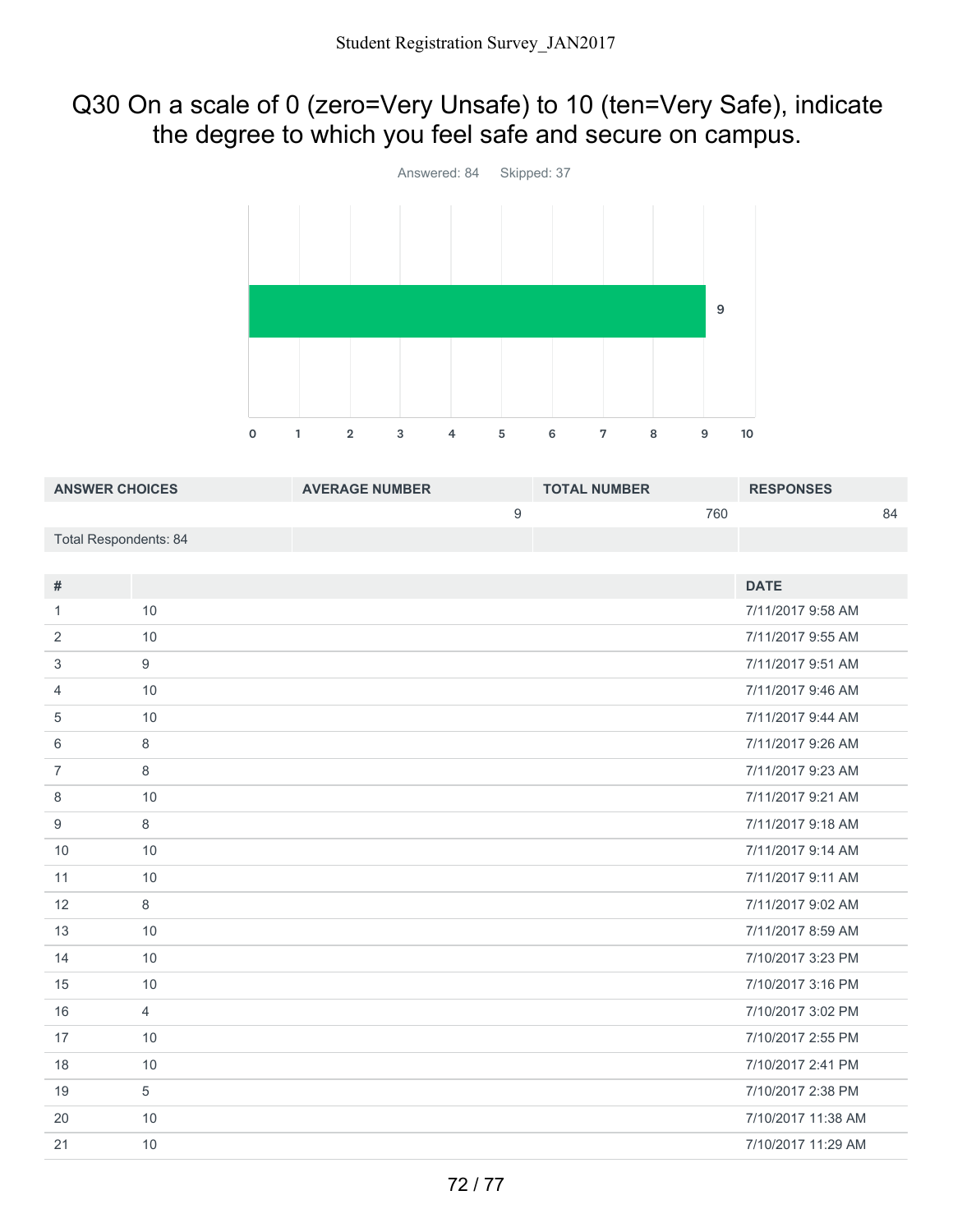| 22 | 10               | 7/10/2017 11:21 AM |
|----|------------------|--------------------|
| 23 | 10               | 7/10/2017 11:06 AM |
| 24 | 10               | 7/10/2017 10:43 AM |
| 25 | 10               | 7/10/2017 10:24 AM |
| 26 | 10               | 7/7/2017 10:37 AM  |
| 27 | 10               | 7/7/2017 9:59 AM   |
| 28 | $\mathbf 0$      | 7/7/2017 9:51 AM   |
| 29 | 10               | 7/7/2017 9:36 AM   |
| 30 | 10               | 7/7/2017 9:24 AM   |
| 31 | 10               | 7/6/2017 4:26 PM   |
| 32 | 6                | 7/6/2017 3:14 PM   |
| 33 | 5                | 7/6/2017 3:06 PM   |
| 34 | 9                | 6/30/2017 8:32 AM  |
| 35 | 8                | 6/30/2017 8:21 AM  |
| 36 | 9                | 6/30/2017 8:18 AM  |
| 37 | $\overline{4}$   | 6/30/2017 8:16 AM  |
| 38 | 9                | 6/30/2017 8:14 AM  |
| 39 | 10               | 6/30/2017 8:10 AM  |
| 40 | 10               | 6/30/2017 8:08 AM  |
| 41 | 10               | 6/30/2017 8:02 AM  |
| 42 | 10               | 6/29/2017 2:27 PM  |
| 43 | 10               | 6/29/2017 2:16 PM  |
| 44 | 10               | 6/29/2017 2:12 PM  |
| 45 | 10               | 6/29/2017 1:47 PM  |
| 46 | 10               | 6/29/2017 1:36 PM  |
| 47 | 10               | 6/29/2017 1:30 PM  |
| 48 | 10               | 6/29/2017 12:07 PM |
| 49 | 10               | 6/29/2017 11:51 AM |
| 50 | 9                | 6/29/2017 11:39 AM |
| 51 | 10               | 6/29/2017 11:35 AM |
| 52 | 9                | 6/29/2017 11:29 AM |
| 53 | 10               | 6/29/2017 11:26 AM |
| 54 | 10               | 6/29/2017 11:22 AM |
| 55 | 8                | 6/29/2017 11:19 AM |
| 56 | 8                | 6/29/2017 11:17 AM |
| 57 | 10               | 6/29/2017 11:04 AM |
| 58 | 10               | 6/29/2017 10:40 AM |
| 59 | 10               | 6/29/2017 10:38 AM |
| 60 | 10               | 6/29/2017 10:30 AM |
| 61 | $\boldsymbol{9}$ | 6/29/2017 10:13 AM |
| 62 | 10               | 6/29/2017 10:08 AM |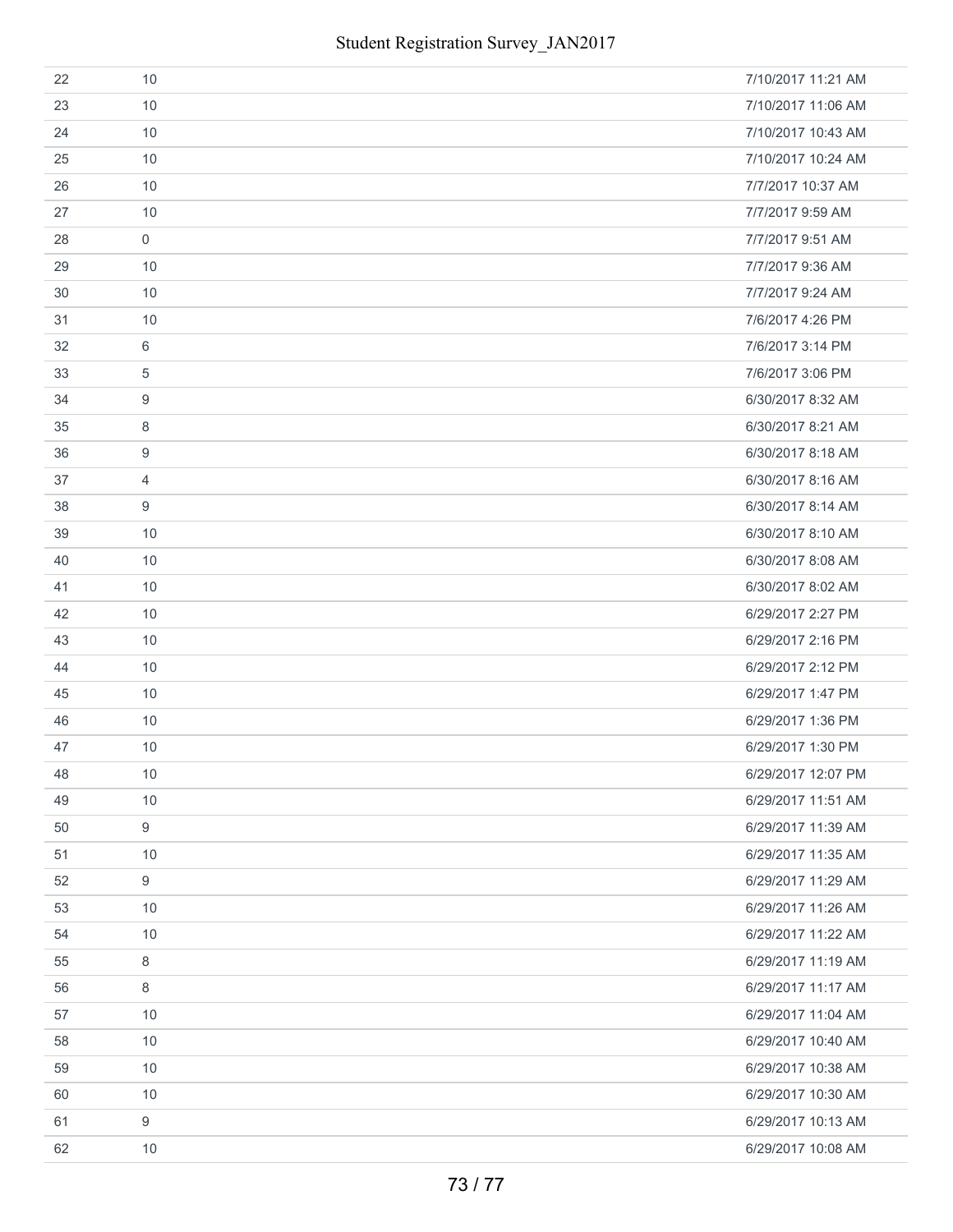| 63 | 6              | 6/28/2017 1:29 PM  |
|----|----------------|--------------------|
| 64 | 10             | 6/28/2017 1:23 PM  |
| 65 | 10             | 6/28/2017 12:54 PM |
| 66 | 5              | 6/28/2017 12:37 PM |
| 67 | $\overline{7}$ | 6/28/2017 12:16 PM |
| 68 | 10             | 6/28/2017 12:05 PM |
| 69 | 10             | 6/28/2017 12:02 PM |
| 70 | 10             | 6/28/2017 11:19 AM |
| 71 | 10             | 6/28/2017 11:12 AM |
| 72 | 5              | 6/28/2017 11:07 AM |
| 73 | 10             | 6/28/2017 10:56 AM |
| 74 | 10             | 6/28/2017 10:52 AM |
| 75 | 10             | 6/28/2017 10:33 AM |
| 76 | 10             | 6/28/2017 10:27 AM |
| 77 | 5              | 6/28/2017 10:12 AM |
| 78 | 10             | 6/28/2017 10:04 AM |
| 79 | 10             | 6/27/2017 3:12 PM  |
| 80 | 9              | 6/27/2017 2:47 PM  |
| 81 | 10             | 6/27/2017 1:30 PM  |
| 82 | 10             | 6/27/2017 1:19 PM  |
| 83 | 10             | 6/27/2017 12:53 PM |
| 84 | 10             | 6/27/2017 12:14 PM |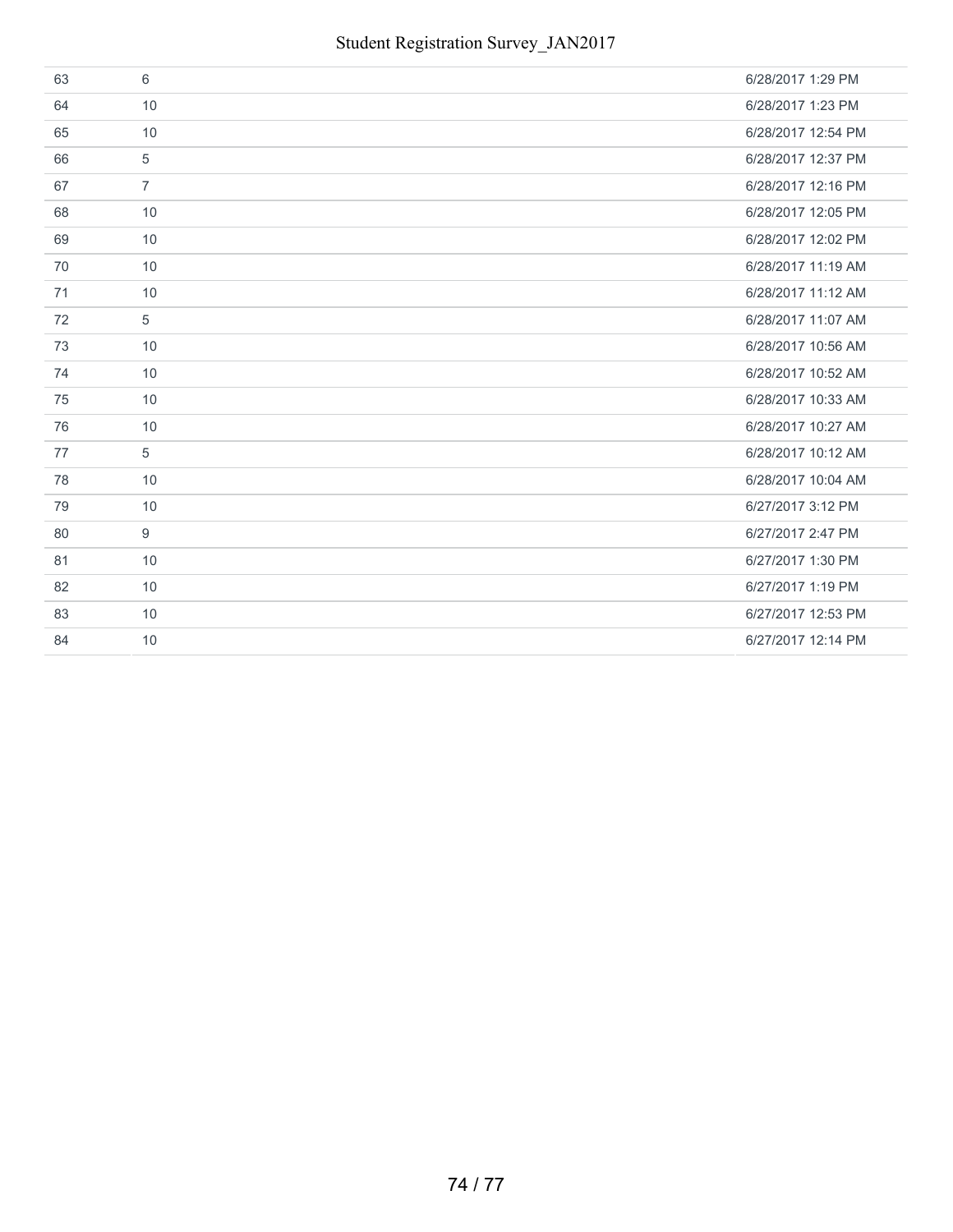## Q31 Why did you decide to enroll at the College of Micronesia-FSM? (Please write down your comments below)

Answered: 57 Skipped: 64

| #  | <b>RESPONSES</b>                                                                                                                                    | <b>DATE</b>        |
|----|-----------------------------------------------------------------------------------------------------------------------------------------------------|--------------------|
| 1  | it is the only college in the FSM and small, good, the president is good due to gradutation<br>ceremony.                                            | 7/11/2017 9:58 AM  |
| 2  | to fulfill my education here and then go out and study more at the other country.                                                                   | 7/11/2017 9:51 AM  |
| 3  | to continue my education                                                                                                                            | 7/11/2017 9:46 AM  |
| 4  | to continue my education                                                                                                                            | 7/11/2017 9:44 AM  |
| 5  | to fulfill my education                                                                                                                             | 7/11/2017 9:26 AM  |
| 6  | Because it's the only college on the island                                                                                                         | 7/11/2017 9:18 AM  |
| 7  | To learn                                                                                                                                            | 7/11/2017 9:14 AM  |
| 8  | to further my experiences in school                                                                                                                 | 7/11/2017 8:59 AM  |
| 9  | to continue my education                                                                                                                            | 7/10/2017 3:27 PM  |
| 10 | It provide opportunities for me to pursue my education                                                                                              | 7/10/2017 3:16 PM  |
| 11 | To achieve my goal to be a businessman.                                                                                                             | 7/10/2017 3:02 PM  |
| 12 | Because its the place i know and feel right at going to.                                                                                            | 7/10/2017 2:55 PM  |
| 13 | Because i want to learn or experience more of my major.                                                                                             | 7/10/2017 2:41 PM  |
| 14 | To learn more things before i go to the universities.                                                                                               | 7/10/2017 11:29 AM |
| 15 | to further my education                                                                                                                             | 7/10/2017 11:21 AM |
| 16 | Because it can help me.                                                                                                                             | 7/10/2017 11:06 AM |
| 17 | to complete my education                                                                                                                            | 7/10/2017 10:43 AM |
| 18 | to complete my education                                                                                                                            | 7/10/2017 10:24 AM |
| 19 | I decided to enroll to college because i want to further my knowledge.                                                                              | 7/10/2017 10:16 AM |
| 20 | I decide to enroll at the COM-FSM in order to further my education and get a degree                                                                 | 7/7/2017 10:37 AM  |
| 21 | Because i really want to complete my education, but first i need to start here                                                                      | 7/7/2017 9:59 AM   |
| 22 | Because its near to where i live.                                                                                                                   | 7/7/2017 9:51 AM   |
| 23 | because my house is near this College                                                                                                               | 7/7/2017 9:36 AM   |
| 24 | more experience                                                                                                                                     | 7/7/2017 9:19 AM   |
| 25 | more experience                                                                                                                                     | 7/6/2017 4:26 PM   |
| 26 | To finish school                                                                                                                                    | 7/6/2017 3:06 PM   |
| 27 | Cheaper and good stepping stone                                                                                                                     | 6/30/2017 8:21 AM  |
| 28 | To further my learning skills                                                                                                                       | 6/30/2017 8:18 AM  |
| 29 | To earn most credits before transferring to other universities and to experience college life before<br>stepping into real state of a family living | 6/30/2017 8:08 AM  |
| 30 | I decided to enroll at the com because I want to complete my degree and hopefully this degree<br>would help me with a permanent job.                | 6/29/2017 1:36 PM  |
| 31 | I heard that they have challenge classes that can help me through my education.                                                                     | 6/29/2017 12:16 PM |
| 32 | to improve my knowledge and skills                                                                                                                  | 6/29/2017 12:07 PM |
|    |                                                                                                                                                     |                    |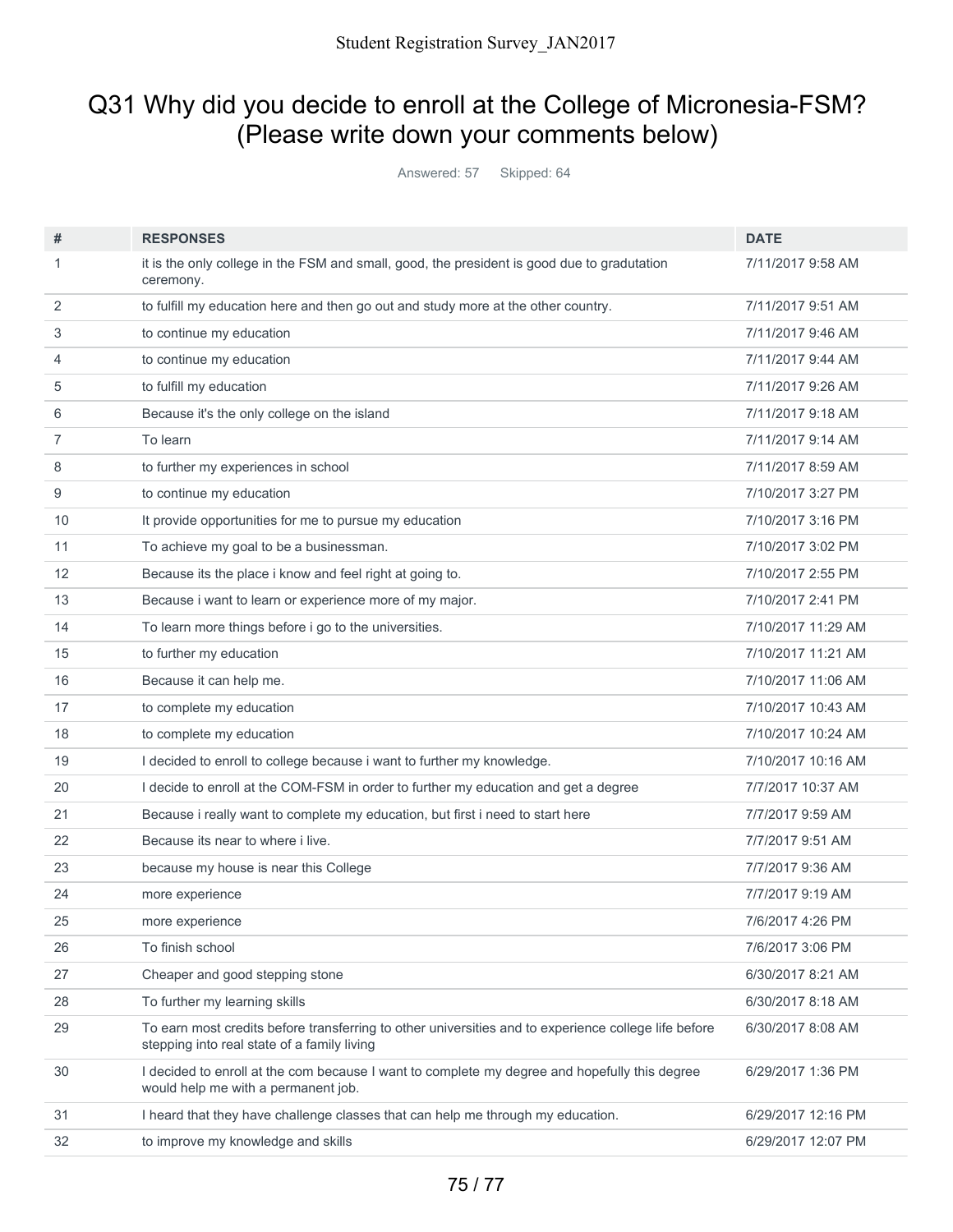## Student Registration Survey\_JAN2017

| 33 | I decided to star off at COM to get some experience before transferring.                                            | 6/29/2017 11:39 AM |
|----|---------------------------------------------------------------------------------------------------------------------|--------------------|
| 34 | to gain more knowledge                                                                                              | 6/29/2017 11:37 AM |
| 35 | I need to improve and learn more my skills                                                                          | 6/29/2017 11:35 AM |
| 36 | I want to enroll at the College of Micronesia because i want to learn more and experience college<br>life.          | 6/29/2017 11:29 AM |
| 37 | it is good and closer                                                                                               | 6/29/2017 11:26 AM |
| 38 | to fulfill my education                                                                                             | 6/29/2017 11:19 AM |
| 39 | to fulfill my education                                                                                             | 6/29/2017 11:17 AM |
| 40 | Because it's the best.                                                                                              | 6/29/2017 11:04 AM |
| 41 | to continue my education                                                                                            | 6/29/2017 10:40 AM |
| 42 | I enrolled at COM because i want to experience college life before moving on to other big colleges.                 | 6/29/2017 10:30 AM |
| 43 | I decided to enroll at the College of Micronesia- FSM because i want to experience more about this<br>school.       | 6/29/2017 10:13 AM |
| 44 | Further my education                                                                                                | 6/29/2017 10:08 AM |
| 45 | because I know that this is a only way to survive.thank you                                                         | 6/28/2017 1:07 PM  |
| 46 | because I believe if I enroll at the comfsm, I will achieve my goal and become a helpful person to<br>everyone      | 6/28/2017 12:54 PM |
| 47 | To further my education                                                                                             | 6/28/2017 12:02 PM |
| 48 | Further education                                                                                                   | 6/28/2017 11:07 AM |
| 49 | to continue my education so I can reach my goal                                                                     | 6/28/2017 10:27 AM |
| 50 | because Com is the only college in Pohnpei                                                                          | 6/28/2017 10:04 AM |
| 51 | I want to enroll in this college so that i can pass my classes and then graduate so that i can find<br>my job.      | 6/27/2017 2:47 PM  |
| 52 | To improve my skills and all my needs                                                                               | 6/27/2017 1:30 PM  |
| 53 | Because i want to improve more and get a job to help my family.                                                     | 6/27/2017 1:19 PM  |
| 54 | First to get familiar with college life before i enter into other schools or universities                           | 6/27/2017 12:53 PM |
| 55 | The first reason why i would like to enroll at the College of Micronesia-FSM because i like to help<br>my families. | 6/27/2017 12:21 PM |
| 56 | Because there's no where i can go.                                                                                  | 6/27/2017 12:14 PM |
| 57 | to futher more of my education                                                                                      | 6/27/2017 10:53 AM |